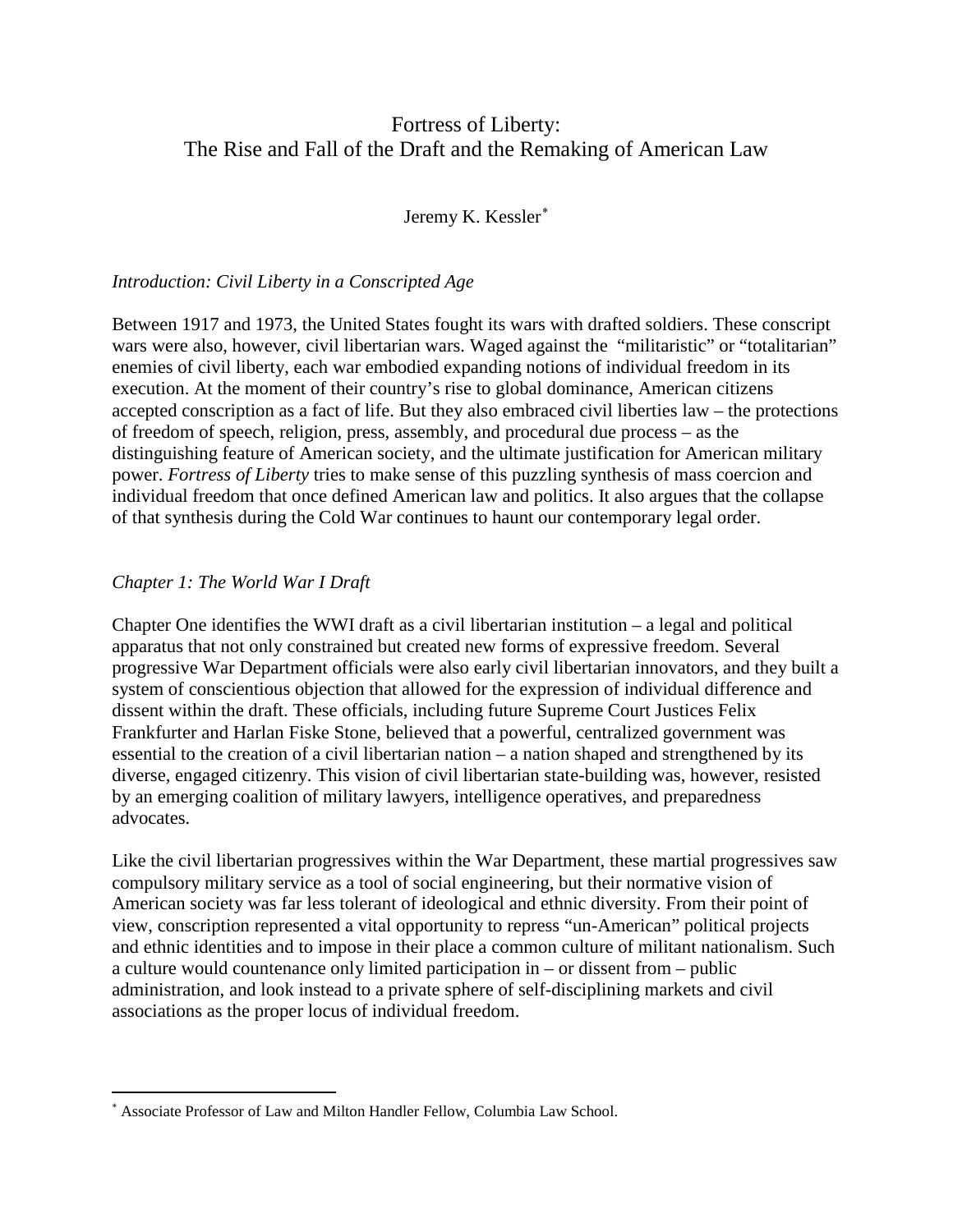## *Chapter 2: From the First Red Scare to the First Peacetime Draft*

Precipitated by wartime chauvinism, postwar economic turmoil, and the panicked anticommunism that followed the Bolshevik coup in Russia, the First Red Scare brought to the surface of American society the legal and political conflicts that had roiled the draft apparatus during World War I. Debates about the War Department's accommodating approach to anti-war draftees became a major feature of Red Scare polemics, as both civil libertarian and martial progressives pushed to extend their preferred visions of wartime administration into the uncertain peace. By the early 1930s, however, the emergence of a judge-centered vision of civil liberties law complicated this conflict, as it did not neatly track the legal and political commitments of either progressive camp. The first peacetime draft in American history embodied but failed to resolve the tensions between civil libertarian progressives, martial progressives, and judicial civil libertarians.

## *Chapter 3: The World War II Draft*

Judicial civil libertarianism began to gain the upper hand during World War II. Chapter Three traces how the identification of government regulation with Nazi and Soviet tyranny led to aggressive judicial review in two seemingly disparate contexts: the federal military draft and the municipal taxation of door-to-door peddling. In both contexts, the Jehovah's Witnesses – whose German brethren were suffering grievously under the Nazis – led the charge. The Witnesses were a small sect of anti-war preachers who considered the sale of religious literature to be a form of ministry. As ministers, they argued that they should be exempt from both the draft and peddling taxes.

Although their comparisons of American and Nazi law often seemed outlandish, the Witnesses received financial and legal aid from the American Bar Association, the American Civil Liberties Union, and the American Newspaper Publishers Association. These well-respected organizations had diverse and often conflicting reasons for supporting judicial review of conscription and taxation, from pacifist worries about militarism to economic worries about the redistribution of wealth. But all three organizations found in the Witnesses' anti-Nazi rhetoric and civil libertarian arguments a highly sympathetic vehicle for advancing their own agendas. With such mainstream support, the Witnesses scored over a dozen victories at the Supreme Court during World War II. By the end of the war, they had successfully identified civil libertarianism with judicial resistance to administrative government, an equation that threatened the long-term viability of the draft as well as the mid-century administrative state as a whole.

## *Chapter 4: The Second Peacetime Draft and Cold War Politics*

[attached]

*Chapter 5: The Korean War Draft*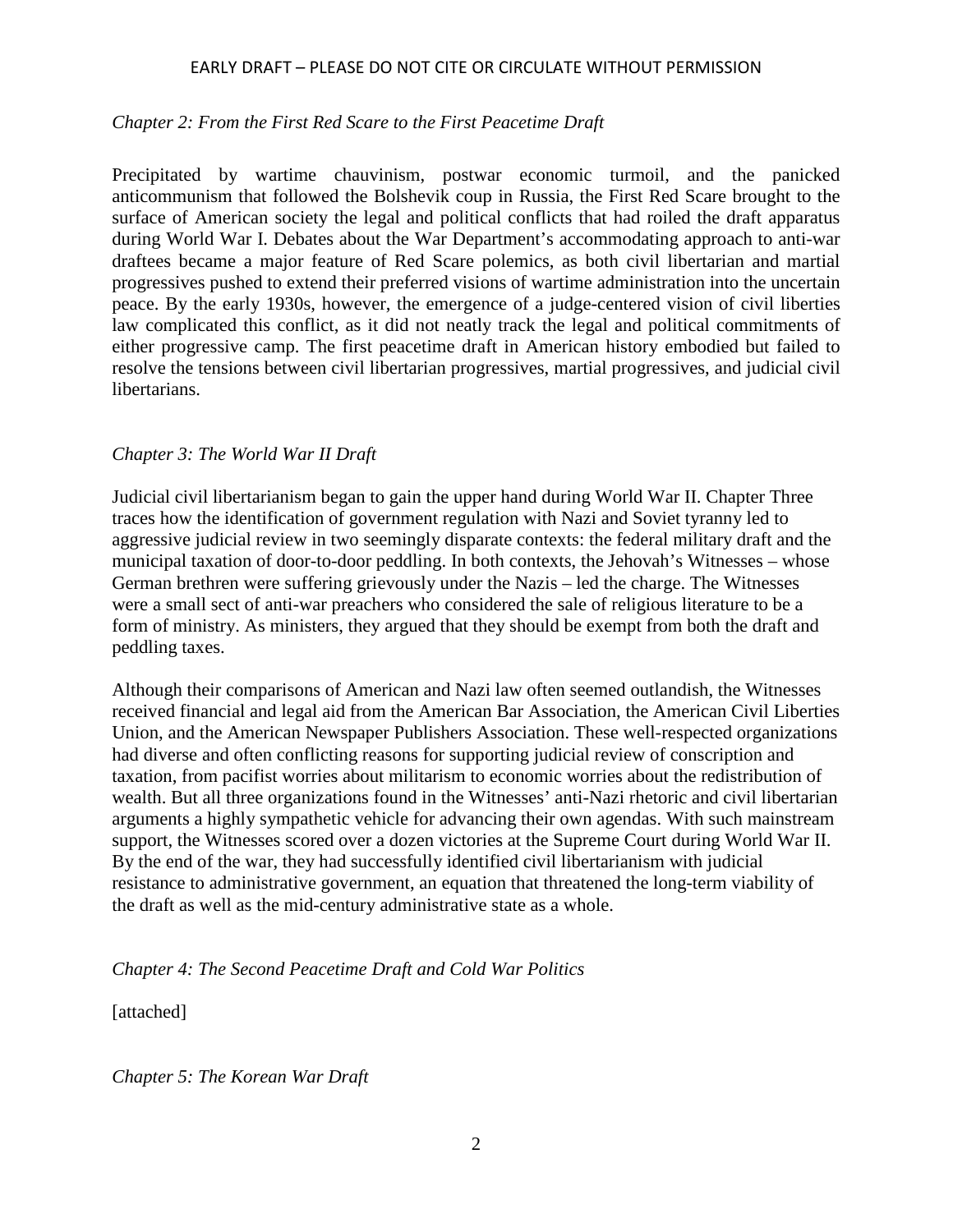[attached]

*Chapter 6: The New Look Draft*

[attached]

### *Chapter 7: Vietnam and Voluntarism*

In the early 1960s, civil rights and anti-poverty activists tried to reconstruct the military draft on egalitarian grounds. As late as 1966, for instance, the President's National Advisory Commission on Selective Service recommended that the draft should actually be *expanded* to ameliorate economic and racial inequality. But this last gasp of progressive state building came to naught. Over the previous twenty years, legal elites had grown increasingly uncomfortable with the type of administrative decision-making that the draft represented – too summary, too discretionary, too intrusive, and too insulated from the federal courts. Compulsory military service only survived the second half of the 1950s because it was barely used: a generous system of deferments, a host of new procedural protections for draft resisters, and a dramatic decrease in the size of the army kept actual draft inductions to a minimum. Rising draft calls between 1965 and 1967 exposed a system that had not worked properly for a decade. Even if the Vietnam War had been more popular, or the federal tax base more robust, the legal conditions for running a fair and efficient draft regime no longer existed. The call for a "civil rights draft" was quickly drowned out by a chorus of lawyers and economists who described conscription as the leading indicator of a larger crisis: the domination of civil society by the state. Their activism laid the basis for both draft abolition and a libertarian reconstruction of administrative government in the decades to come.

## *Conclusion: Civil Liberty and Big Government Today*

In the wake of conscription, the civil libertarian critique of big government found other targets. The early 1970s saw critics of abortion and contraception describe federal funding of reproductive healthcare as a means of "conscripting" poor women, nurses, and doctors into morally unconscionable acts. These critics successfully curtailed such funding, and established an array of state and federal "conscience clauses" that – on the model of military conscientious objection – exempted medical personnel from providing services that violated their moral or religious beliefs. Meanwhile, a coalition of civil and economic libertarians assailed campaign finance and commercial speech regulations as forms of censorship, pioneering the argument that "money is speech" and winning several major victories at the Supreme Court.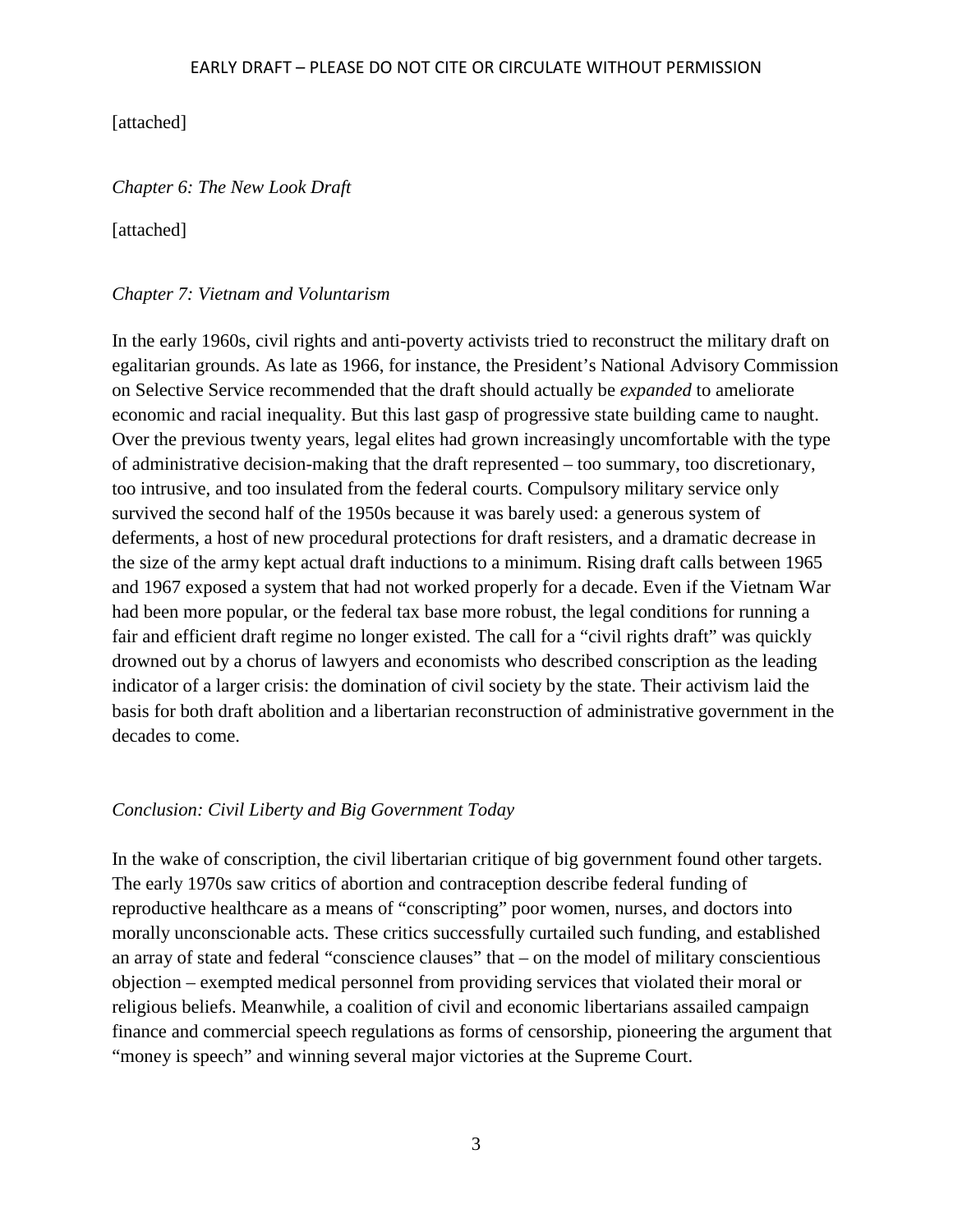Today, these civil libertarian assaults on social and economic regulation have become mainstream. In policy areas as diverse as campaign finance, health insurance, labor relations, and food and drug advertising, government efforts to regulate economic activity are successfully attacked as conscripting citizens into speaking and acting against their will. Although American liberals look askance at this civil libertarian assault on the welfare state, the uncomfortable truth is that its origins lie in the civil libertarian assault on the warfare state. The legitimacy of the military draft depended on a belief that public administrators could be trusted to respect and even foster civil libertarian values. The American legal community's rejection of that belief doomed the draft and continues to limit political control of the economy.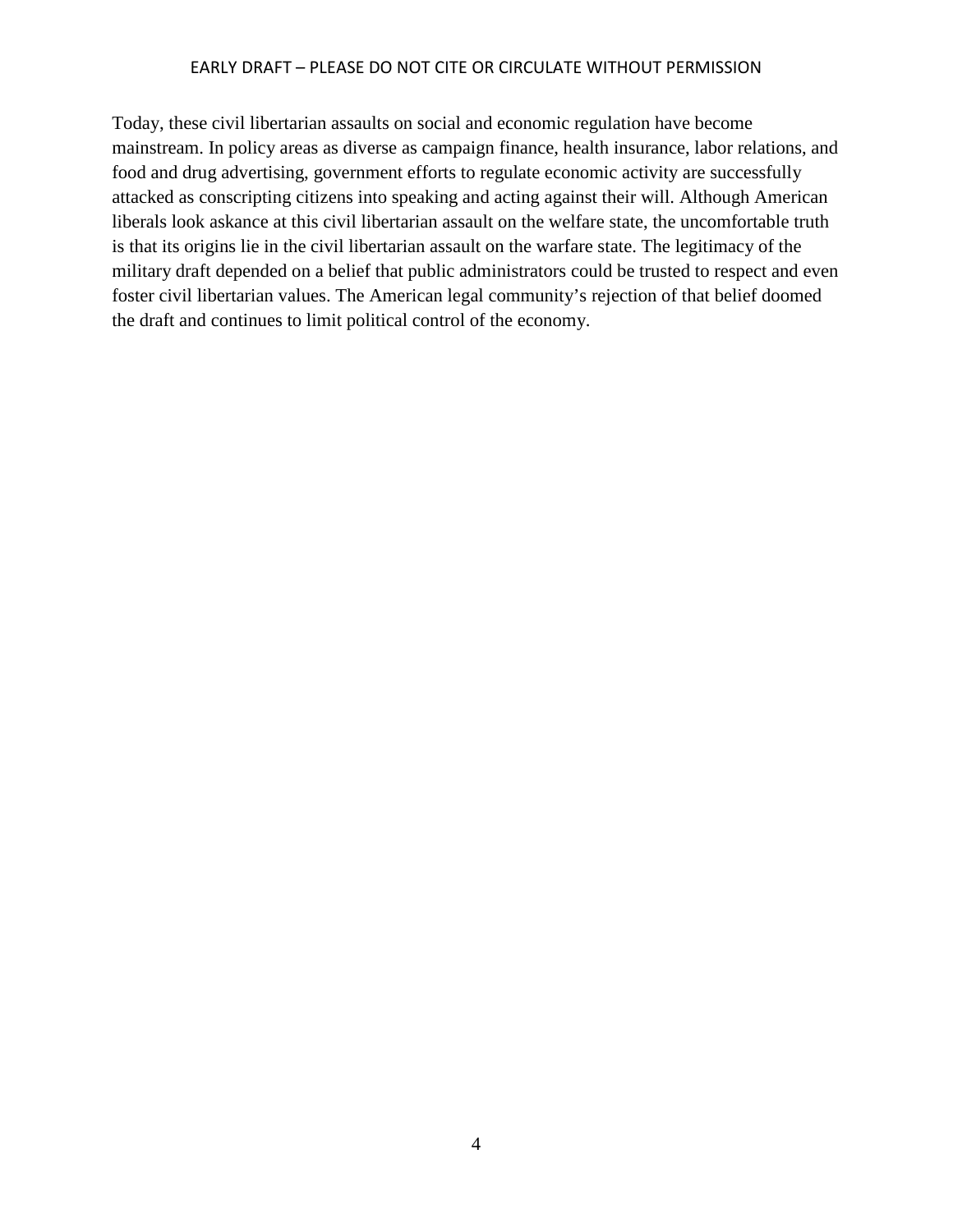# Chapter 4 The Second Peacetime Draft and Cold War Politics

When President Roosevelt signed into law the first peacetime draft in American history on September 16, 1940, critics warned of an unprecedented move toward militarism, even totalitarianism. Supporters, however, had overcome these warnings by framing peacetime conscription as a temporary defense *against* the totalitarian governments then sweeping through Europe. Passed during a brief period when Nazi Germany and Soviet Russia were allies, the Selective Training and Service Act of 1940 was sold as a shield against both fascism and communism. Although the Russians broke with the Germans in 1941, going on to play a critical role in the fight against fascism, American officials would come to insist that Soviet communism was every bit as dangerous as Nazism, if not more so. Accordingly, the threat of totalitarianism did not subside after World War II. Neither did the draft. At the dawn of the "Cold War," peacetime conscription gained a new justification: no longer a temporary, defensive measure, the draft became an essential weapon in the rapidly expanding anti-communist arsenal.<sup>[1](#page-4-0)</sup> With the exception of a fifteen-month period between March 1947 and June 1948, conscription would remain the law of the land for the next three decades.

From one perspective, the persistence of the draft from 1940 to 1973 fits neatly into a larger story about the "militarization" of mid-century American society. It was during the 1940s, 1950s, and 1960s that the United States achieved global military dominance while justifying ambitious domestic reforms – from welfare to racial integration – in terms of military service and sacrifice. Accounts of militarization suggest that the gains in social and economic equality associated with mid-century "liberalism" came at the cost of – and were to some extent constrained by – an increasingly unaccountable "warfare" or "national security" state, helmed by an "imperial" president. $2$ The national security apparatus did indeed grow enormously after World War II, taking on a life of its own within the nearly limitless framework of the "Cold War." And one of the most pervasive features of this apparatus was the Selective Service System, an administrative agency tasked with classifying and tracking tens of millions of American civilians while drafting millions of them directly into the armed forces or other "work of national importance." Penetrating deep into towns, and homes, and individual lives, Cold War conscription would seem to exemplify the militarization of the United States during the Cold War. Yet the legal history of the Cold War draft actually undermines the militarization thesis. This history paints a more ideologically and legally complex portrait

<span id="page-4-0"></span><sup>&</sup>lt;sup>1</sup> For critics and temporary argument, see Flynn XXX; Norman Thomas at congressional hearings; Grenville Clark at hearing. For justifications of the 1940 Act, see congressional hearings XXX [the Clarks]. For the anti-communist justifications of later draft laws, see Flynn XXX.  $^{2}$  Cite to Alex Roland on overview of military-industrial complex historiography.

<span id="page-4-1"></span>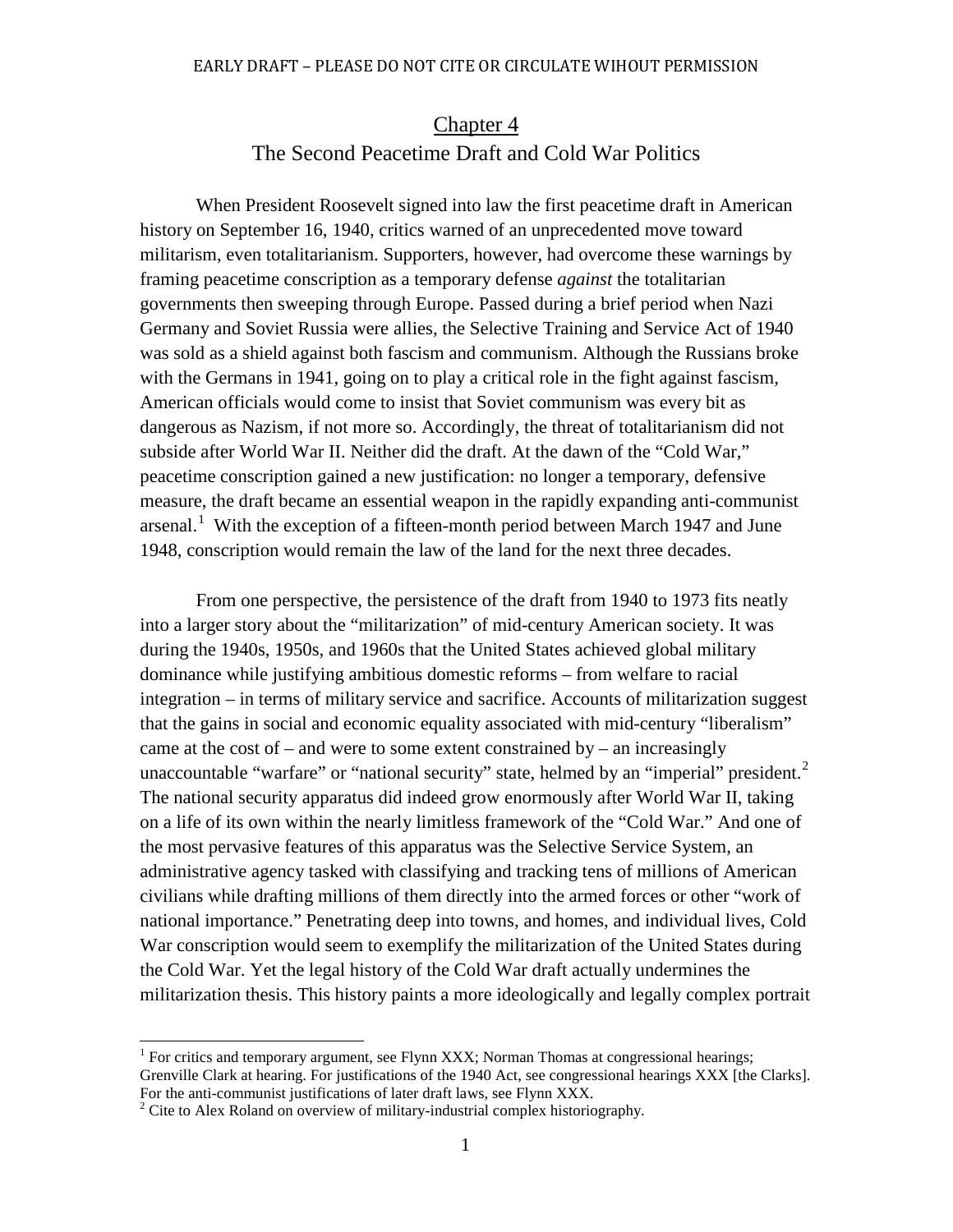of the Cold War national security state, one characterized by unprecedented weaknesses as well as unprecedented strengths. $3$  This confusing state of affairs mirrored the more basic confusion of peace and war that characterized the period between the end of World War II and the end of Vietnam: although tens of thousands of drafted Americans fought and died in military conflicts against communism during these decades, no declarations of war were ever declared. The Cold War was, formally, a time of peace, and the Cold War draft was, formally, a peacetime draft.

As discussed in the previous chapter, the legitimacy of conscription had already come under threat in the waning years of our nation's last declared war: World War II. This threat only intensified in the postwar years, growing more or less continually until the abolition of the draft in 1973. Year after year, the federal courts, Congress, the Department of Justice, and draft administrators themselves forged new fetters for the draft machinery. Official critiques of the draft as a threat to civil or "personal" liberty began much earlier than is generally understood, and cast significant doubt on the legitimacy of the draft well before the terminal crisis of the Vietnam War. Criticism of the early Cold War draft both reflected and contributed to a more general trend of increasing judicial and lawyerly skepticism toward the administrative state – the network of executive agencies and legislative committees that make and implement national policy, including national security policy. Such skepticism self-consciously forestalled the *potential* – but never fully actualized – militarization of American society. Antiadministrative legal activism also degraded the capacity of the federal government to implement domestic policies that many of its leaders and constituents believed to be essential conditions of "national security," broadly construed.<sup>[4](#page-5-1)</sup>

While legal attacks on national security administration, and the draft in particular, scored real victories during the Cold War, their success did not indicate a resurgence of the isolationist, pacifist, and left-wing political sentiments that had enjoyed significant popularity before WWII. Rather, newly bi-partisan anxieties about the dangers that a powerful national bureaucracy posed to individual liberty drove the erosion of administrative autonomy and capacity in the realm of national security. These anxieties found their most obvious targets in national security programs such as draft and loyalty administration. But the libertarian critique of bureaucracy was also motivated by the

<span id="page-5-0"></span> $3$  For the militarization thesis, see Sherry, In the Shadow of War. For "warfare state," see Sparrow, Warfare State. For the expansion of the national security state in the post-WWII period, see Mary Dudziak, War Time XXX; Michael Hogan, A Cross of Iron; Douglas Stuart, Creating the National Security State; Ira Katznelson, Fear Itself; Aaron Friedberg, In the Shadow of the Garrison State. For the "imperial" presidency, see Schlesinger; Ackerman; Ely. For the origins and chronology of the Cold War, see Craig & Logevall XXX; Stephanson, XXX.

<span id="page-5-1"></span><sup>&</sup>lt;sup>4</sup> For important exceptions to the conventional view of the growth of national security autonomy during this period, see Friedberg, In the Shadow of the Garrison State; Schiller, "Reining in the Administrative State"; Edward Rubin, "Due Process and the Administrative State"; K.C. Johnson, Congress and the Cold War.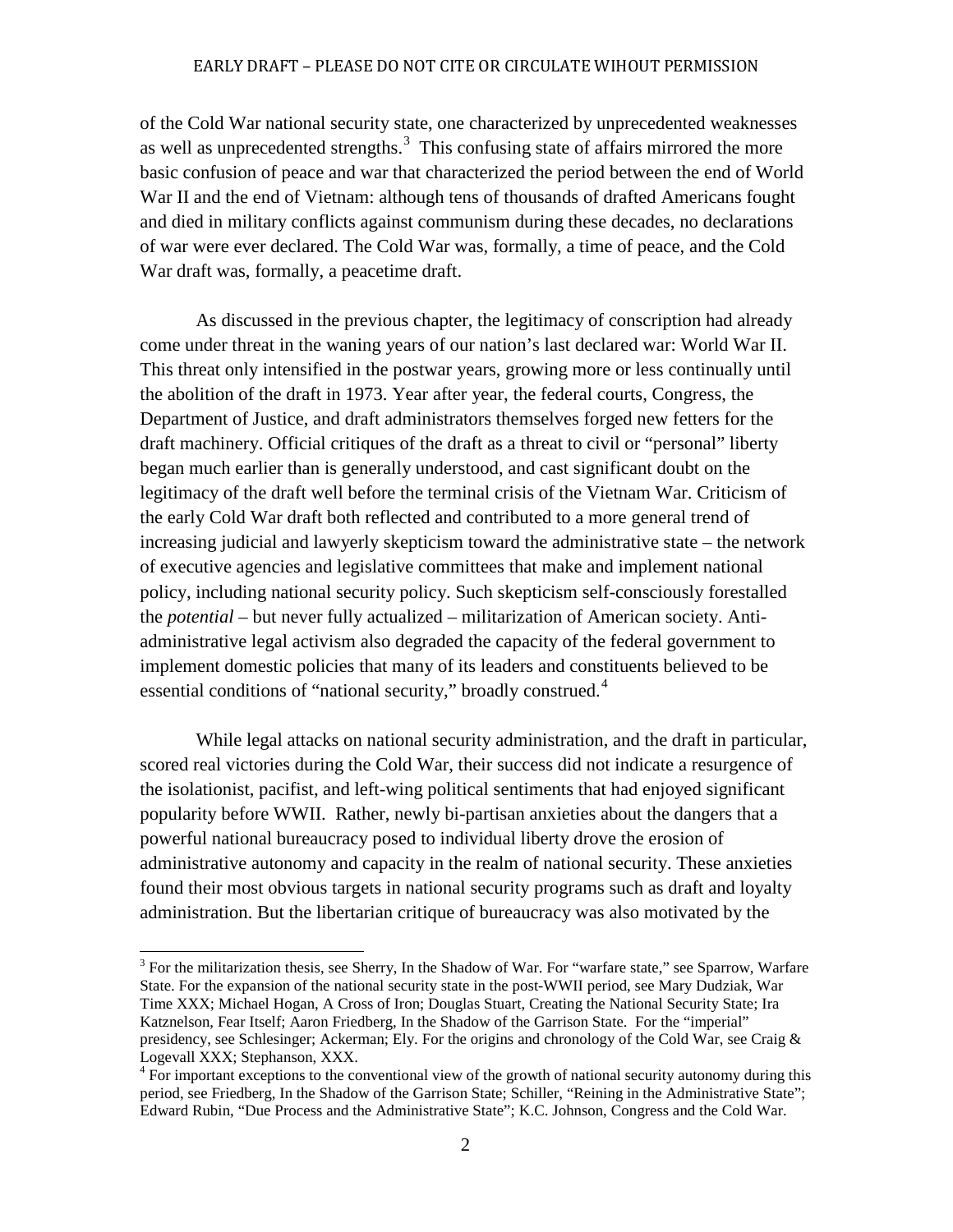exercise of administrative power in more purely "domestic" context such as labor relations and microeconomic management. Most critics of bureaucracy were themselves Cold Warriors; they associated large, centralized government with the Soviet enemy. But even left-wing politicians, activists and lawyers committed to a powerful welfare state used the language of anti-communism to assail those features of the administrative state they found most objectionable: specifically, those features that targeted social minorities and political dissenters in the name of anti-communism itself. In this way, the same logic and rhetoric that justified the expansion of the American administrative state as a bulwark against communism also worked to constrain it.<sup>[5](#page-6-0)</sup>

*1.*

The Supreme Court's February 1946 decision in *Estep v. United States* was a harbinger of this anti-communist dialectic. As discussed in the previous chapter, *Estep*  imposed a new regime of judicial review on Selective Service decision-making in the name of "personal liberty." Previously, judges had only been able to examine the validity of Selective Service decision-making in the context of habeas corpus proceedings, after a draftee submitted to induction in the armed forces or was convicted and imprisoned for violating the draft law. Even then, this limited form of judicial review had tended to be extremely narrow in scope and extremely deferential to Selective Service administrators. In contravention of clear congressional intent and a series of earlier Supreme Court decisions, however, *Estep* suggested that judges should now examine the validity of Selective Service decision-making *prior* to induction or imprisonment, any time a registrant was accused of violating the draft law. Furthermore, the bitterly divided *Estep*  Court introduced a new, ambiguous standard of review for assessing the validity of Selective Service decisions – whether or not they were supported by a "basis in fact." Although the author of the *Estep* majority opinion, Justice William Douglas, likened this standard to the narrow one used in the habeas corpus context, he himself had recently called for greater judicial scrutiny of administrative decision-making in habeas corpus proceedings. Consequently, the degree of judicial deference that the "basis in fact" standard would accord to draft administrators remained something of a mystery.

From the perspective of the executive branch, *Estep* represented a legal sea change, one that immediately made enforcement of the draft more difficult and portended even greater judicial supervision in the future. Shortly after his appointment to Attorney

<span id="page-6-0"></span><sup>&</sup>lt;sup>5</sup> For the critique of bureaucracy in this period, see Grisinger, Unwieldy American State; Edward L. Rubin, Due Process and the Administrative State, 72 Cal. L. Rev. 1044 (1984); Schiller, "Reining in the Administrative State"; Schiller, *Enlarging the Administrative Polity: Administrative Law and the Changing Definition of Pluralism, 1945–1970*, 53 Vand. L. Rev. 1389 (2000); George Shepherd, "Fierce Compromise."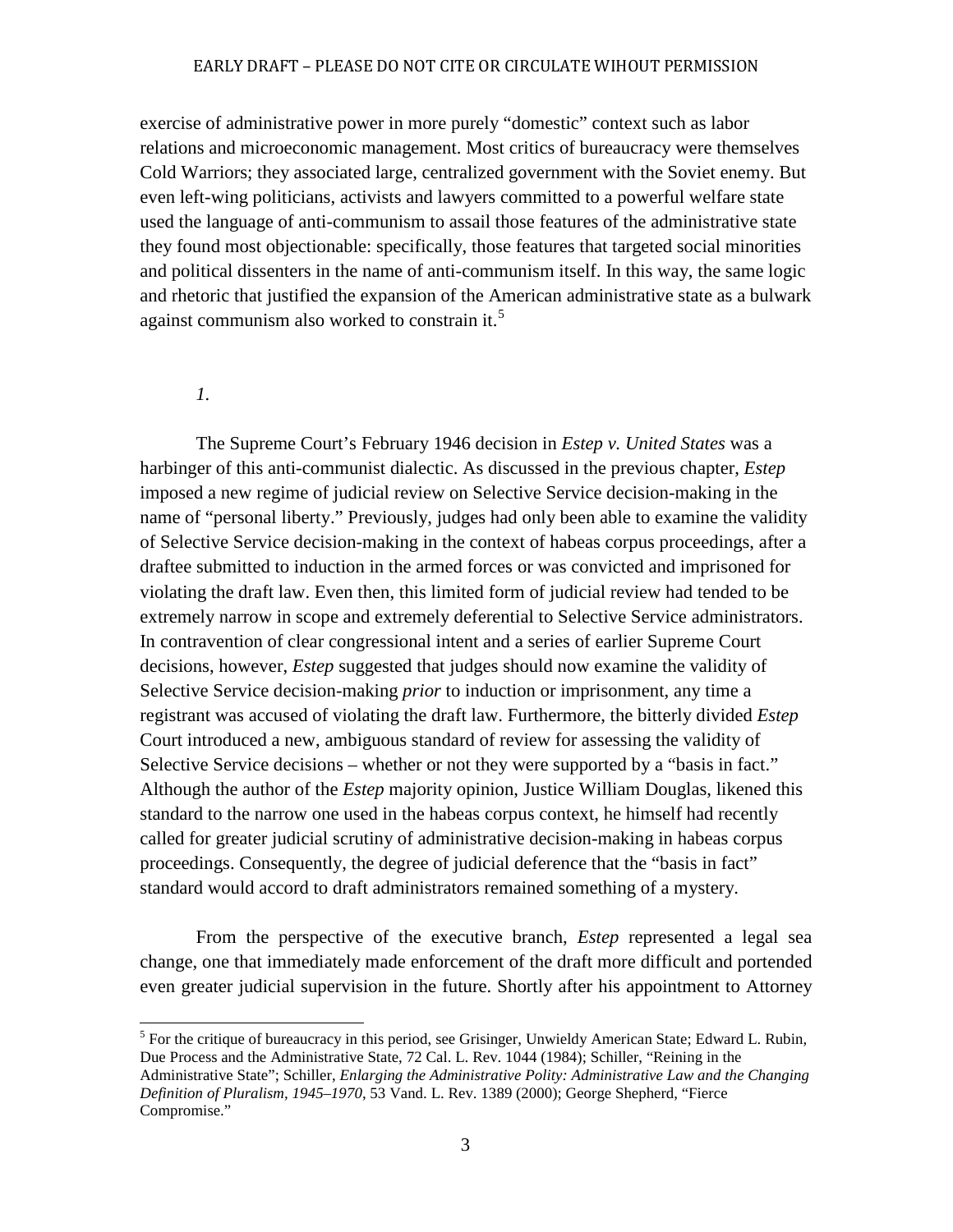General in 1945, Tom Clark, who had worked on draft law cases for the Justice Department during the war, ordered all federal prosecutors to refrain from opposing judicial review of the validity of alleged draft law violators' Selective Service classifications. This order extended even to cases where *Estep* might well have been inapplicable, such as those in which the defendant was a conscientious objector who had failed to report to his Civilian Public Service camp or who had simply deserted after doing so. Clark also sought to limit the total numbers of draft law prosecutions. It had long been Selective Service policy that each time a registrant violated a particular Selective Service order, a new prosecution should be brought. But now, Clark directed, all potential repeat prosecutions should be forwarded to Washington for further consideration.<sup>[6](#page-7-0)</sup> Sensing an increasingly hostile judiciary, the Justice Department knew it would have to be more selective in the draft law cases it did prosecute in order to avoid generating further damaging precedents.

The Justice Department's reaction to *Estep* seems overly dramatic when compared to academic assessments of the case. Because the Supreme Court handed down *Estep* six months after the surrender of Japan, legal scholars tended to view the decision's attack on the autonomy of the Selective Service System as a largely emotional response to a long-awaited peace. The *Yale Law Journal*, for instance, described the *Estep* Court's intrusion on draft administration as "an inarticulate reaction to the fact that the war emergency has substantially subsided." Similarly, while the administrative law expert Kenneth Culp Davis was greatly troubled by the decision's actual reasoning – which overrode congressional efforts to protect the military draft from judicial interference with little more than a vague, quasi-constitutional reference to the value of "personal liberty" – he attributed this lofty rhetoric and imprecise logic to a "strong judicial belief in the undesirability of cutting off judicial review in draft cases after the war had been won."<sup>[7](#page-7-1)</sup>

Although these chronological and psychological interpretations of *Estep* have continued to enjoy popularity among legal scholars, they were off base from the start, for at least two reasons. First, by ignoring the earlier draft and immigration cases that paved the way for *Estep*, such interpretations failed to note that judicial skepticism toward the administration of civilian manpower was on the rise well before the conclusion of hostilities with Germany and Japan. Second, academic interpretations of *Estep* were strikingly out of touch with the actual state of military and diplomatic affairs when the case was decided. Contrary to the *Yale Law Journal*'s optimistic assessment, "the war emergency" had not in fact "substantially subsided" by February 1946.

<span id="page-7-0"></span><sup>6</sup> Tom C. Clark, Attorney Gen., to All U.S. Attorneys (July 19, 1946), 1-2, NARA, RG 147, COGF, Box 96.

<span id="page-7-1"></span> $<sup>7</sup>$  Note, 56 Yale L.J. 403, 410 (1947); Davis, Nonreviewable Administrative Action, 771.</sup>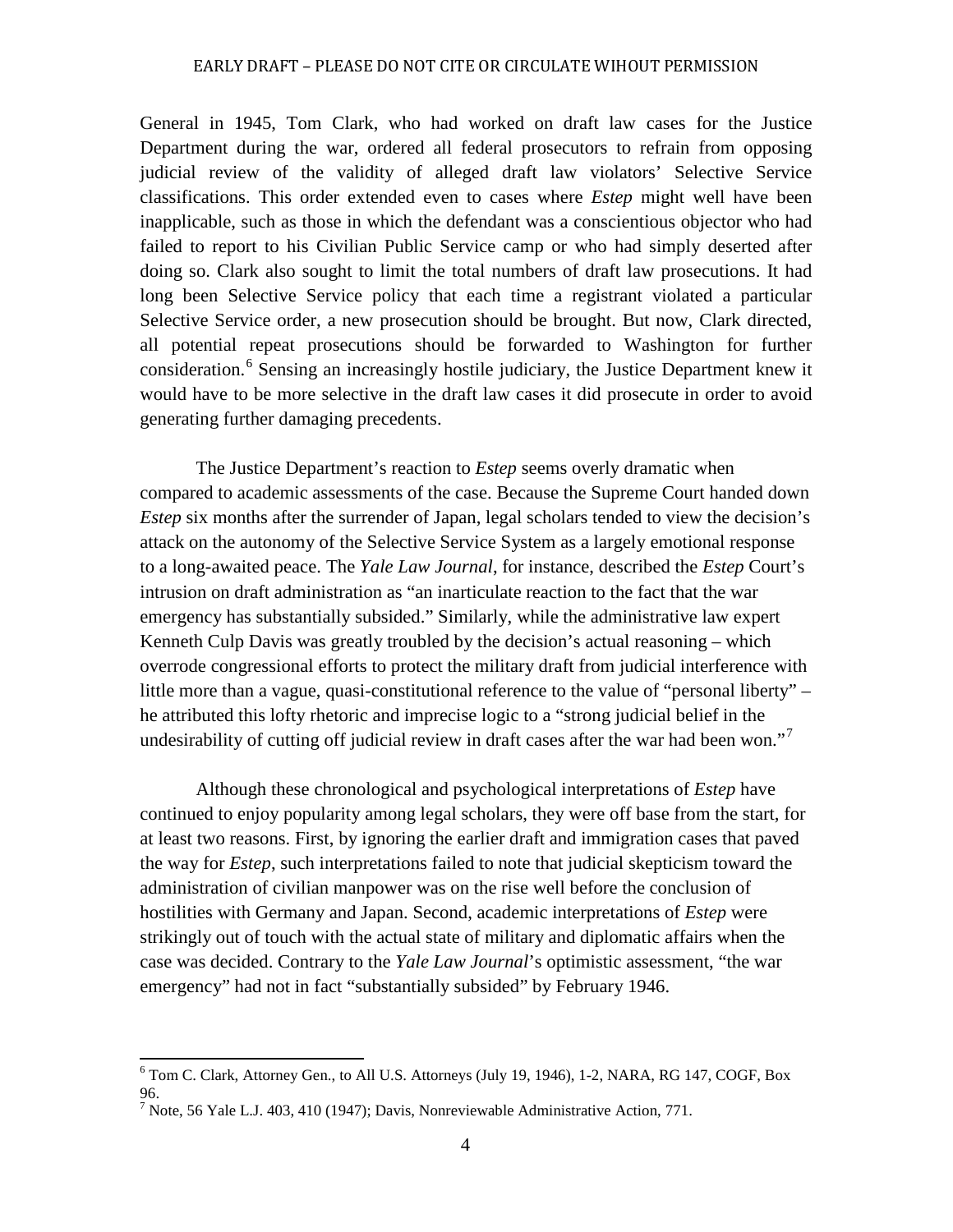That winter, hundreds of thousands of American troops scattered the globe, occupying enemy nations. No peace treaties had yet been signed, and some in the United State and Britain were already pushing for a new war against Communist Russia, an erstwhile ally rapidly cementing its military and ideological control over Eastern Europe.<sup>[8](#page-8-0)</sup> Even an uneasy peace would require an extended military footprint. And yet there were not enough fresh soldiers to replace the tens of thousands whose overseas tours were formally at an end. On January 1, 1946, over a month before the *Estep*  decision, the Selective Service System announced that it had missed its monthly quota of 50,000 men, and that there were few volunteers to be found. Furthermore, the draft was due to expire in May, which would make it even harder to recruit volunteers. As historian George Flynn recalls, "in early 1946 the entire demobilization program verged on collapse because of a crisis in military manpower."<sup>[9](#page-8-1)</sup>

This crisis extended to the thousands of pacifists assigned to "work of national importance" in Civilian Public Service (CPS) camps or imprisoned for disobeying Selective Service orders. Both groups of men were becoming harder and harder to handle, organizing protests, strikes, and escapes. Throughout 1945 and 1946, Selective Service officials pleaded with the Justice Department to step up its prosecutions of conscientious objectors who broke CPS regulations.<sup>[10](#page-8-2)</sup> But this panicked bid to impose some discipline on the camps fell on deaf ears: Justice Department lawyers were reluctant to take on such cases given how difficult it was becoming to secure convictions in the courts.<sup>[11](#page-8-3)</sup> Similarly, when draft administrators broached the possibility of reclassifying disobedient CPS men as soldiers, the Justice Department responded that the judiciary would likely strike down such punitive reclassifications as illegal.<sup>[12](#page-8-4)</sup> In the absence of federal law enforcement oversight, mass strikes and desertions engulfed the CPS system. Recognizing that they could no longer rely on executive or judicial discipline, Selective Service officials turned to Congress, begging for an accelerated demobilization program to drain the camps. But Congress refused to send home pacifists while veteran fighters still languished on the front lines.<sup>[13](#page-8-5)</sup>

<span id="page-8-0"></span> ${}^{8}$  Flynn, The Draft, 1940-1973, at 95.<br> ${}^{9}$  Id. at 92.

<span id="page-8-2"></span><span id="page-8-1"></span><sup>&</sup>lt;sup>10</sup> Col. Kosch to the Attorney General (May 28, 1946), NARA, RG 147, COGF, Box 95; Gen. Hershey to the Attorney General (Sept. 17, 1946), NARA, RG 147, COGF, Box 96 (protesting DOJ decisions about prosecuting draft law violators).

<span id="page-8-3"></span><sup>&</sup>lt;sup>11</sup> Carl Donaugh, U.S. Attorney, to Tom C. Clark, Assist. Attorney Gen. (Jan. 27, 1945), NARA, RG 147, COGF, Box 96 (expressing reluctance to prosecute deserters who are not being useful work).

<span id="page-8-4"></span><sup>&</sup>lt;sup>12</sup> See, e.g., Lt. Col. Dunkle to Col. Kosch (Mar. 30, 1945), 1-2; Col. Kosch to Gen. Hershey (n.d.); James McInerney, Acting Head, Crim. Div., to Carl Donaugh, U.S. Attorney (July 7, 1945) NARA, RG 147, COGF, Box 96. As the Supreme Court would decades later, when the Selective Service System facing an even greater crisis did resort to punitive reclassification. See Chapter 7.<br><sup>13</sup> See, e.g., Col. Dunkle to the Attorney General (Feb. 13, 1946), NARA, RG 147, COGF, Box 95

<span id="page-8-5"></span><sup>(</sup>discussing a threatened walk-out from a CPS facility); Camp Operations Division to Secretary of Agriculture (July 31, 1946) (reporting strikes at Minersville and Glendora camps); Ralph Rudd, Chairman, CPS Union, to all CPS Camps and Units, (Feb. 12, 1945); NARA, RG 147, COGF, Box 96. For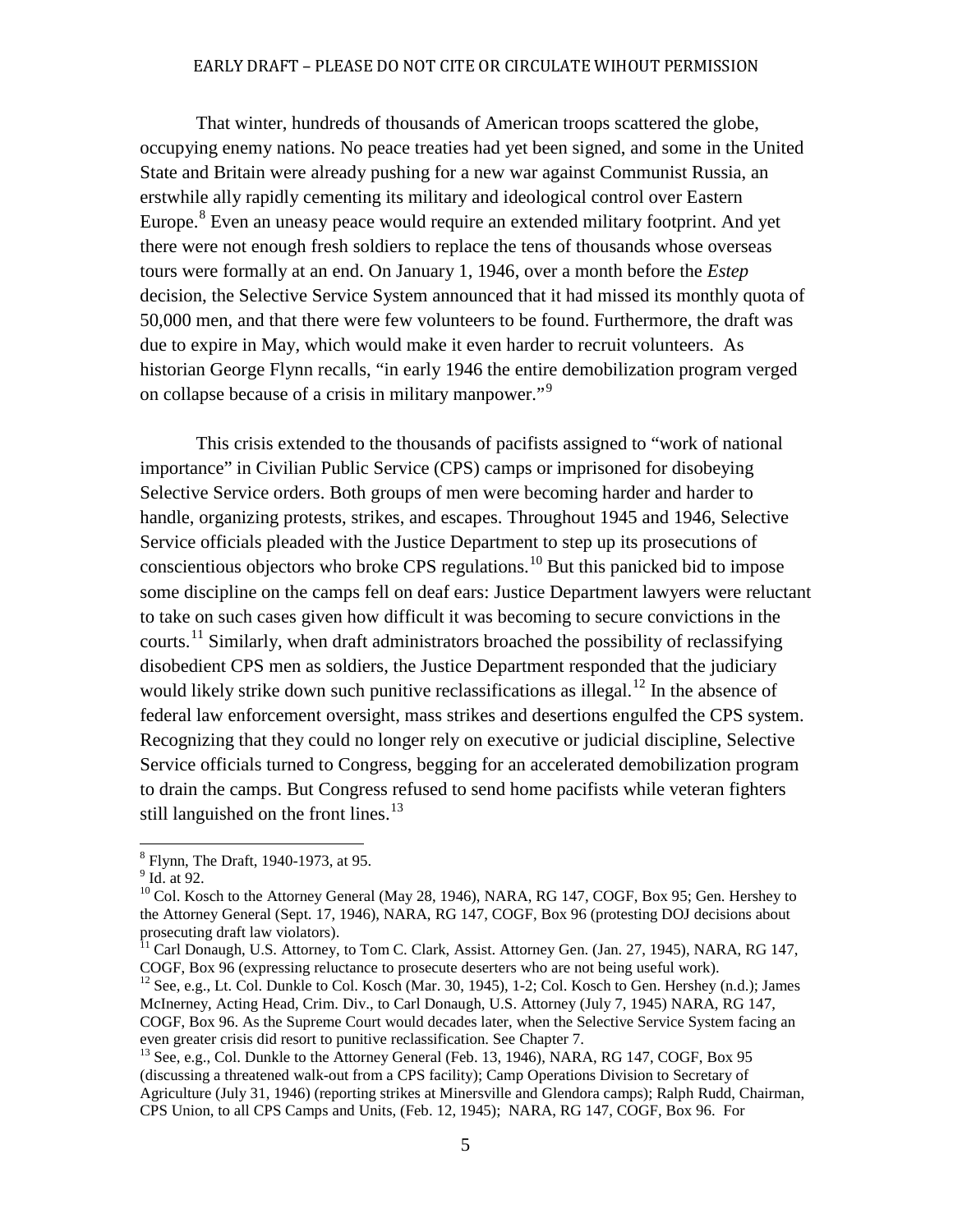The Selective Service System's own powerlessness to manage the military manpower crisis did nothing to mollify civil libertarian critics of the daft apparatus. These critics increasingly saw the draft – including its provision of alternative service to pacifists – as an outdated behemoth, dedicated to imposing conformity on the nation's civilian population. The strikingly negative judgment of John W. Davis – patrician lawyer, fierce opponent of the New Deal, and early supporter of the 1940 draft law – gives some sense of this ideological trend: CPS camps, according to Davis, differed little from "concentration camps under a system of forced labor."<sup>[14](#page-9-0)</sup> Nor were civil libertarians dissatisfied only by the CPS system. Within months of Japanese surrender, a slew of legal and intellectual luminaries declared any delay in the release of *either* lawful conscientious objectors from CPS camps *or* convicted draft law violators from prison to constitute a form of illegitimate punishment.<sup>[15](#page-9-1)</sup> On December 9, 1945, Davis joined William Draper Lewis, the President of the American Law Institute, and left-leaning notables such as John Dewey and Reinhold Niebuhr in voicing this strikingly bi-partisan civil libertarian consensus in an open letter to President Truman. Decrying the "inadequacies and rigidities of our provisions for conscientious objection," the letter also called for immediate release of "all of those convicted of violation of the Selective Service Act on the grounds of religious beliefs and conscience."<sup>[16](#page-9-2)</sup>

If Selective Service officials lacked the institutional authority to meet these demands, President Truman lacked the political capital to do so. In the winter of 1946, with long-serving soldiers stranded overseas and new draft calls on the horizon at home, early release of conscientious objectors and amnesty for draft law violators would have been electoral poison – even if it might have appeased civil libertarian elites.<sup>[17](#page-9-3)</sup> Indeed, on January 21, 1946, just two weeks before *Estep* was decided, President Truman was compelled to ask Congress to renew the draft. The geostrategic situation, Truman explained, was sufficiently dire as to require the institution of peacetime conscription for the first time since 1940 and for only the second time in American history. If the

j congressional reluctance to demobilize conscientious objectors and attendant disciplinary problems, see Flynn, The Draft, 1940-1973, at XXX.<br><sup>14</sup> William Harbaugh, "Civil Liberties – Conscientious Objection" (n.d.), 2, JWDP, Box 175.<br><sup>15</sup> See, e.g., Col. Kosch to R. Zigler, Brethren Service Committee (Nov. 29, 1945), NARA, R

<span id="page-9-0"></span>

<span id="page-9-1"></span>Box 96. Selective Service administrators themselves felt congressional refusal to demobilize CPS men was both unpractical and unfair, and pushed for COs to be treated as much like other draftees as possible when it came to demobilization. Id.; Col. Kosch to Lt. Col. Hedrick (July 3, 1945); Lt. Col. Dunkle to Lt. Col Hedrick (July 2, 1945); NARA, RG 147, COGF, Box 96

<span id="page-9-2"></span><sup>&</sup>lt;sup>16</sup> William Harbaugh, "Civil Liberties – Conscientious Objection" (n.d.), 1, JWDP, Box 175. Earlier that year, Davis had lamented the "War Department regulations which put [conscientious objectors] in concentration camps under a system of forced labor." Id. at 2. <sup>17</sup> It would be another year before President Truman appointed an Amnesty Board to consider the early

<span id="page-9-3"></span>release of draft law violators. He did so during a brief period when the draft itself was suspended. XXX.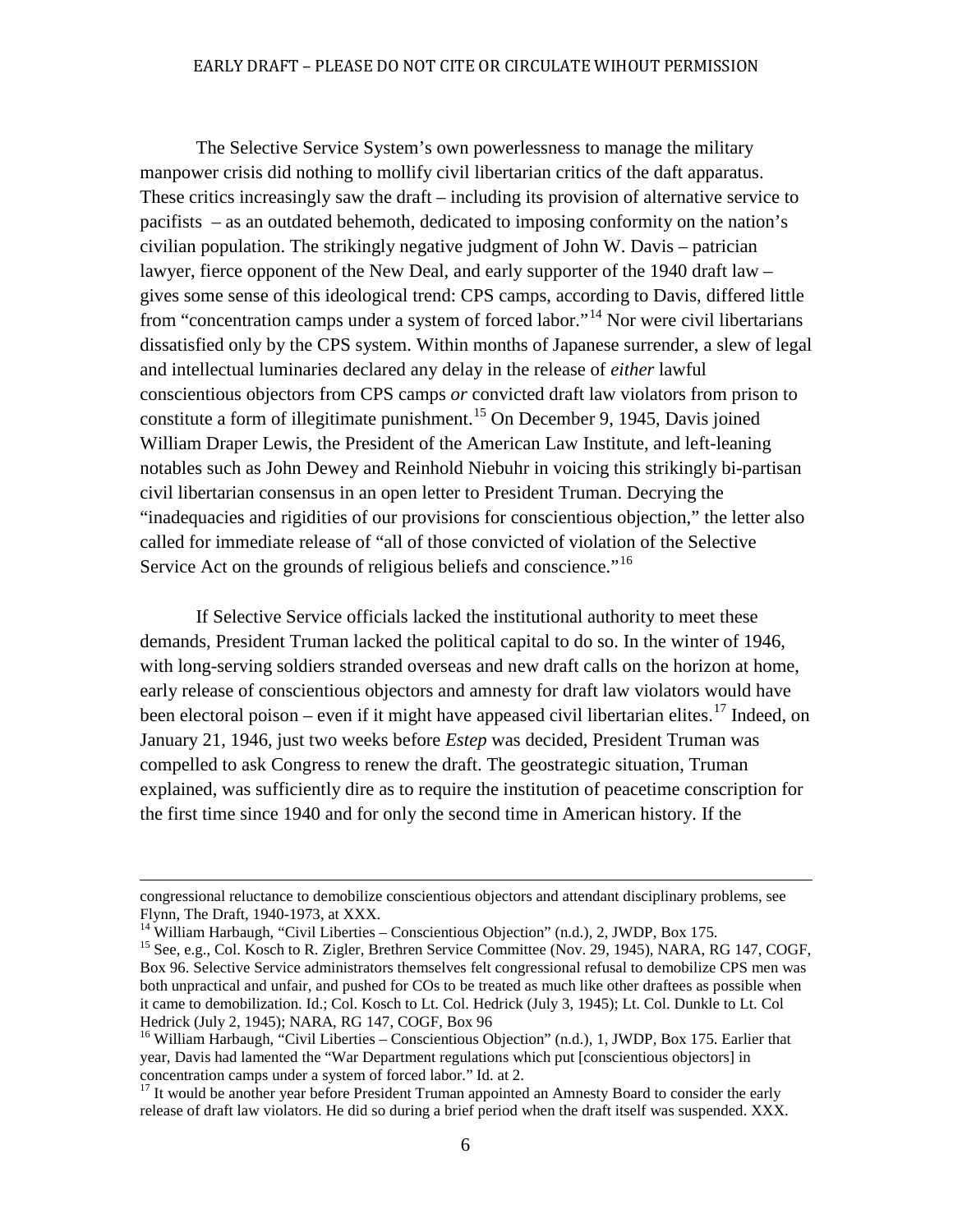President was correct, then it was surely not yet time to pardon men obdurately opposed to the country's military strategists and willing to disobey their lawful commands.

In the light of this protracted military crisis, it is difficult to interpret the Supreme Court's imposition of greater judicial scrutiny on the draft apparatus as responding to a postwar return to normalcy. Rather, Justice Douglas's majority opinion echoed the disquiet about the draft voiced by civil libertarians such as John Davis and John Dewey despite the *persistence* of military crisis. In particular, the opinion embodied growing civil libertarian anxieties about the legitimacy of the mass administration of the civilian population in general, and political dissenters in particular. To the extent that civil libertarians had previously felt that such administration could be justified in a time of national emergency, both the Davis letter and the *Estep* decision indicated a new willingness on the part of elite lawyers outside the executive branch to determine for themselves what truly counted as an emergency. In the Cold War that was rapidly approaching, this willingness to assess the nation's security requirements would become a regular feature of judicial decision-making and a potent libertarian tool, one used to impose a host of new limits on administrative power.

Those forms of administrative power that involved management of the "manpower" of the nation – whether in the context of immigration and naturalization, labor relations, or military service – would bear the brunt of Cold War judicial skepticism. While various social groups might support one or more of these forms of manpower management, a dwindling number supported all of them. As a result, there emerged a growing coalition committed to the restraint of administrative power over the lives of individual Americans.<sup>[18](#page-10-0)</sup> This coalition tended to draw analogies between disfavored administrative practices and totalitarian governance, analogies that proved especially popular in the federal courts. There, lawyers and judges developed new legal arguments for restraining administrative power in the name of individual liberty and antitotalitarianism. These legal arguments gained ground even as the American administrative state mobilized for an all-out war – however "cold" – with totalitarian Russia. $19$ 

<span id="page-10-0"></span><sup>&</sup>lt;sup>18</sup> Cf. Louis Jaffe, The Right to Judicial Review, 71 Harv. L. Rev. 769, 784 (1958) ("There is quite obviously a movement in the direction of greater reviewability of military determinations, particularly in peacetime. This probably reflects the fact of the peacetime draft. The impact of military decision on the ordinary citizen is no longer the rare event born of emergency. It intrudes into the civilian's peacetime life and may — witness the dishonorable discharge of the preinduction Communist — importantly affect the conditions of civilian life.").

<span id="page-10-1"></span><sup>&</sup>lt;sup>19</sup> Cf. Friedberg, In the Shadow of the Garrison State 152-153 ("The confrontation with the Soviet Union . . . raised the tension between the demands of the common defense and the desire for maximum individual liberty to a level unprecedented in American history, and in doing so, it opened in the most fundamental form the question of the appropriate extent of the power of the state over the lives of its citizens.").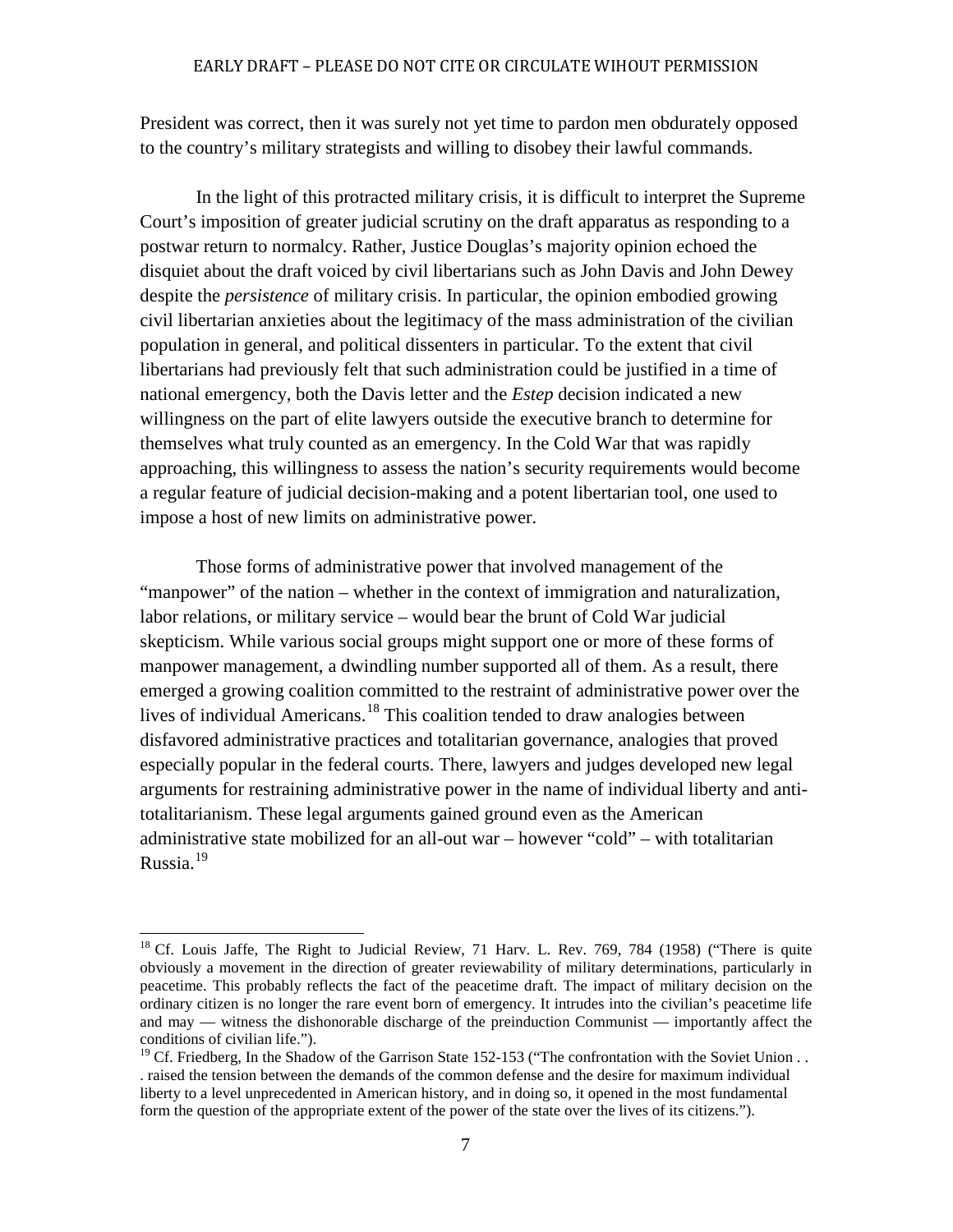*2.*

On March 15, 1946, only five weeks after the Supreme Court handed down *Estep*, the British politician and WWII leader Winston Churchill warned an audience in Fulton, Missouri that an "iron curtain" had fallen across Europe. The Soviet Union, Churchill explained, threatened the world with a dictatorship even more total than the recently defeated Nazis. President Truman agreed, and on April 5 he announced that the US would provide military support if Britain and Russian forces clashed in the Middle East. On May 27, the United States halted payments of reparations from West Germany to Russia. Months after Truman's initial request for a new round of peacetime conscription, the "Russian situation" finally "convinced senior members of both parties of the need" for one.<sup>[20](#page-11-0)</sup> Accordingly, on June 25, 1946, Congress extended the Selective Training and Service Act of 1940.

Fueled by fears of Communist expansion and the need to relieve WWII veterans still serving abroad, the draft extension passed with wide margins in both houses. Yet the bill that Truman signed into law bore the marks of growing opposition to administrative control of the American citizenry. Set to expire after only nine months, the bill created a "half-a-loaf draft," one that exempted all 18 year olds and fathers, while placing a twomonth moratorium on all inductions. Given these provisions, there was no way the Selective Service System could provide the 300,000 men the military would require over the next year, unless administrators ended all occupational deferments and drafted veterans – options that were both politically and practically dangerous. The bill also provided new funds for volunteer recruitment. Voluntarism was clearly the direction in which many politicians wanted military manpower recruitment to go. $^{21}$  $^{21}$  $^{21}$ 

The previous spring, while war still raged in the Pacific, Republican Senator Robert Taft had laid down a marker at the Gettysburg Memorial Day exercises, making his case against a new peacetime draft in vivid, anti-communist terms.<sup>[22](#page-11-2)</sup> "Military" conscription," Taft warned, "is essentially totalitarian"; it meant "the complete regimentation of the individual at his most formative period." Not only was the draft dangerous to the development of young Americans, it also opened the gateway to new forms of government control of society and the economy: "If we admit that in peacetime we can deprive a man of all liberty and voice and freedom of action, if we can take him from his family and his home, then we can do the same with labor, we can order the

<span id="page-11-2"></span><span id="page-11-1"></span>

<span id="page-11-0"></span><sup>&</sup>lt;sup>20</sup> Flynn, The Draft 1940-1973, at 94.<br><sup>21</sup> Id. at 95-96.<br><sup>22</sup> See Jennifer M. Murray, On a Great Battlefield 64 (2014).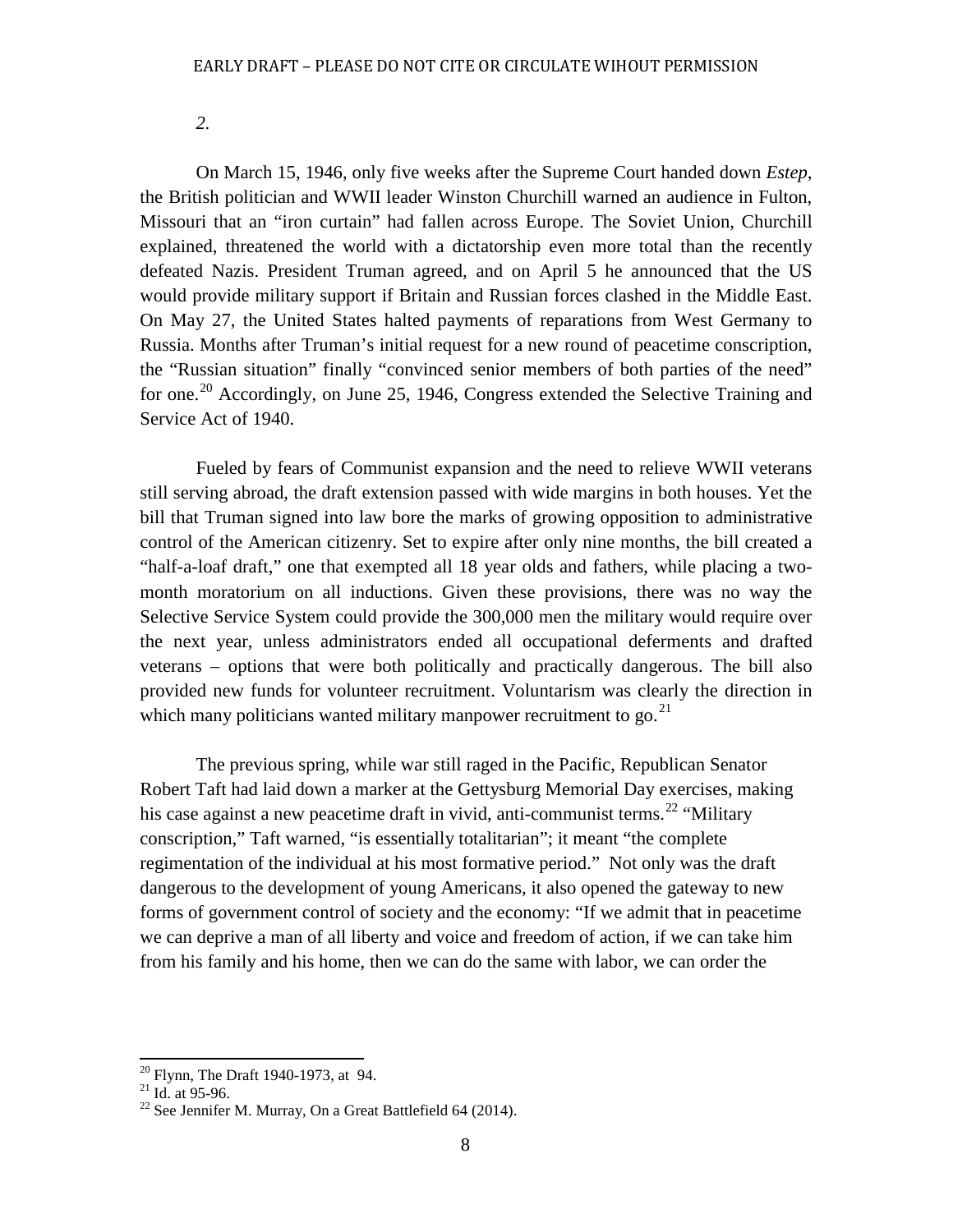farmer to produce and we can take over any business. If we can draft men, it is difficult to find an argument against drafting capital."<sup>[23](#page-12-0)</sup>

Few politicians were willing to go as far as Senator Taft in condemning conscription. His Gettysburg address nonetheless captured the ideological challenge confronted by the Selective Service System on the cusp of the Cold War. This "war" might make "peacetime" conscription essential, as a show of long-term resolve against potential Soviet aggression. Yet, as Taft suggested, an extended peacetime draft would also give the American administrative state enormous control over the social and economic lives of its own citizens. Because such state control was anathema to the ideology of anti-communism, a Cold War draft risked becoming the ironic symbol of the administrative state's most "communist" tendencies.

In 1946, Congress resolved this tension between the draft's anti-communist virtues and its communistic vices by agreeing to only a brief and limited extension. The larger context for this ambivalent endorsement of conscription was an ongoing political campaign to "de-communize" the administrative state – that is, to pressure administrative agencies to become more respectful of individual liberty and the "rule of law." Thus, even as Congress was debating a draft extension, it was also putting the finishing touches on the Administrative Procedure Act, a massive piece of legislation aimed at constraining large swathes of the administrative state in the name of both personal and economic liberty.

Since the early 1930s, anti-New-Dealers had been pushing versions of this law, initially drafted by the American Bar Association. The goal of the ABA and its allies was to impose both more court-like procedures on administrative decision-making and greater judicial scrutiny of administrators' final decisions. These new procedural and judicial checks would, in turn, limit the New Deal state's power to regulate social and economic life. Notably, anti-New-Dealers frequently associated such regulation with Communist legal thought. As the ABA's Special Committee on Administrative Law wrote in 1938:

The antithesis [of greater procedural and judicial protections] is the proposition recently maintained by the jurists of Soviet Russia that in the socialist state there is no law but only one rule of law, that there are no laws – only administrative ordinances and orders. The ideal of administrative absolutism is a highly centralized administration set up under complete control of the executive for the time being, relieved of judicial review and making its own rules. This sort of regime is urged today by those who deny that there is such a thing as law (in the

<span id="page-12-0"></span><sup>23</sup> Robert Taft, *Compulsory Military Training in Peacetime: Against Fundamental Policy of America* (May 40, 1945), Vital Speeches, vol. XI, 554-557.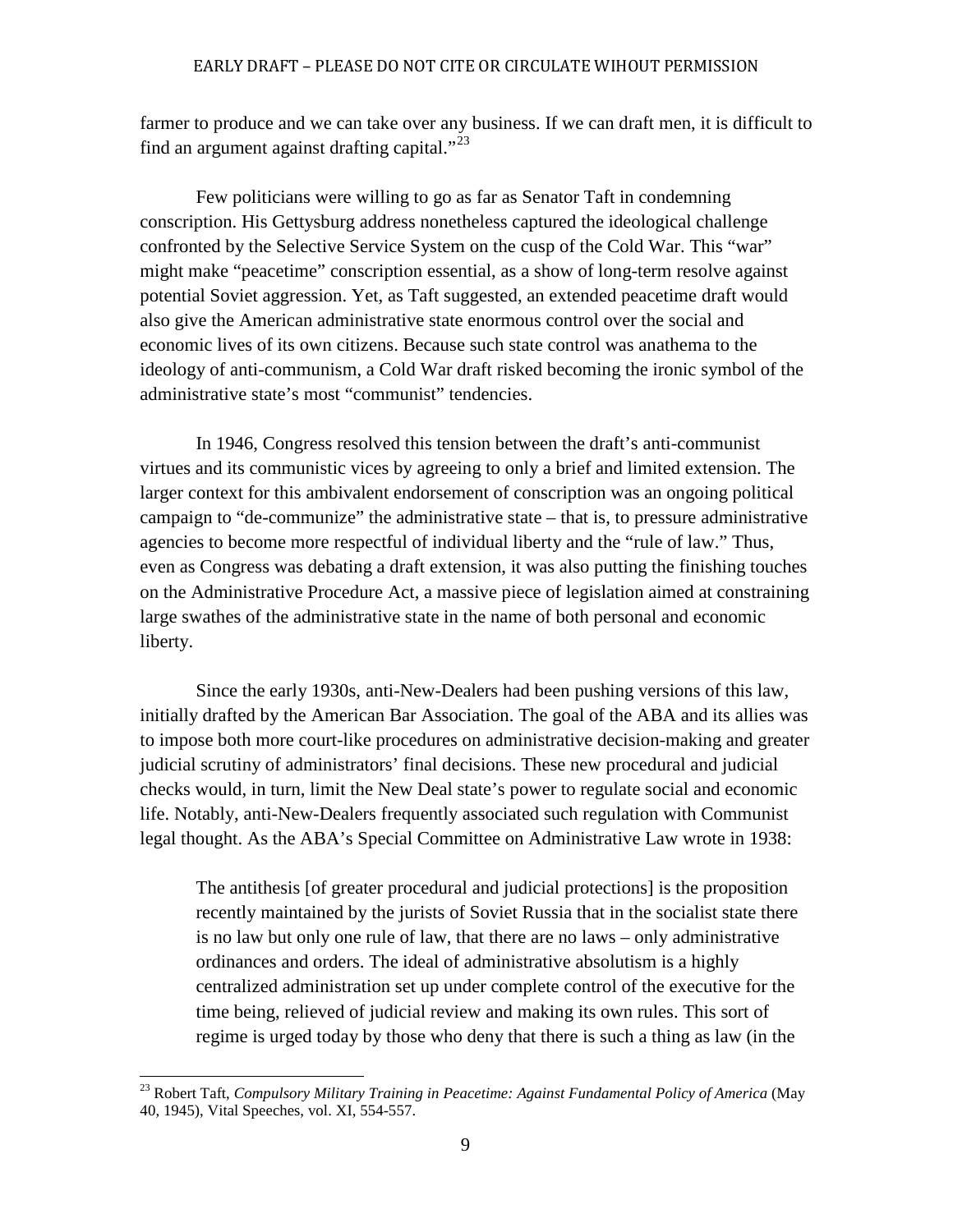sense in which lawyers understand the term) and maintain that this lawyer's illusion will disappear in the society of the future.<sup>[24](#page-13-0)</sup>

Before WWII, President Roosevelt had successfully resisted this rhetorical and legal onslaught. In 1939, he established an Attorney General's Committee on Administrative Procedure to draft a less-restrictive alternative to the ABA's proposals, while delaying a final vote on the ABA-supported Walter-Logan bill. By the time Walter-Logan passed both houses of Congress in December 1940, France had fallen to Nazi Germany and peacetime conscription was in effect in the United States. Given these emergency conditions, the President was able to paint the bill as a threat to national security, and happily vetoed it. Walter-Logan, Roosevelt explained in his veto message, would burden agencies that had an "important collateral effect on the defense program" and that its "unintentional inclusion of defense functions . . . require my disapproval at this time." $^{25}$  $^{25}$  $^{25}$ 

The veto of Walter-Logan signaled a "wartime break" in legislative debates over "comprehensive administrative reform." Yet anti-bureaucratic forces in Congress actually gained political power during the war.<sup>[26](#page-13-2)</sup> By the summer of 1945, a "revised version of the ABA's bill" was back on the legislative agenda. This bill incorporated some of the pro-New-Deal proposals of the Attorney General's Committee, but it more closely resembled that Committee's minority report – filed by its three most conservative members.<sup>[27](#page-13-3)</sup> Perhaps most significantly, the minority report had called for more – and more searching – judicial review of administrative decision-making. Signed into law on June 11, 1946,

<span id="page-13-0"></span><sup>&</sup>lt;sup>24</sup> *Report of the Special Committee on Administrative Law*, ANN. REP. OF THE AM. BAR ASSOC. 63 (1938), 331–68, 343.

<span id="page-13-1"></span><sup>&</sup>lt;sup>25</sup> Kathryn Kovacs, *A History of the Military Authority Exception in the Administrative Procedure Act*, 62 Admin. L. Rev. 673, 690 (2010). For the anti-New-Deal roots of the Administrative Procedure Act, see Ernst, Tocqueville's Nightmare; Grisinger, Unwieldy American State; Brazier, "An Anit-New Dealer Legacy"; and Shepherd, "Fierce Compromise," 1561 ("Before 1937, conservatives did not need administrative reform in order to control New Deal agencies. Conservative courts performed this function. However, the beginning of the New Deal in 1933 spurred the American Bar Association and others to begin to develop proposals for reforming administrative procedures. Only in 1937, when the Supreme Court began to refuse to strike down New Deal proposals, did the reform proposals receive broad public

<span id="page-13-2"></span><sup>&</sup>lt;sup>26</sup> Grisinger, Unwieldy American State 73 ("Conservative victories in the 1942 elections had significantly slimmed down Democratic majorities and further concentrated Democratic power in Southern hands. This Congress was hostile to bureaucracy, as the Byrd Committee's investigation of New Deal programs and the Smith Committee's investigation of the [Office of Price Administration] demonstrated. On the heels of the abolition of the Civilian Conservation Corps, in 1942, the 78th Congress moved to terminate the beleaguered [Works Progress Administration], National Youth Administration, and National Resources Planning Board."). See also Schiller, "Reining in the Administrative State."

<span id="page-13-3"></span> $27$  Shepherd, "Fierce Compromise," 1648-1649.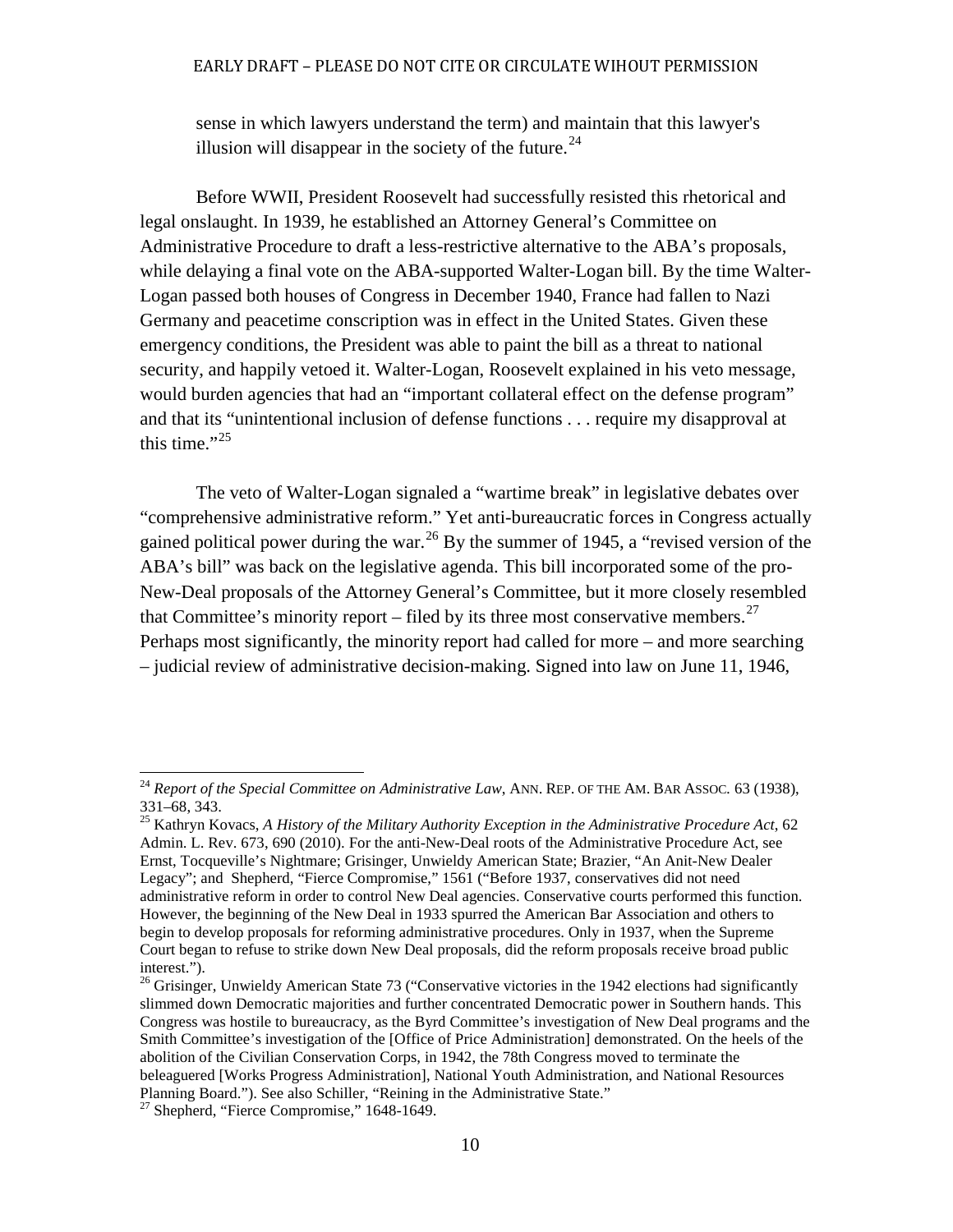the Administrative Procedure Act clearly expanded the availability of judicial review; as interpreted by the courts, the Act would also widen the scope of such review.<sup>[28](#page-14-0)</sup>

For these reasons, President Truman had serious concerns about the APA, and most administrative agencies fought to exempt themselves from its rules. Administrators responsible for military affairs, including the Selective Service System, were particularly worried. While the APA shielded agencies exercising "military, naval, and foreign affairs functions" from its onerous procedural requirements, it exposed most of these functions to newly expansive judicial review. Only administrative decisions made under "military authority exercised in the field in time of war or in occupied territory" or in furtherance of "temporary wartime functions" would be free of such review.[29](#page-14-1)

To the relief of draft administrators, this exemption was eventually extended to "functions conferred by . . . the Selective Training and Service Act of 1940." Later draft laws similarly exempted the Selective Service System from the APA's requirements.<sup>[30](#page-14-2)</sup> As a result, the draft would remain formally autonomous from the new administrative and judicial regime established by the APA. Yet by the time the APA became law, the Supreme Court had already signaled its willingness to intensify judicial review of draft administration. Indeed, the Court's February 1946 decision in *Estep*, exposing Selective Service decision-making to an unprecedented degree of judicial scrutiny, had given voice to the same anti-administrative sentiments that drove the June 1946 passage of the APA. Taken together, then, *Estep* and the APA announced a new era of skepticism about administrative power – even when that power was justified on grounds of military necessity. $31$ 

Such skepticism compelled President Truman to sign the APA, despite his reservations: as "[a]ntibureaucratic sentiment continued to rise during the first half of 1946 . . . Truman could not politically afford to oppose . . . a bill to regulate the bureaucracy."<sup>32</sup> The President was also expending political capital on a variety of other

<span id="page-14-0"></span> $^{28}$  During May 1945 negotiations with the administration, Congress agreed to limit "the scope of review to 'unsupported by substantial evidence,' rather than the earlier 'unsupported by competent, material, and substantial evidence upon the whole agency record as reviewed by the court.'" Shepherd, "Fierce Compromise," 1657. Yet in 1951, the Supreme Court would read the whole record requirement back into the APA's "substantial evidence" standard. See infra discussion of *Universal Camera v. NLRB*.

<span id="page-14-3"></span><span id="page-14-2"></span><span id="page-14-1"></span><sup>&</sup>lt;sup>29</sup> Pub. L. 79-404, sec. 2.<br><sup>30</sup> Id.<br><sup>31</sup> Kovacs XXX ("The Walter-Logan Bill's broad exemption for "any matter concerning or relating to the military or naval establishments" was too narrow, in President Roosevelt's eyes, for a nation on the brink of war. Yet, shortly after the war ended, Congress willingly subjected military actions to judicial review unless those actions were the result of "military authority exercised in the field in time of war" or fell within one of the APA's other exceptions The history of that shift lends insight into how World War II affected Congress's and the President's view of the need to control the Fourth Branch, specifically through judicial review of military action.").

<span id="page-14-4"></span><sup>&</sup>lt;sup>32</sup> Grisinger, Unwieldy American State, 75; Brazier, "An Anti-New Dealer Legacy," XXX.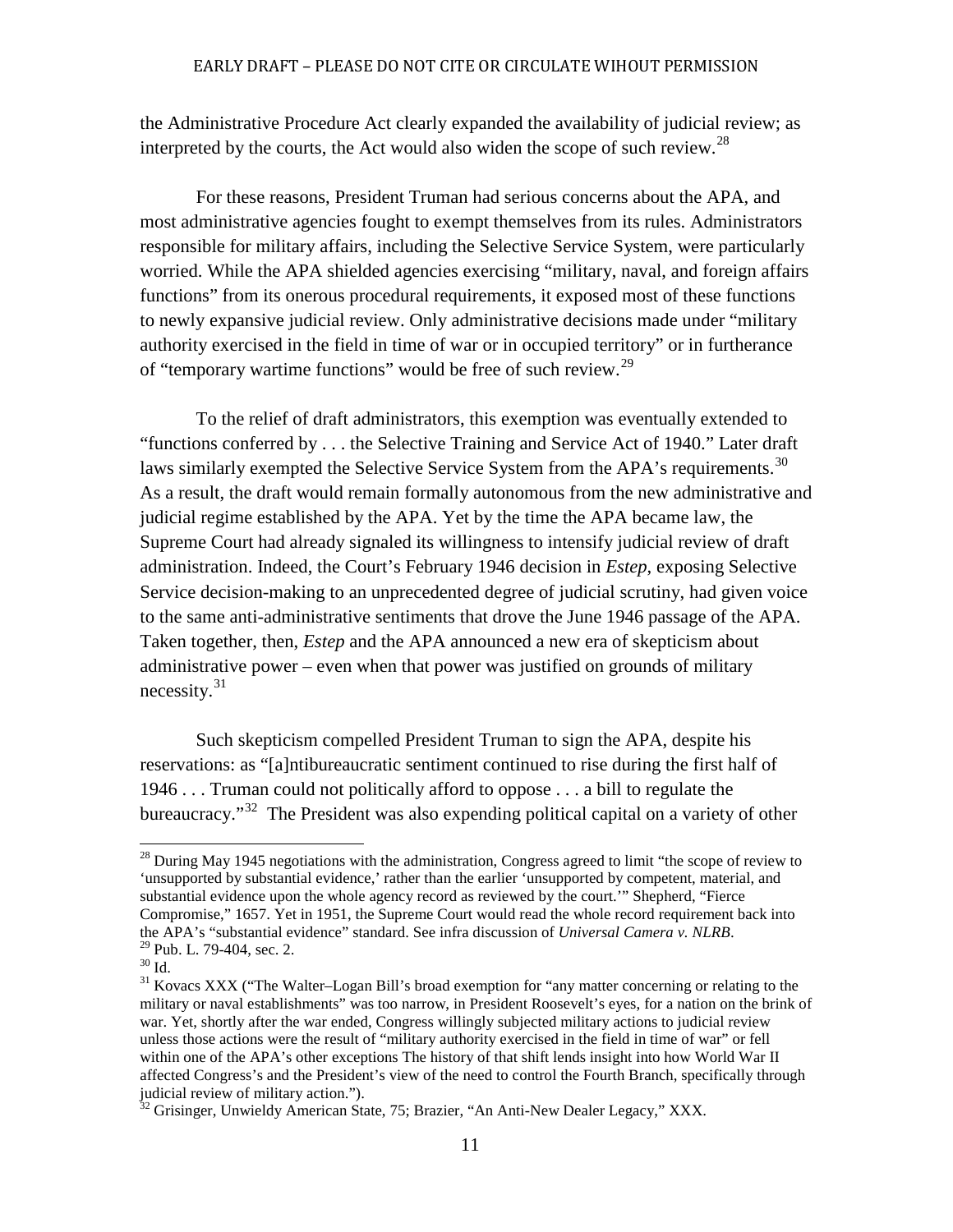fronts, including his efforts to save both the Selective Service System and the Office of Price Administration from postwar extinction. For critics of bureaucracy, these two agencies typified the threat that administrative governance posed to individual liberty.<sup>[33](#page-15-0)</sup> In light of these other, ongoing battles, Truman's Bureau of the Budget decided that the APA was not "bad enough to justify a veto."

The fiercest critics of the administrative state were quick to trumpet their ideological victory. For instance, Pat McCarran, the law's Senate sponsor, hailed the APA as a "comprehensive charter of private liberty and a solemn undertaking of official fairness."<sup>[34](#page-15-1)</sup> Such rhetoric was partly strategic, as the law's authors had left much of the "comprehensive charter" intentionally ambiguous in order to secure both congressional and presidential support. Once it was clear that Truman would sign the APA, however, both pro- and anti-administrative forces began to seed the Congressional Record with statements reflecting their preferred interpretation of the law's many vague provisions.<sup>[35](#page-15-2)</sup> Seeking to preserve an earlier era of judicial deference, Attorney General Tom Clark testified that the Act's "substantial evidence" standard – which defined the degree of judicial scrutiny of administrative fact-finding – was "merely a restatement of existing law." The chairman of the Senate Judiciary Committee emphatically disagreed, clarifying "that the new standard would fundamentally expand the existing standard of review."<sup>[36](#page-15-3)</sup> Such competing legislative history only exacerbated the text's formal ambiguity. As a result, the "true" meaning of the Act would depend on the outcome of struggles between administrators and private parties in the courts. There, judges would have the last word on how anti-administrative the APA's commitments to "private liberty" and "official fairness" really were. This state of affairs inevitably benefitted the critics of administrative government. The APA's judicial elaboration would take place in a context of unprecedented administrative reaction to perceived Communist aggression at home and abroad. As this reaction gave even many Cold Warriors pause, anti-communist attitudes toward administrative government would lead courts to apply the APA's ambiguous language in an increasingly restrictive manner.

*3.*

The year 1947 highlighted the contradictory ways in which the Cold War would re-shape the American administrative state. In March of that year, anti-administrative fervor and premature visions of a new, high-tech, low-manpower way of war swept Congress, leading to a brief, bipartisan consensus against the military draft. The shuttering of the Selective Service System coincided with a larger rollback of state

<span id="page-15-1"></span><span id="page-15-0"></span><sup>&</sup>lt;sup>33</sup> Grisinger 76; Brazier XXX.<br><sup>34</sup> Pat McCarran, "Foreword," *Administrative Procedure Act: Legislative History*, iii.<br><sup>35</sup> Shepherd 1665.<br><sup>36</sup> Shepherd 1664.

<span id="page-15-2"></span>

<span id="page-15-3"></span>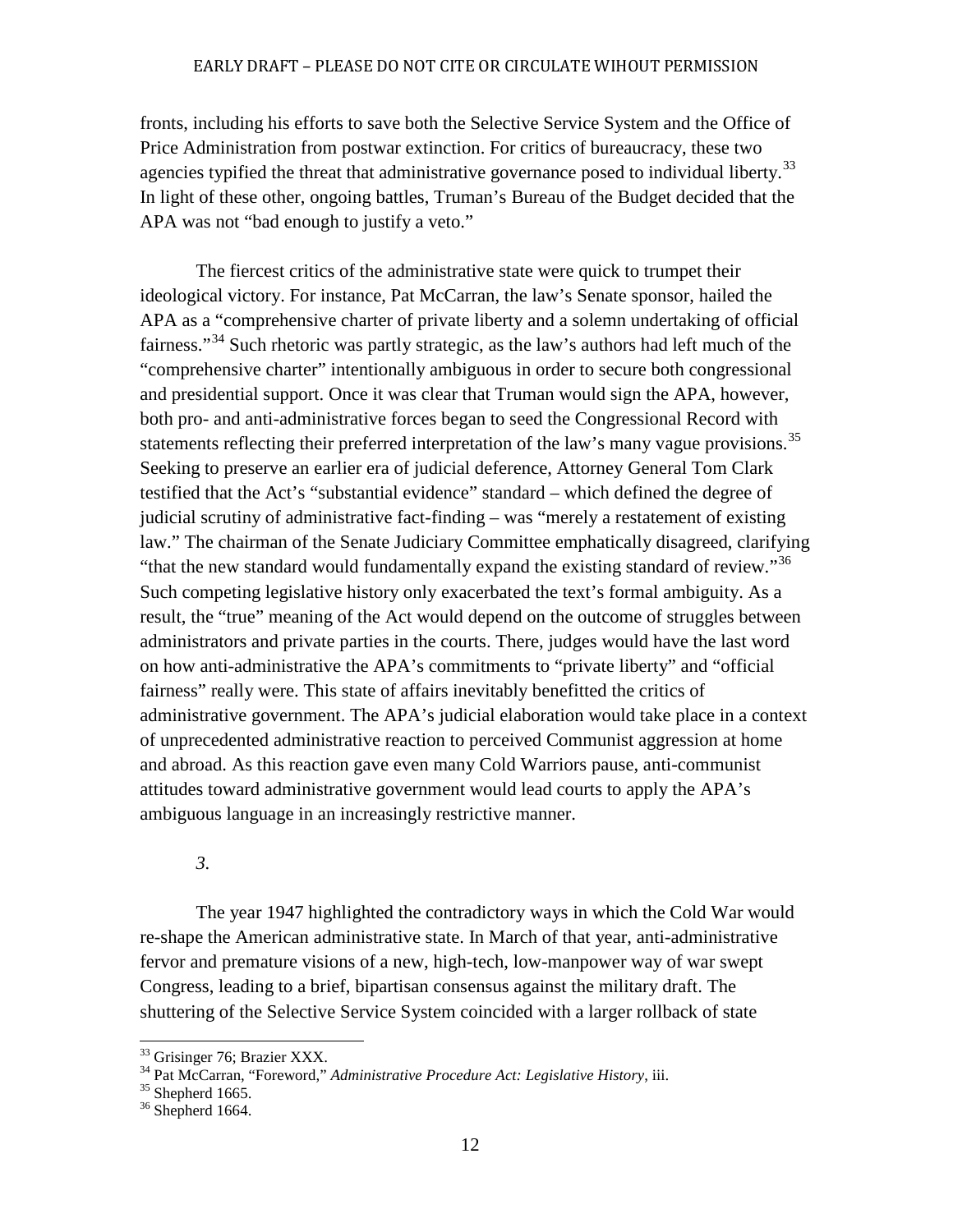capacity, largely motivated by conservative criticisms of "New Deal" government. For the first time since 1928, Republicans controlled both houses of Congress, and they "solemnly pledged" to use their power to "return to government by the people instead of by bureaucracy."<sup>[37](#page-16-0)</sup> Anti-bureaucratic Republicans, joined by Southern Democrats who had long been wary of the New Deal's potential to disrupt Jim Crow's racial division of labor, set their sights on agencies capable of advancing a progressive social and economic agenda. In May, Congress took the Office of Price Administration – a powerful tool for managing the domestic economy – off postwar life-support. The next month, the Taft-Hartley Act, co-sponsored by draft critic Robert Taft, severely undercut the ability of the National Labor Relations Board to defend the interests of labor, shackling the Board with new procedural constraints and expanding judicial review of its decision-making.<sup>[38](#page-16-1)</sup>

A year earlier, beset by efforts to abolish the Office of Price Administration and the Selective Service System, President Truman had accepted the Administrative Procedure Act as a political necessity. Now, he lost the OPA and the SSS anyway, and watched as a super-majority in Congress passed Taft-Hartley over his veto.<sup>[39](#page-16-2)</sup> Conservative politicians successfully criticized all three of these agencies – the SSS, the OPA, and the National Labor Relations Board – as actual or potential beachheads of communism.

Yet anti-communism also justified the expansion and centralization of other aspects of the administrative state. In response to Republican charges that his administration was infested with communists, President Truman established the Federal Employment Loyalty Program in March 1947, "a sweeping program" that "require[ed] all federal workers to pass loyalty tests" to prove they were not communists.<sup>40</sup> Pursuant to Truman's Executive Order 9835, each civilian agency in the executive branch established a Loyalty Board to oversee FBI investigations of every current or potential employee and hold hearings when evidence of disloyalty was uncovered.<sup>[41](#page-16-4)</sup> To help in this anticommunist campaign, the Attorney General codified a "List of Subversive Organizations," membership in which was *prima facie* evidence of disloyalty. Over the course of the Loyalty Program's existence, thousands of employees resigned "voluntarily" because of the potentially damaging – and often quite personal –

<span id="page-16-0"></span><sup>&</sup>lt;sup>37</sup> Laurence Burd, "House Majority Pledges to Pull U.S. 'Out of Bog," *Chicago Daily Tribune*, Jan. 4, 1947, 2.

<span id="page-16-1"></span> $38$  See discussion below of judicial implementation of Taft-Hartley and the APA.

<span id="page-16-2"></span> $39$  Truman's veto was in part an effort to regain labor's support after his 1946 threat to draft striking workers. See Maeve Marcus, The Steel Seizure Case 18-19.

<span id="page-16-3"></span> $^{40}$  Landon Storrs, The Second Red Scare and the Unmaking of the New Deal Left 84 (2012). See also Ellen Schrecker, Many Are the Crimes (1999).

<span id="page-16-4"></span><sup>&</sup>lt;sup>41</sup> Appeals from Loyalty Board decisions could be taken to the Loyalty Review Board, housed in the Civil Service Commission.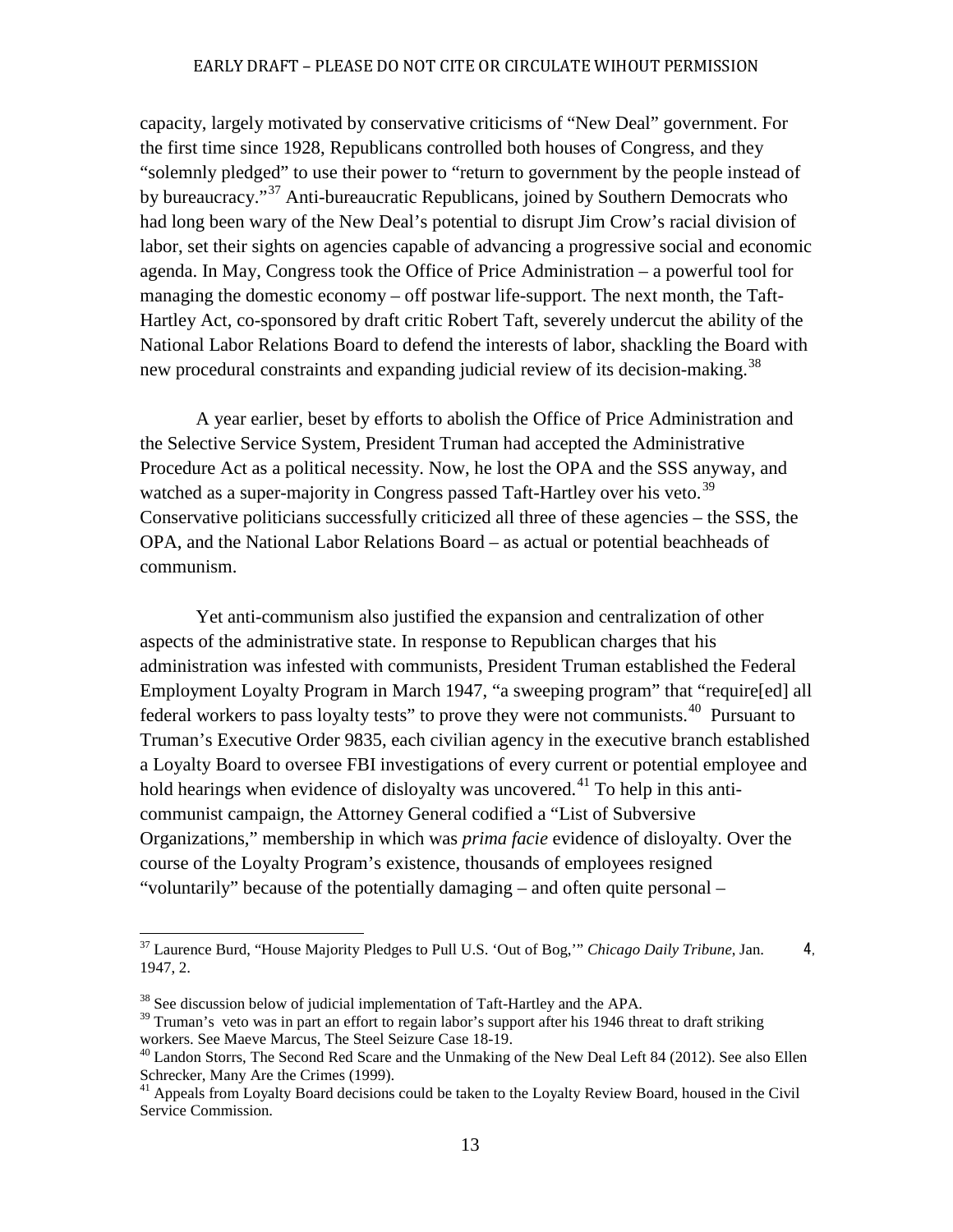information that came to light during the review process. Hundreds were fired. Thousands more changed their political activities and policy views to avoid suspicion. A disproportionate number of those affected were left-leaning women who had managed to enter the civil service for the first time during the New Deal. $^{42}$  $^{42}$  $^{42}$ 

In the summer of 1947, as the loyalty machine began its search for communist sympathizers within the civilian bureaucracy, Congress turned its attention to containing foreign communism. The National Security Act, an ambitious effort to rationalize and strengthen the American military apparatus, "created a National Military Establishment . . . headed by a Secretary of Defense with responsibility for 'general direction,' as well as supervision and coordination of the Departments of the Army, Navy, and (newly created) Air Force."<sup>[43](#page-17-1)</sup> Although the Soviet Union's first detonation of a nuclear bomb was still two years away, the American press and political class viewed unification off the armed forces as a necessity in the coming age of nuclear conflict. Opponents of unification, the *Washington Post warned, were actively undermining "national security": "to think of any* service going its separate way in the atomic age is to visualize disaster."<sup>[44](#page-17-2)</sup> The National Security Act also created the Central Intelligence Agency – expanding and normalizing wartime surveillance and counter-intelligence operations – and the National Security Resources Board "to link the [armed] services with corporations and universities."<sup>[45](#page-17-3)</sup>

Even as the National Security Act licensed new administrative power and presidential control over the administrative state, it also reflected the willingness of conservative anti-communists to block administrative innovation that could further progressive domestic policy. For example, President Truman's preferred vision of national security reform involved a truly unified military, "the integration of every element of America's defense in one department under one authoritative, responsible head."[46](#page-17-4) This integrated approach would insure that military planning advanced the social, economic, and political interests of the nation as a whole. Truman argued that as separate, autonomous services, the Army, the Navy, and the Air Force invariably pursued their own interests, and inefficiently competed with one another for resources. He was particularly worried about the Navy, the "worst offender" when it came to inflated budget requests during WWII and, unsurprisingly, the primary opponent of unification. The Navy, however, had powerful allies in Congress, who assailed Truman's vision of full integration of service as a totalitarian power-grab. Even Grenville Clark, the architect of the first peacetime draft and long-time proponent of more centralized and rationalized

<span id="page-17-1"></span><span id="page-17-0"></span><sup>&</sup>lt;sup>42</sup> Id. at XXX.<br><sup>43</sup> Douglas Stuart, Creating the National Security State 106 (2008).<br><sup>44</sup> Quoted at Stuart 93.<br><sup>45</sup> Sherry, In the Shadow of War 138.<br><sup>46</sup> Ouoted at Stuart 86

<span id="page-17-2"></span>

<span id="page-17-4"></span><span id="page-17-3"></span>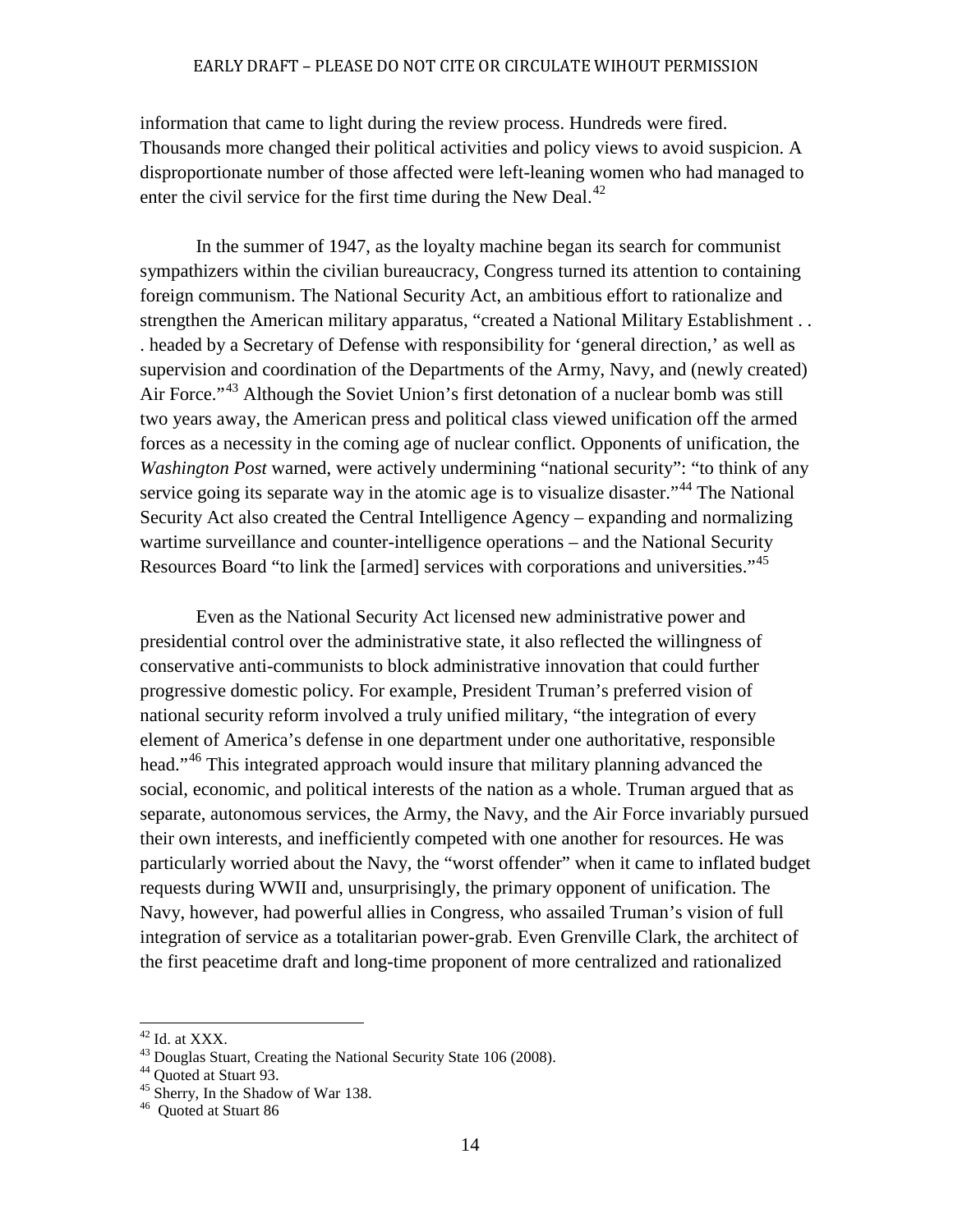military manpower policy, warned that the Truman administration seemed to be putting "itself on a new institutional footing for renewed total war."[47](#page-18-0)

While Congress merely watered down Truman's vision of armed forces integration, it was even more hostile to the other half of the President's "two-part strategy for improving the nation's military preparedness" – Universal Military Training (UMT).<sup>[48](#page-18-1)</sup> Truman viewed UMT as a method of military manpower procurement that was more efficient and more egalitarian than either voluntarism or Selective-Service-style conscription. Selective Service worked by drafting some men – those without deferments or exemptions – into the armed forces for relatively long tours of training and active duty (usually 18 to 24 months) based on immediate military needs. Under UMT, all men who met a physical and mental baseline would "undergo a period of basic military training," likely six months or less, "followed by a number of years of reserve duty."<sup>[49](#page-18-2)</sup> Being in the reserves would mean a few weeks of training a year, and liability for extended service in the event of a national emergency. UMT would accordingly create a "huge pool of ready reservists" – ensuring both quick mobilization in the event of a shooting war and a relatively small, active-duty military establishment in times of peace.<sup>[50](#page-18-3)</sup>

Fatefully, Truman framed UMT as a crucial component of his "Fair Deal" vision of social and economic reform. A tool of domestic as much as foreign policy, UMT would "develop skills that could be used in civilian life . . . raise the physical standards of the nation's manpower . . . lower the illiteracy rate . . . develop citizenship responsibilities, and  $\ldots$  foster the moral and spiritual welfare of our young people."<sup>[51](#page-18-4)</sup> Indeed, the President went so far as to say that "the military phase [of UMT] is incidental to what I have in mind." A "thoroughly democratic" mode of manpower administration, UMT promised to make equality the organizing principle of both military and civilian life.

During WWII, most political and military leaders – including President Roosevelt and Secretary of War Henry Stimson – had endorsed post-war universal military training as a means of manpower procurement and a diplomatic tool. From their perspective, UMT would "encourage the other world powers to believe that the United States is not only desirous but is prepared to enforce its determination to outlaw aggression." Yet the egalitarian, domestic goals that Truman set for UMT doomed it during the first years of the Cold War. Throughout the late 1940s and early 1950s, an "organized, highly vocal

<span id="page-18-1"></span><span id="page-18-0"></span><sup>&</sup>lt;sup>47</sup> Nancy Peterson Hill, A Very Private Public Citizen: The Life of Grenville Clark 176 (2014).<br><sup>48</sup> Id. at 87.<br><sup>49</sup> Friedberg, In the Shadow of the Garrison State 156.

<span id="page-18-4"></span><span id="page-18-3"></span><span id="page-18-2"></span><sup>&</sup>lt;sup>50</sup> Id. at 156-157.<br><sup>51</sup> Harry S. Truman, *Memoirs by Harry S. Truman*, vol. 1, *Year of Decisions* (Garden City, NY: Doubleday, 1955), 510.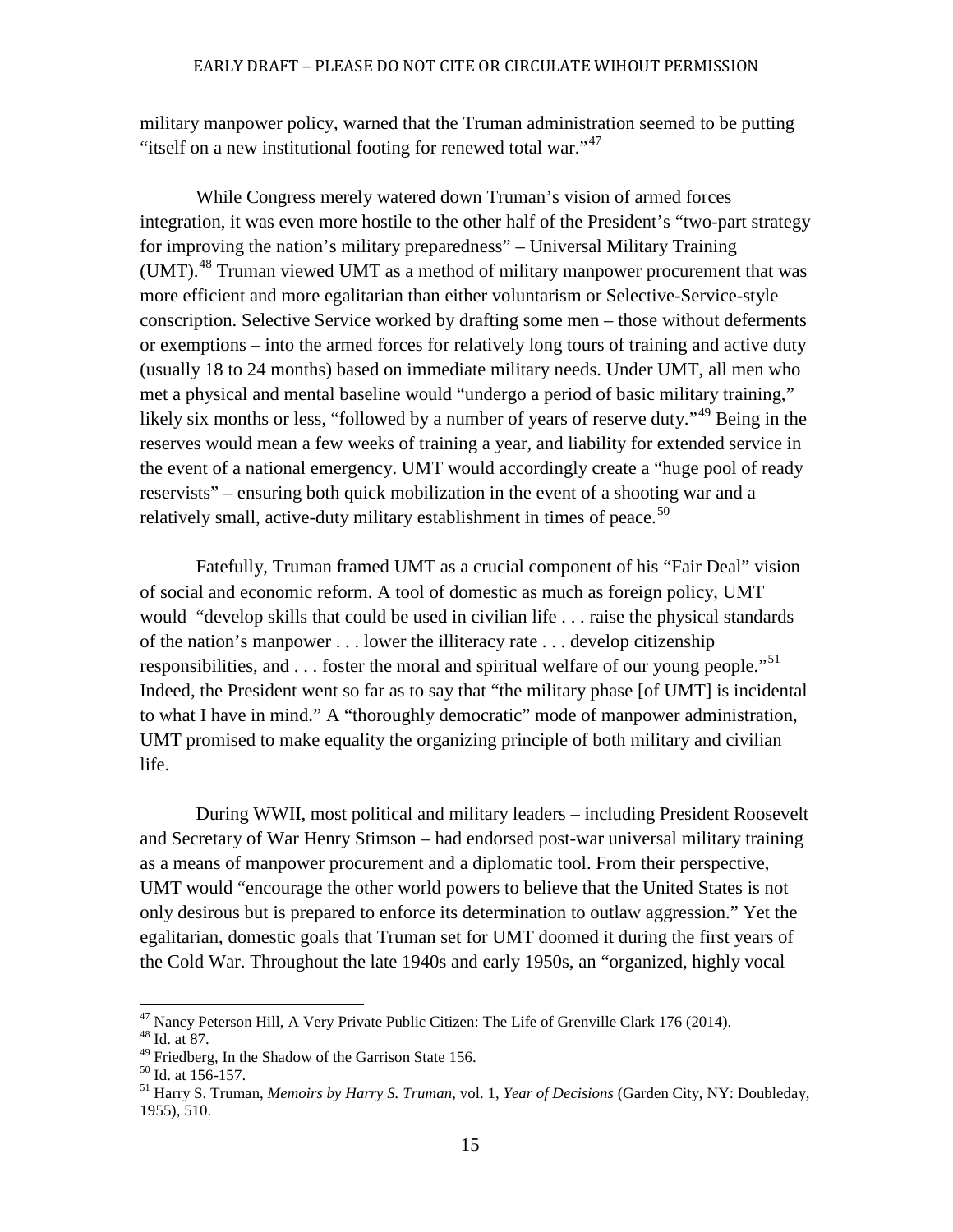minority" of right-wing and left-wing critics worked together to re-frame UMT as the twisted path to American totalitarianism.<sup>[52](#page-19-0)</sup>

Although Truman's emphasis on the egalitarian, civilian nature of UMT "was intended to make it more palatable," it was precisely the justifications for UMT as a tool of domestic policy that made it so susceptible to charges of communistic social engineering. This anti-totalitarian critique united business conservatives and southern segregationists with labor unions, African-Americans, and anti-militarists across the political spectrum. As political scientist Aaron Friedberg writes, "while many of the societal groups opposing universal conscription came from the liberal and even radical end of the political spectrum, they found allies among the most conservative, and even reactionary, elements in the country and in Congress."<sup>[53](#page-19-1)</sup>

Thus, when the Ohio Republican Robert Taft called Truman's UMT proposal "contrary to the whole concept of American liberty," he appealed to a motley crew of big-city businessmen, rural isolationists, and cosmopolitan pacifists. New Deal politics had sharply divided these social factions during the 1930s: rural isolationists and pacifists generally supported President Roosevelt's domestic reforms while opposing his increasingly interventionist foreign policies; corporate executives and lawyers, on the other hand, denounced many of Roosevelt's domestic reforms as "totalitarian," while celebrating – and often facilitating – the President's interventionist turn.<sup>[54](#page-19-2)</sup> Yet UMT, a recipe for violence abroad and economic control at home, united these disparate groups.<sup>[55](#page-19-3)</sup> Similarly, Taft's opposition to UMT gained support both from Southern Democrats, who "feared that a truly universal training program would promote 'race mixing' and undermine segregation,"[56](#page-19-4) *and* from African-American leaders, who condemned Truman's early UMT proposals for failing to explicitly proscribe segregation.<sup>[57](#page-19-5)</sup>

<span id="page-19-1"></span><span id="page-19-0"></span> $52$  Friedberg at 169.<br> $53$  Id at 168. Friedberg goes on to draw an analogy to the anti-Vietnam-draft alliance: "On the issue of mandatory military training, pacifists and labor leaders made common cause with racists and anti-statist conservatives. As would happen again in the 1970s, opposition to conscription helped forge an odd alliance of left and right." Yet there may be more continuity and less analogy than he allows. See Chapter 5. <sup>54</sup> Jenner, Roosevelt's Republicans, XX. Republican critics of New Deal reform saw UMT as its logical extension. As the Business Men's Committee wrote to Robert Taft, UMT was one of the "boldest steps toward totalitarianism yet proposed" and would create a "political aristocracy of college-trained new or fair<br>deal thinkers who would have it in their power to perpetuate the chains of dictatorship." Flynn 124.  $55$  Friedberg reports that the "strongest and most consistent congressional opposition  $\dots$  came from the

<span id="page-19-3"></span><span id="page-19-2"></span>Republican party, and in particular from its conservative Midwestern wing." 167.

<span id="page-19-5"></span><span id="page-19-4"></span> $57$  See Gary Vaughn Rasberry, In the Twilight of Jim Crow: African American Literature, Totalitarianism, and the Cold War (ProQuest 2011). See also News and Editorial Contents (June 16, 1947) ("According to the Fellowship of Reconciliation, the American people should vigorously oppose President Truman's drive for UMT, which will, through conscription, fasten both racial discrimination and militarism on all American youths at their most impressionable age.") (quoting Atlanta Daily World, June 8), NARA, RG 147, Alphabetical Subjects File, Box 14.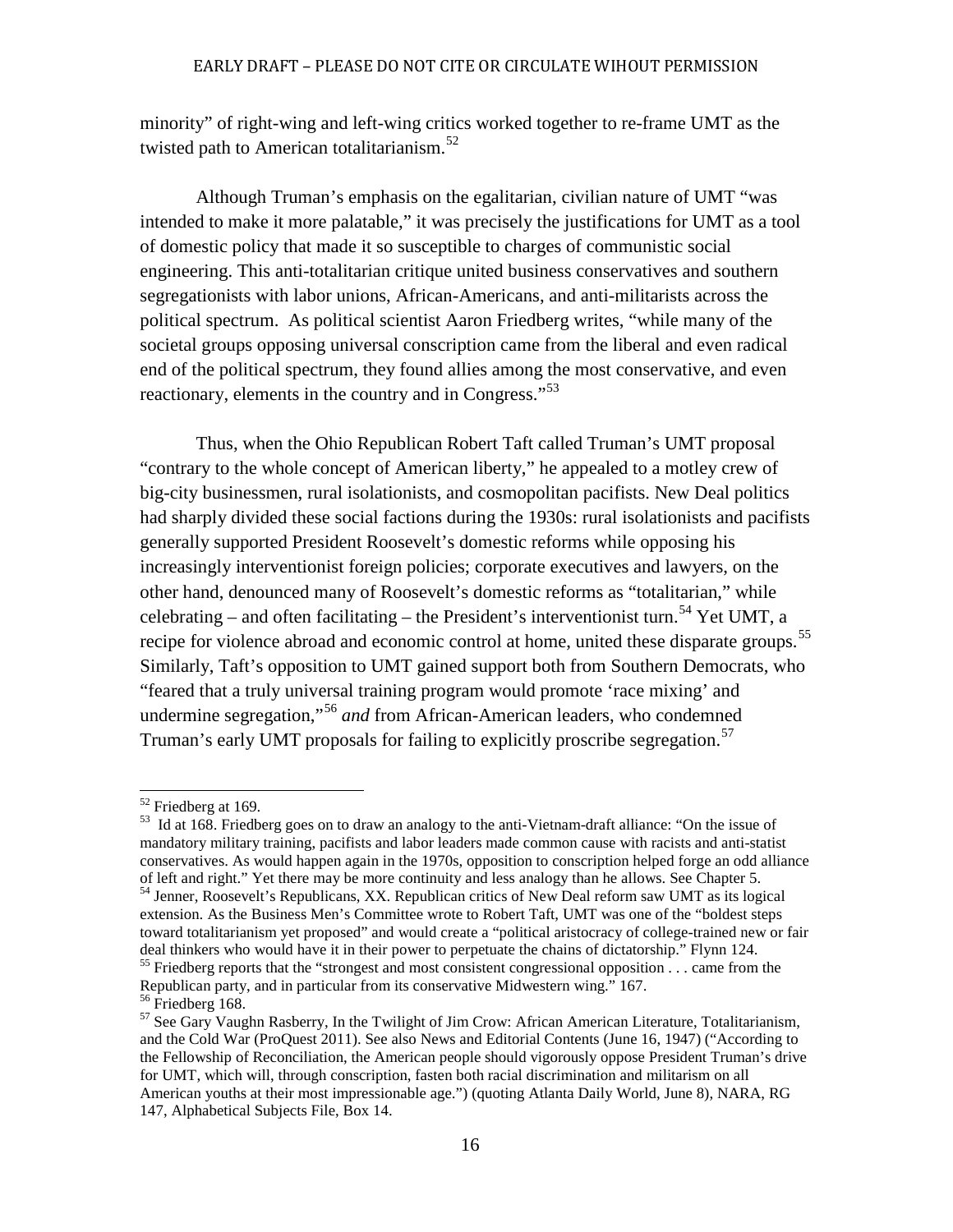Unions were also hostile to UMT. Although most had supported the draft during WWII, the labor movement turned against all forms of compulsory service after Truman sought the power to draft striking workers during the manpower crisis of 1946. Truman never went through with the plan, but his willingness to deploy an ostensibly military tool to resolve a political economic conflict at home led labor leaders to adopt their own brand of anti-totalitarian rhetoric. Phillip Murray, the head of the pro-New Deal CIO, had argued, with knowing hyperbole, that Truman's "sole aim" was "the destruction of the labor movement."<sup>[58](#page-20-0)</sup> William Green, the President of the more anti-New-Deal AFL, went further: "to compel free workers to remain on the job against their will by drafting them into the armed forces and making them subject to court martial if they refuse is slave labor under Fascism."<sup>[59](#page-20-1)</sup>

In addition to the bi-partisan lobby that opposed UMT on anti-totalitarian grounds, a few critics rejected Truman's vision for purely military reasons. They argued that UMT's guiding strategic assumption – the need for a massive force of ready reserves – was outmoded in an era defined by air and nuclear power. This argument, however, was truly eccentric at the time, more science fiction than hard-headed realism: "For virtually the entire period during which universal training was under serious consideration . . . there was no chance of the United States delivering an atomic 'knockout blow' against the Soviet Union."[60](#page-20-2) In 1948, with the age of "nuclear plenty" years away, Secretary of State George Marshall correctly concluded that even if World War III did begin in the air, it would end "in the mud and on the ground."<sup>[61](#page-20-3)</sup>

UMT, then, offered real strategic advantages; yet it stood no chance of passage in the spring of 1947 due to objections rooted in domestic policy and the inflammatory association of compulsory service with totalitarianism. Recognizing this political landscape, President Truman not only shelved his UMT proposal but also acquiesced to the end of Selective Service. Finding little support to his right for new compulsory service legislation, Truman could not afford to exacerbate tensions with organized labor and African-Americans – groups to his left that were both sharply critical of the draft. (Truman also falsely hoped that UMT might be easier to pass once conscription itself was no longer in operation.<sup>62</sup>) Accordingly, in June 1947, the President signed "liquidation" legislation, directing Selective Service System's essential personnel, including the Director Lewis Hershey, to transition to a new, smaller agency, the Office of Selective Service Records. Little more than a research center, the OSSR was to maintain the 50

<span id="page-20-0"></span><sup>58</sup> McClure, The Truman Administration and the Problems of Postwar Labor, 1945-1948, at 154.

<span id="page-20-3"></span>

<span id="page-20-2"></span><span id="page-20-1"></span><sup>&</sup>lt;sup>59</sup> Quoted in Seidman 237.<br>
<sup>60</sup> Friedberg 159.<br>
<sup>61</sup> Quoted at Friedberg 160.<br>
<sup>62</sup> Flynn 97-99.

<span id="page-20-4"></span>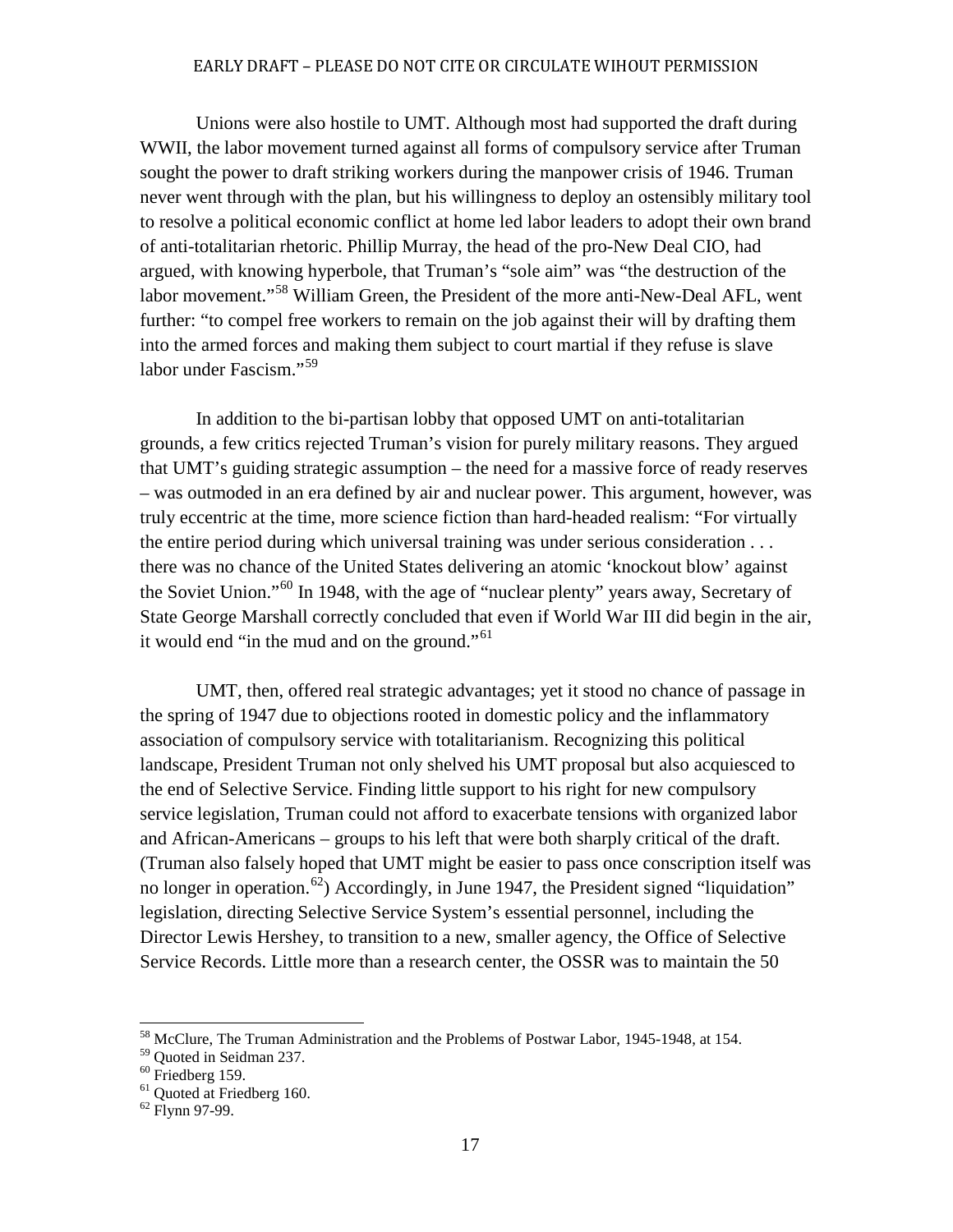million records that had accumulated under the 1940 draft law, and to field requests for information and advice about past draftees and future military manpower policy.<sup>[63](#page-21-0)</sup>

By the summer of 1947, a Congress dominated by Republicans and Southern Democrats had begun to build the Cold War national security state. But the blueprint it used was not the one that officials in the Roosevelt and Truman administrations had designed. Truman's concept of full integration of service was successfully assailed as totalitarian, as was his egalitarian vision of Universal Military Training. To defeat the President's effort to link military preparedness with continued social and economic reform, right-wing critics of big government joined with left-wing groups that mistrusted the President's commitments to peace, racial equality, and union strength. Meanwhile, many of the officials in the Truman administration most sympathetic to those left-wing causes would soon find themselves under investigation by the new federal loyalty apparatus, an administrative response to congressional charges that Truman was insufficiently aggressive in the new war against communism.

### *4.*

While anti-communist rhetoric helped to kill the draft in 1947, the United States' intense opposition to the spread of communism necessitated a panicked return to conscription less than a year later. In February 1948, members of the Communist Party of Czechoslovakia attempted to purge the nation's police force of non-Communist leaders, sparking a parliamentary crisis. On February 25, Prime Minister Eduard Benes capitulated to a new Communist-dominated government. To the north, Finland was also on the brink of striking a deal with the Soviet Union – greater political autonomy for the Finns in return for their refusal to participate in American plans for European economic integration. Meanwhile, in Berlin, where tensions between Russian and Western forces had been building ever since early 1947, the U.S. military governor warned that a "clash with the Soviet Union might now be imminent."<sup>[64](#page-21-1)</sup>

This upsurge in Soviet militancy cast American preparedness in a harsh light. The advocates of an all-volunteer military had already lost their best on peacetime recruitment, as a historically low unemployment rate meant few incentives for young men to flock to military careers. Even before the string of February 1948 crises, the army needed 30,000 volunteers a month to keep up with American international commitments;

<span id="page-21-0"></span> $63$  In this latter capacity, the OSSR continued to work with the Department of Justice on ongoing prosecutions of men who had violated the 1940 Act. See, e.g., Hershey to DOJ (Apr. 25, 1947), NARA, RG 147, Alphabetical Subjects File, Box 11. Hershey and his subordinates also continued to advise other government agencies on military manpower policy. See, e.g., Hershey to President Truman (July 30, 1947) & (Nov. 4, 1947), NARA, RG 147, Alphabetical Subjects File, Box 17.

<span id="page-21-1"></span> $<sup>64</sup>$  Frieberg 174.</sup>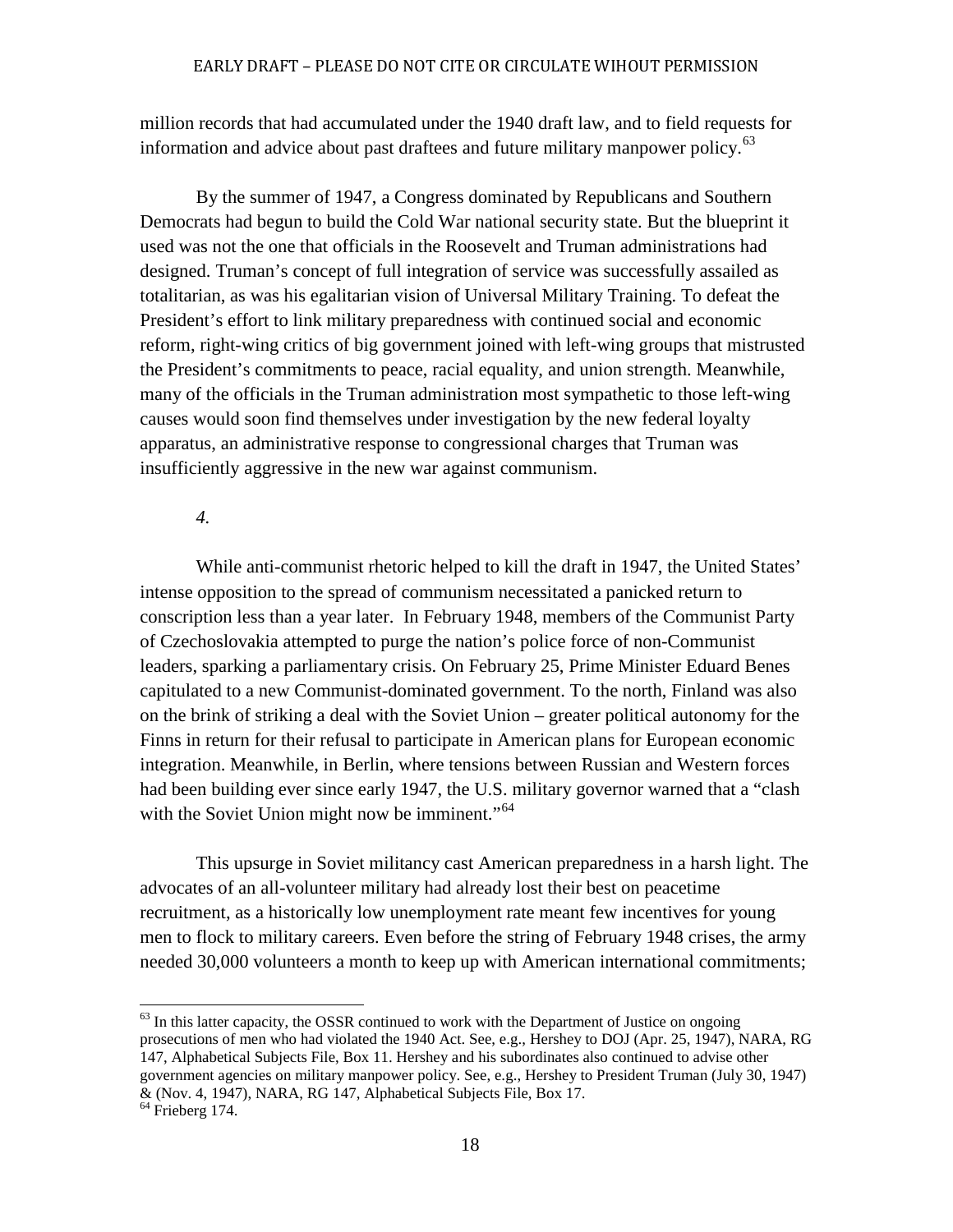as of January 1948, it was only getting  $12,000^{65}$  $12,000^{65}$  $12,000^{65}$  By March, "the army stood 129,000 [men] under its authorized strength of 669,000," a twenty-percent shortfall, and the "total armed force strength" had dropped from a wartime height of 12 million to less than 1.5 million.<sup>[66](#page-22-1)</sup> Those futurists who had argued in 1946 and 1947 that the American nuclear arsenal would make a large reserve army unnecessary had also bet wrong. Truman himself was surprised to learn that this arsenal "consisted of only a dozen World War II bombs." $\frac{0.67}{0.67}$  $\frac{0.67}{0.67}$  $\frac{0.67}{0.67}$ 

On March 17, facing strategic setbacks abroad and a military capacity that did not match the American political class's aggressive anti-Soviet rhetoric, President Truman called for new draft, as well as a new system of universal military training and a massive program of international economic aid – the famous "Marshall Plan" – to forestall further Communist advances. Congressional critics of big government had successfully resisted all three of these proposals the previous spring. But the international climate had changed, and it was becoming harder to square a strong stance against communism abroad with anti-communist critiques of big government at home. Seizing the moment, Truman "beat the drum of the Communist menace" in order to get his expansive vision of national security a hearing before a skeptical Congress.<sup>[68](#page-22-3)</sup>

Truman's advisors did the same. Testifying before the House Armed Services Committee, James Forrestal, the nation's first Secretary of Defense, compared recent Soviet moves in Eastern Europe to German strategy before the first two world wars: "The situation in the world today finds deadly analogies in the past. At the root of each analogy lies despotic power, uncurbed by firm opposition until too late to prevent the tragedy of war."<sup>[69](#page-22-4)</sup> Drawing on the same "deadly analogies," Karl Compton, the chair of the Advisory Committee on Universal Military Training and president of the Massachusetts Institute of Technology, promised Congress that UMT "will be a deterrent to actions by any nation which might provoke war, as it would have been a powerful deterrent against Hitler, Mussolini, and Japan." "[T]echnological advances in the art of war," Compton warned, "permit any nation which is planning war to act and move with devastating quickness." This meant "less to time to prepare" in the event of a Soviet incursion into Western Europe, and UMT "would give us a stock pile of time."<sup>[70](#page-22-5)</sup>

Congress got the message, or at least the part it was willing to hear. When the Senate Armed Services Committee met to discuss the President's proposals, Chairman Chan Gurney endorsed the Truman administration's framing of the situation: "We meet

<span id="page-22-2"></span><span id="page-22-1"></span>

<span id="page-22-4"></span><span id="page-22-3"></span>

<span id="page-22-0"></span><sup>&</sup>lt;sup>65</sup> Flynn 102.<br><sup>66</sup> Flynn 100-101.<br><sup>67</sup> Flynn 102.<br><sup>68</sup> Flynn 108.<br><sup>69</sup> Quoted in Larson 40. Cite to *Haunted by Hitler* XXX.<br><sup>70</sup> Id. at 41.

<span id="page-22-5"></span>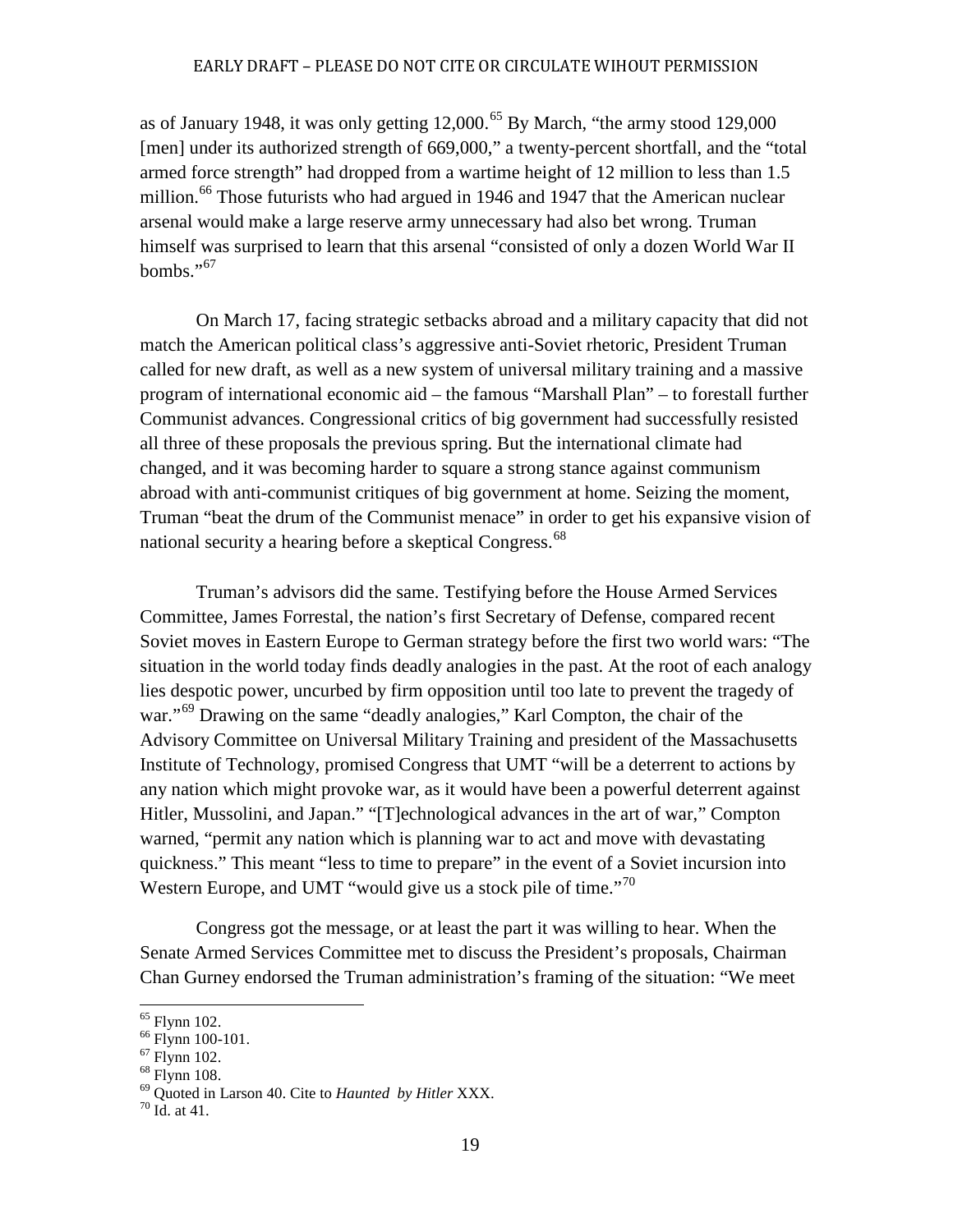today . . . against a back drop of world-wide fear of aggression, a fear which is engendered by the aggressive acts of the Soviet Union.  $\ldots$  [I]t is clear that the clouds of war are starting to gather."<sup>[71](#page-23-0)</sup> In early May, the House Armed Services Committee introduced a new draft bill as "the necessary response of this government to specific, aggressive, and dangerous actions on the part of the Government of the Soviet Union."<sup>[72](#page-23-1)</sup>

Claims that the draft itself represented a form of communism or totalitarianism were, this time, confined to religious, pacifist, and left-wing voices. W. Harold Row of the pacifist Church of the Brethren warned Congress that, "History shows that military conscription is usually the first step away from Christianity and democracy in the direction of tyranny and the absolute authority of the state.<sup>"[73](#page-23-2)</sup> Likewise, Dr. Henry Crane, chairman of the Michigan Council Against Conscription, called peacetime conscription "an unashamed adoption of a technique that is preeminently characteristic of totalitarianism" and "a deliberate step toward a dictatorship."[74](#page-23-3)But Senator Robert Taft, who had recently leveled similar criticisms, voted for the final version of the Selective Service Act of 1948, signed into law by President Truman on June 24.<sup>[75](#page-23-4)</sup> The Economic Cooperation Act, which codified the Marshall Plan, also passed with significant Republican support.<sup>[76](#page-23-5)</sup>

Fear of communism won Truman a new draft and a long-term international economic aid package, but not as egalitarian a draft or as much aid as the President wanted. And universal military training – the centerpiece of Truman's national security agenda – once again proved to be a non-starter. The internal logic of anti-communism placed a limit on the sorts of government programs that it could justify. To be sure, Soviet aggression demanded some expansions of administrative power. But each time Truman tried to give a progressive social and economic cast to such anti-communist state building, he was accused of flirting with Soviet methods.<sup>77</sup> Thus, while even Senator Taft voted for the return of the Selective Service System in 1948, he and his allies continued to resist UMT on anti-communist grounds.

Even new Selective Service Act embodied skepticism about Truman's egalitarian agenda. First, the law did not include language explicitly ending racial segregation of the armed forces. Prompted by black militancy during the war years, President Truman had created a Committee on Civil Rights in December 1946 to study "the personal right to safety, the right to citizenship and its privileges, the right to freedom of conscience and

<span id="page-23-1"></span>

<span id="page-23-2"></span>

<span id="page-23-3"></span>

<span id="page-23-5"></span><span id="page-23-4"></span>

<span id="page-23-6"></span>

<span id="page-23-0"></span><sup>&</sup>lt;sup>71</sup> Quoted in Larson 39.<br>
<sup>72</sup> Quoted on Flynn 108.<br>
<sup>73</sup> Quoted in Larson 42.<br>
<sup>74</sup> Id.<br>
<sup>75</sup> https://www.govtrack.us/congress/votes/80-1948/s216.<br>
<sup>76</sup> April 3, 1948<br>
<sup>77</sup> Cite to Storrs for evidence of Marshall Plan a accusations.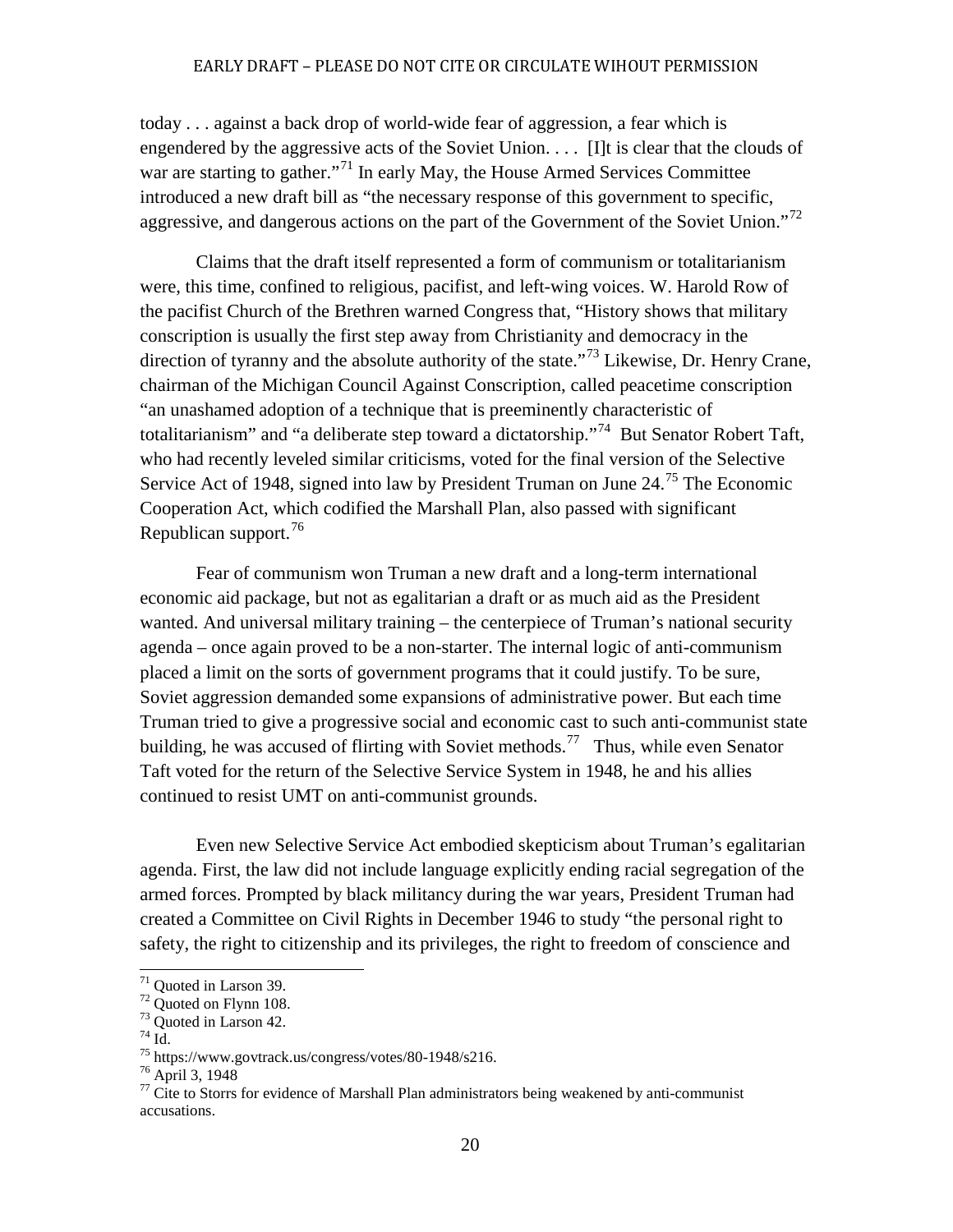expression, and the right to equality of opportunity."<sup>[78](#page-24-0)</sup> Recognizing wartime expansions in judicial enforcement of the First Amendment, the Committee's 1947 report, *To Secure These Rights*, found that "the United States had made progress in protecting human liberty" but was sorely behind when it came to racial and economic equality.<sup>[79](#page-24-1)</sup> The Committee was particularly scornful of military segregation: "Prejudice in any area is an ugly, undemocratic phenomenon: In the armed services, where all men run the risk of death, it is particularly repugnant."<sup>[80](#page-24-2)</sup>

Accordingly, Truman called for desegregation of the armed forces on February 2, 1948. But this public message did not satisfy A. Philip Randolph, who had fought for desegregation of the defense industries during WWII, and founded the post-war Committee against Jim Crow in Military Service and Training. Randolph wanted any new draft law to mandate racial integration, and the President's own Committee on Civil Rights backed Randolph's position. In March, the African-American leader told Congress that he would advise all black draftees to refuse to serve if racial integration was not an explicit goal of peacetime conscription. Senator Wayne Morse, a prominent supporter of rights for conscientious objectors, was stunned by Randolph's threat – "[i]f the nation were at war, warned Morse, such an act would be treason."<sup>[81](#page-24-3)</sup>

Senator Robert Taft, the pro-business, pro-civil-rights, draft-skeptical Republican, supported Randolph's goal of an integrated military, but southern Democrats successfully resisted the campaign. In the end, the 1948 law simply repeated the 1940 draft's antidiscrimination language, neglecting to ban segregation outright. Months later, knowing that he needed African-American support for the peacetime draft and the rest of his political agenda, Present Truman issued Executive Order 9981 mandating "equality of treatment and opportunity for all persons in the armed forces without regard to race, color, religion or national origin." But the effect of this Order would depend on the cooperation of military commanders and state governors – who were responsible for choosing the members of local draft boards. Such cooperation was not forthcoming, as both military officers and Southern governors did everything they could to violate the spirit, if not the letter, of the Truman's executive order. As a result, full integration of the armed forces would have to wait until the need for black troops during the Korean War made it a tactical necessity. Southern draft boards, meanwhile, continued to discriminate against blacks for decades.<sup>[82](#page-24-4)</sup>

<span id="page-24-1"></span><span id="page-24-0"></span><sup>&</sup>lt;sup>78</sup> Kimberly Phillips, War! What Is It Good For? 100 (2012).<br><sup>79</sup> Id. See also *To Secure These Rights: The Report of Harry S. Truman's Committee on Civil Rights XXX*  $(1947)$ .<br><sup>80</sup> Id. at XXX.

<span id="page-24-4"></span><span id="page-24-3"></span><span id="page-24-2"></span> $\frac{81}{82}$  Flynn 103.<br> $\frac{82}{82}$  Phillips XXX-XXX.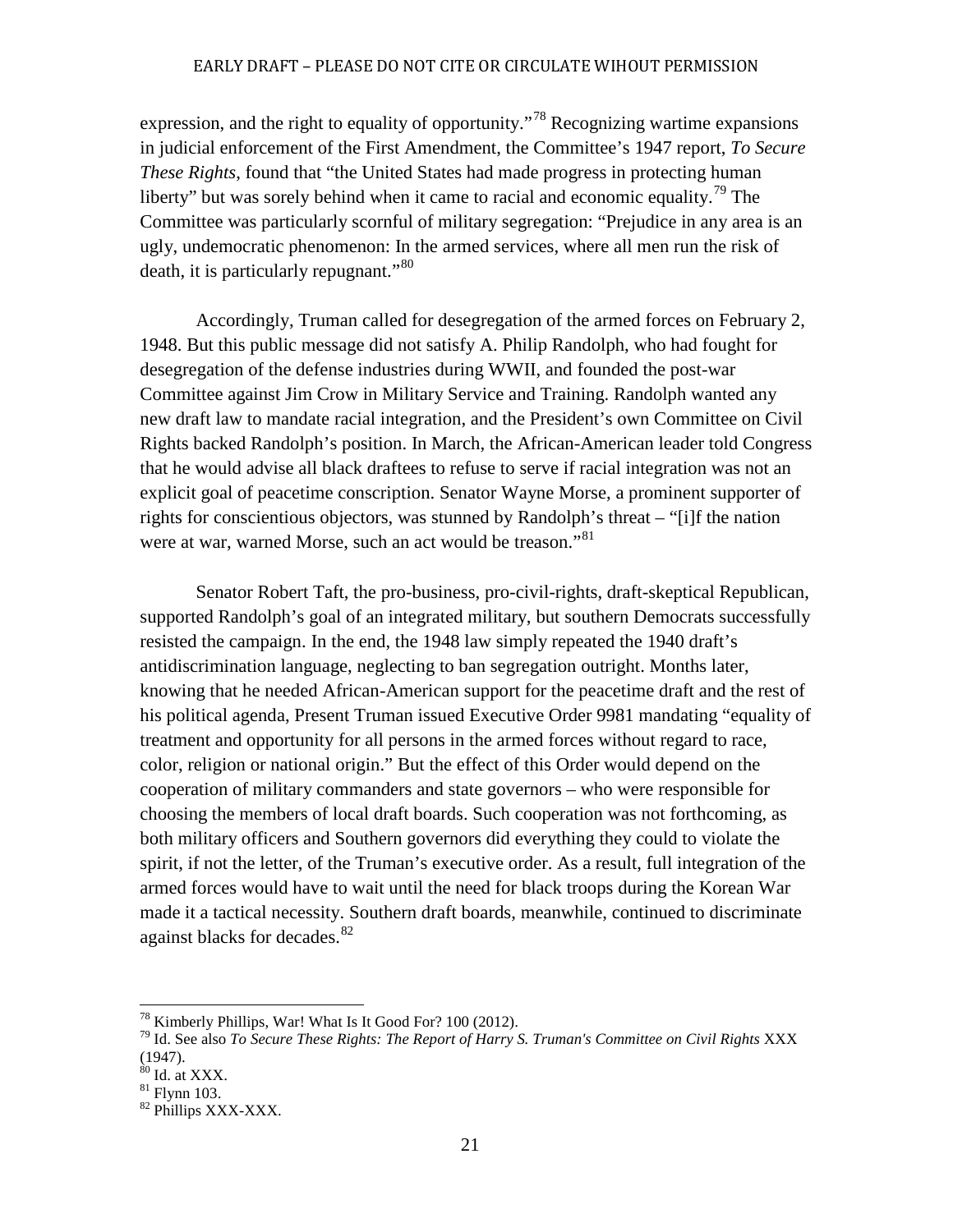In addition to ignoring the problem of racial inequality, the 1948 draft law created new forms of class inequality within the structure of conscription. Led by Vannever Bush, the head of the Office of Scientific Research and Development during WWII, university presidents and industrialists had spent the immediate post-war years lobbying for a vast new network of educational deferments, purportedly to protect young men doing cutting-edge scientific work. They found a steadfast supporter in Secretary of War Robert Patterson, a New York lawyer and leader of the pre-WWII peacetime draft movement. Bush and Patterson pointed to the atomic attack on Japan as proof that the frontier of war was now science, and they pushed the "dubious" claim "that American scientists had been  $\dots$  wasted during the [last] war."<sup>[83](#page-25-0)</sup> If the United States was to survive the nuclear age, Bush warned, the country would have to reject the "shibboleth that all men are to be treated alike regardless of talent."<sup>[84](#page-25-1)</sup>

The Selective Service System's Director, Lewis Hershey, well understood the political economic implications of this push for educational deferments. If Bush and the education-science lobby got their way, Hershey warned, the new draft would "discriminate in favor of individuals financially better situated than other persons."<sup>[85](#page-25-2)</sup> In early 1948, the Office of Selective Service Records and the Department of Defense arrived at a compromise set of recommendations: they rejected "blanket deferment" of all science students and workers, but agreed to a new system by which educational deferments would "be offered on a selective basis. . . . based on academic performance, as measured by a national test and by class ranking."<sup>[86](#page-25-3)</sup>

This move toward a more "meritocratic" draft opened a schism between the military and the country's social and cultural elite that would widen over the next several decades. At the same time, the rise of educational deferments signaled the failure of Truman's own efforts to use military manpower policy as a tool of progressive social and economic reform. While the educational and scientific establishment wanted to keep its young men out of the army, Truman wanted to make sure that as many people as possible benefited from national service. A core goal of his rejected universal training program was the provision of remedial health and education services to those who fell below the army's minimum induction requirements. To that end, the President's Committee on UMT had also recommended a nonmilitary form of training for those who did not (yet) meet the minimum mental and physical requirements for military service, as well as for conscientious objectors. Such nonmilitary training would "reach down into the social life

<span id="page-25-2"></span>

<span id="page-25-1"></span><span id="page-25-0"></span><sup>&</sup>lt;sup>83</sup> Flynn 107.<br><sup>84</sup> Quoted in Flynn 105.<br><sup>85</sup> Quoted in Flynn 107.<br><sup>86</sup> Id.

<span id="page-25-3"></span>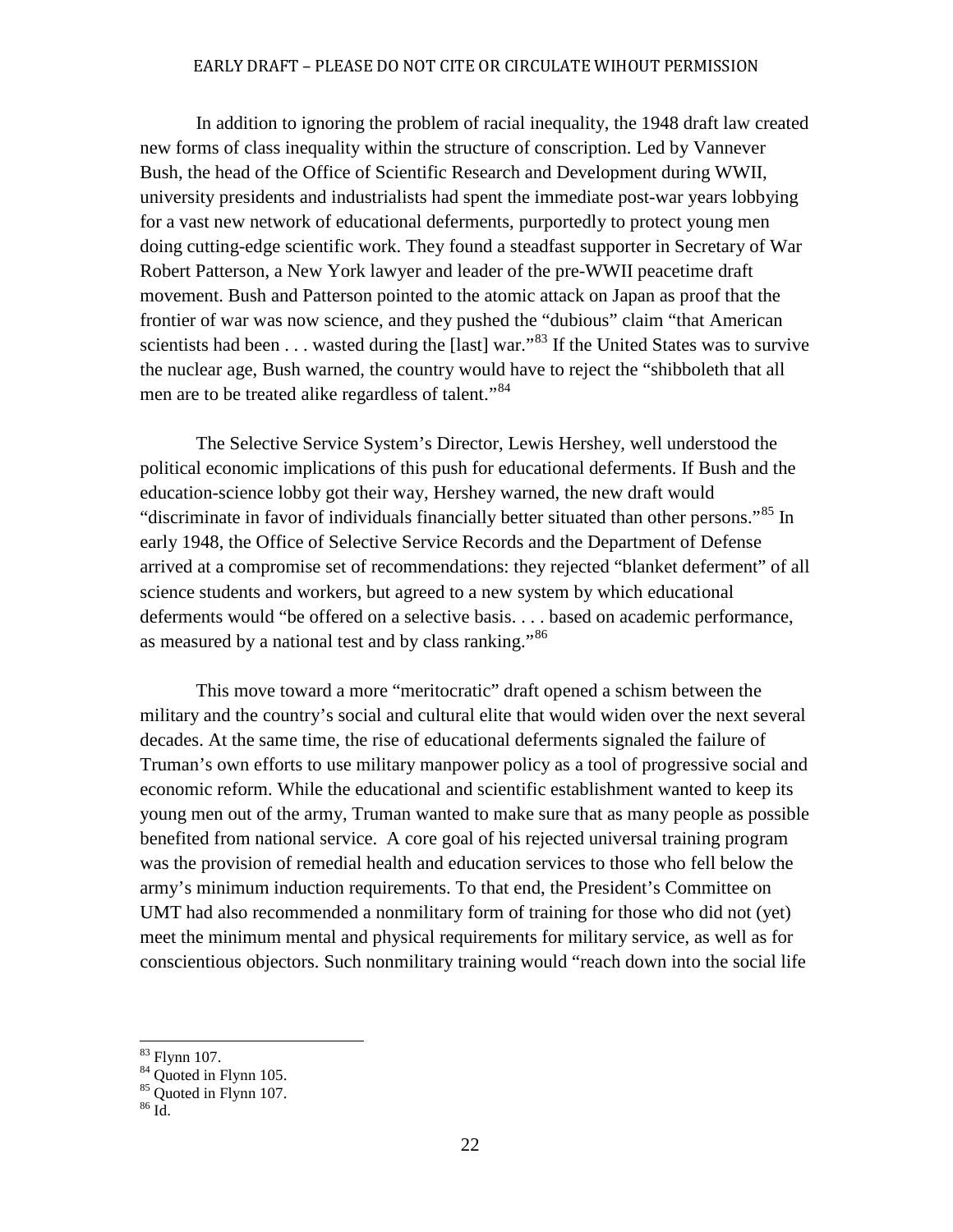of the nation and influence home, school and health authorities."<sup>[87](#page-26-0)</sup> But the same lobbyists who pushed for educational deferments within the peacetime draft successfully opposed universal training for the impact it would have on young scientists and engineers.<sup>[88](#page-26-1)</sup> By June 1948, these critics of "romantic concepts of equity and individual equality" had won the first of many victories in their fight to control Cold War conscription.<sup>[89](#page-26-2)</sup>

# [BRIEF DISCUSSION HERE OF SECTION 18'S LIMITED INDUSTRIAL SEIZURE PROVISION AND ITS EFFECT ON THE LATER STEEL SEIZURE CASE]

In keeping with the trend toward a weak and patchwork draft, the Selective Service Act of 1948 exempted conscientious objectors from all forms of service. For the first and only time in American history, men classified as COs would simply be deferred. Hershey had objected to this new approach during congressional hearings and after passage of the bill. He worried that lack of alternative service would both encourage insincere claims of conscientious objection and make local boards reluctant to grant even legitimate pacifists conscientious objector status. As he told the White House shortly after the bill's passage:

The deferment of all persons with conscientious objections to noncombatant service offers loop holes by which men will seek to completely avoid service. Administrative difficulties will arise because of the efforts of some who seek to evade service and because the local boards will be reluctant to classify anyone as a person possessing conscientious scruples against noncombatant service. The boards will hesitate to make such classifications because they will feel that such action will permit otherwise available men to escape all obligations.  $90$ 

Yet Hershey did not push too strongly against CO deferment, admitting that the Selective Service System would itself be better off it had "nothing to do with the troublesome problem" of alternative service. $91$  Under the 1940 regime, draft administrators were responsible for building and maintaining Civilian Public Service camps, where conscientious objectors performed non-military service of "national importance." This bureaucratic responsibility proved a huge headache for Hershey and his staff, as CPS became a focal point of civil libertarian criticism, including criticism from conservative legal and political elites. These latter critics framed the "internment" of conscientious objectors as a particularly extreme example of the threat that the

<span id="page-26-0"></span><sup>&</sup>lt;sup>87</sup> Memorandum from the Chairman, Nonmilitary Training Committee (July 29, 1947), 1, NARA, RG 147, Alphabetical Subjects File, Box 14.

<span id="page-26-1"></span><sup>&</sup>lt;sup>88</sup> Friedberg 175.

<span id="page-26-2"></span><sup>89</sup> Flynn 107.

<span id="page-26-3"></span> $90$  Hershey to BOB (June 28, 1948), NARA, RG 147, Decimal File 113, Box 36.

<span id="page-26-4"></span><sup>&</sup>lt;sup>91</sup> Hearings Before the Committee on Armed Services, House of Representatives, 80th Congress, Second Session on H.R. 6274 and H.R. 6401 (Apr. 12-May 3, 1948), 6513.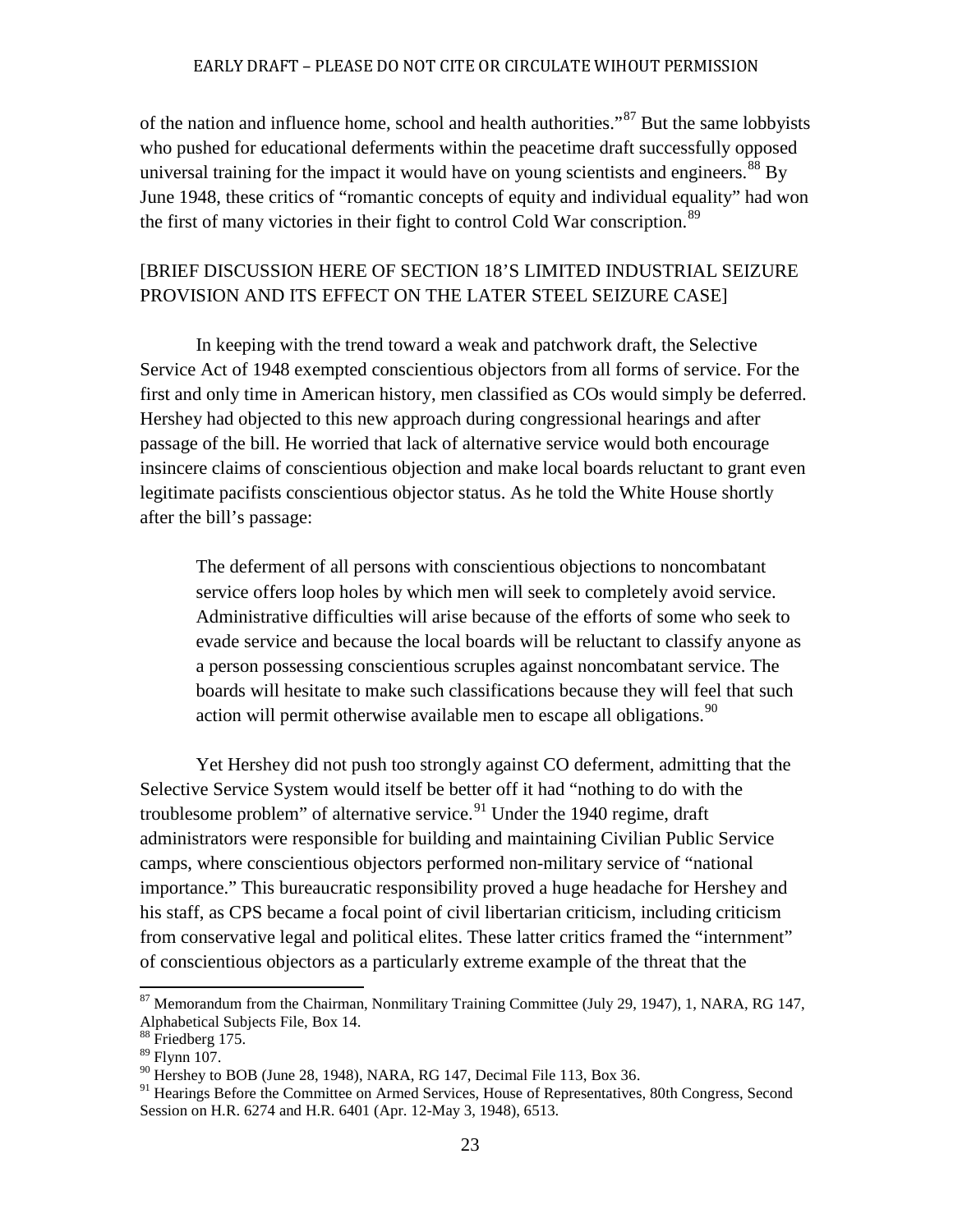administrative state posed to all Americans – a symbol of the totalitarianism toward which the administrative state inevitably tended. Thus, the famed Wall Street litigator and New Deal critic John W. Davis described the CPS camps as "concentration camps under a system of forced labor."<sup>[92](#page-27-0)</sup> And New York Republican Walter Andrews, chairman of the House Armed Services Committee, argued that deferring conscientious objectors from all service was preferable to locking them in "concentration camps."<sup>[93](#page-27-1)</sup>

This anti-totalitarian critique of CPS was not merely a public relations problem. It also exposed the Selective Service System to new judicial scrutiny, as prosecutions of conscientious objectors who had failed to report to  $-$  or deserted from  $-$  CPS camps flooded the federal courts. In December 1946, six months after Congress reluctantly renewed the peacetime draft, the Supreme Court held for the first time that CPS resisters and deserters could challenge their draft classifications at criminal trial.<sup>[94](#page-27-2)</sup> The following year, in *Cox v. United States*, three Jehovah's Witnesses seized on this new legal right: classified as conscientious objectors and prosecuted for deserting their assigned CPS camps, they defended themselves on the grounds that they had been arbitrarily denied ministerial classification. Ministerial classifications were particularly precious, as they entitled registrants to full exemption from both military service *and* alternative service in CPS camps. The Supreme Court disagreed with the Witnesses on the merits, finding that there was a "basis in fact" for denying them ministerial exemptions. In doing so, however, the *Cox* Court opened yet another avenue for judicial oversight of the draft bureaucracy, directing judges to invalidate the decisions of Selective Service officials if they appeared to have misapplied their own administrative regulations.

Such regulations were essential to making the draft law's vague language work in practice. The product of informal negotiations between draft administrators and a variety of interest groups, from churches to universities to the ACLU, Selective Service regulations tended to be relatively accommodating: defining "ministry" more expansively than a strict reading of the draft law might have required, for instance, and creating additional levels of procedural protection for registrants.<sup>[95](#page-27-3)</sup> Before  $Cox$ , it had been an open question whether draft administrators had to strictly abide by these liberal

 $92$  William Harbaugh, "Civil Liberties – Conscientious Objection" (n.d.), 2, JWDP, Box 175.

<span id="page-27-1"></span><span id="page-27-0"></span><sup>&</sup>lt;sup>93</sup> National Service Board of Religious Objectors Consultative Council, Minutes (June 29, 1948), 2, Swarthmore College Peace Collection, Records of the Center on Conscience and War, DG 025, Part II, Series A, Box 1.

<span id="page-27-2"></span> $94$  Gibson v. United States, 329 U.S. 338 (1946).

<span id="page-27-3"></span><sup>&</sup>lt;sup>95</sup> Cox v. United States, 332 U.S. 442, 450-451 (1947). See also Box 37 Sept 9 1953 memo to Massachusetts USA re: what evidence is admissible in invalidity defense? "evidence which was in the registrant's file at the time of the classification"

Includes court excerpts including Cox v. United States which – orthogonally – contains the striking statement "In these cases judicial review of administrative action is allowed in the criminal trial. This assures judicial consideration of a registrant's rights." Note how directly substantive this sounds. Includes many good circuit court examples too!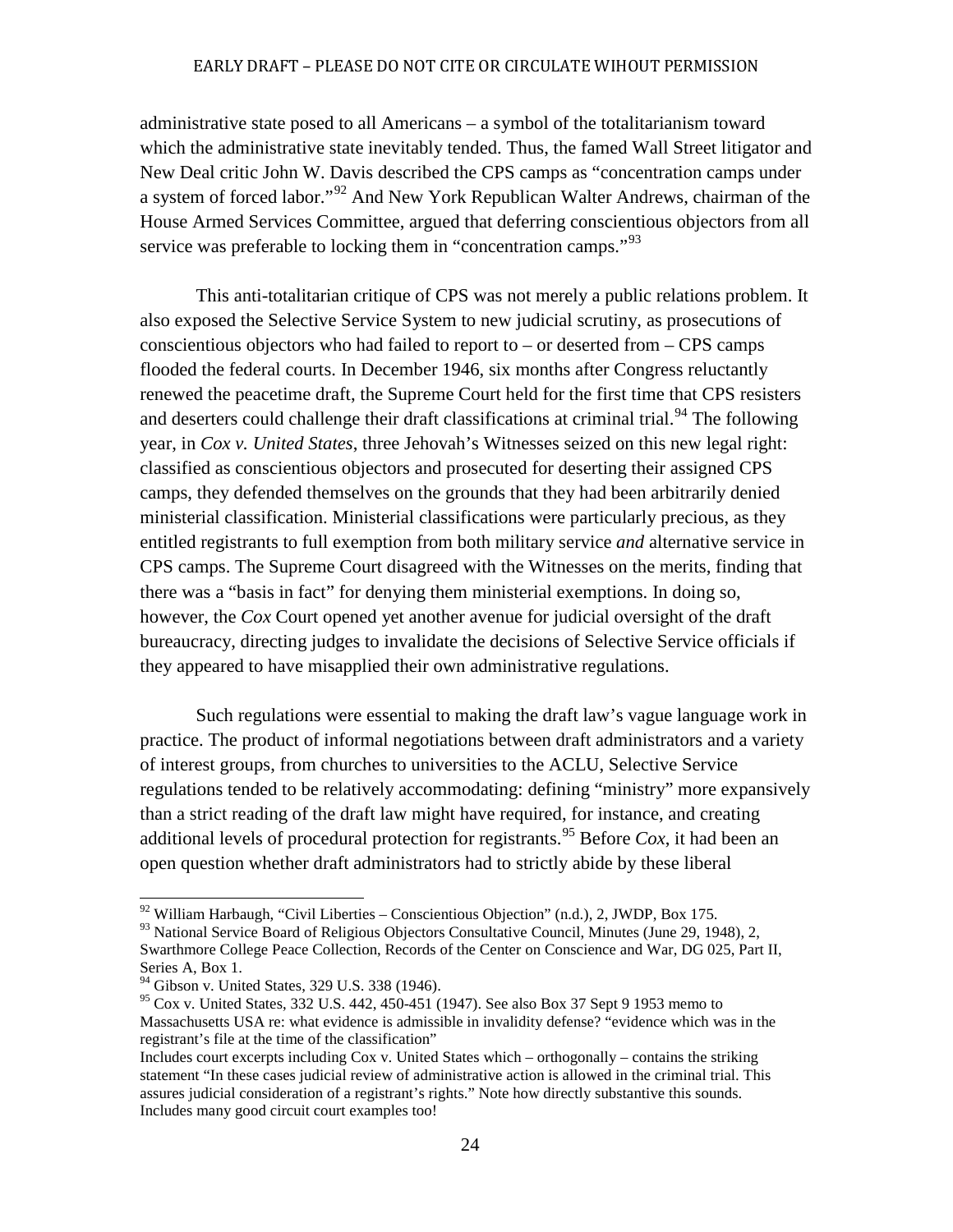interpretations of the draft law. After *Cox*, every Selective Service regulation could create a new substantive or procedural right to which registrants were entitled. The impact of *Cox* also extended beyond the draft, as courts began to rely on the precedent to police other agencies' compliance with their own internal guidelines.<sup>[96](#page-28-0)</sup> This ripple effect, in which legal challenges to draft decision-making led to increased judicial supervision throughout the administrative state, bolstered the conservative argument that the Selective Service System was simply the most egregious example of administrative lawlessness.

Given the extent to which the the unpopularity of Civilian Public Service contributed to the expansion of judicial review of the Selective Service System and the administrative state as a whole, ending alternative service for pacifists might have seemed like a good way to shield administrative agencies from further judicial encroachment. Top administrators, such as Selective Service Director Lewis Hershey, also likely realized that the anti-totalitarian critique of Civilian Public Service was, at least for the moment, politically unstoppable. Breaking with the principle of some form of national service for every draftee that had guided American conscription since World War I, the 1948 draft law abolished all alternative service requirements. This historical departure was motivated less by growing sympathy for pacifists than by growing antipathy for the administrative state. This state of affairs was clarified by Congress's refusal to adopt a second reform strongly supported by both pacifist groups and the Justice Department: the creation of a new, independent agency to adjudicate conscientious objector claims.

The proposed "National Commission on Conscientious Objectors" was a response to the myriad legal and political difficulties that arose from the 1940 draft law's method for classifying conscientious objectors. Under that law, the Selective Service System and the Justice Department shared responsibility for CO classification: whenever a local Selective Service draft board rejected a registrant's CO claim, it forwarded the case to the Justice Department for FBI investigation and a hearing before one of 131 Special Assistants to the Attorney General. These Justice Department hearing officers would then recommend whether the CO claim should be granted or not, based on evidence the FBI had gathered and the registrant's own testimony. Next, senior Justice Department officials reviewed each hearing officer's recommendation, affirming or reversing it before forwarding a final recommendation to the Selective Service appeals board in the state where the alleged CO was registered. Although the Justice Department's final recommendations were technically advisory, the state appeals boards generally adopted

<span id="page-28-0"></span><sup>96</sup> *See, e.g.*, Frank C. Newman, Government and Ignorance: A Progress Report on Publication of Federal Regulations, 63 Harv. L. Rev. 929, 941 (1950) ("Judge McAllister, answering an argument on behalf of the Housing Expediter that a certain interpretation was 'a confidential office instruction, with the implication that complainant had no right to rely upon it,' commented that the document 'concerns the public, and if such consideration is given to one citizen … every other citizen is entitled to the same treatment.' A similar argument on behalf of the Director of Selective Service was recently rejected by the Supreme Court.") (citing *Cox*, U.S. 332, at 451). See also late 1947 and early 1948 discussion of pardons and the push for a general amnesty, including from Eleanor Roosevelt directly. Truman Papers, OF 111, XXX.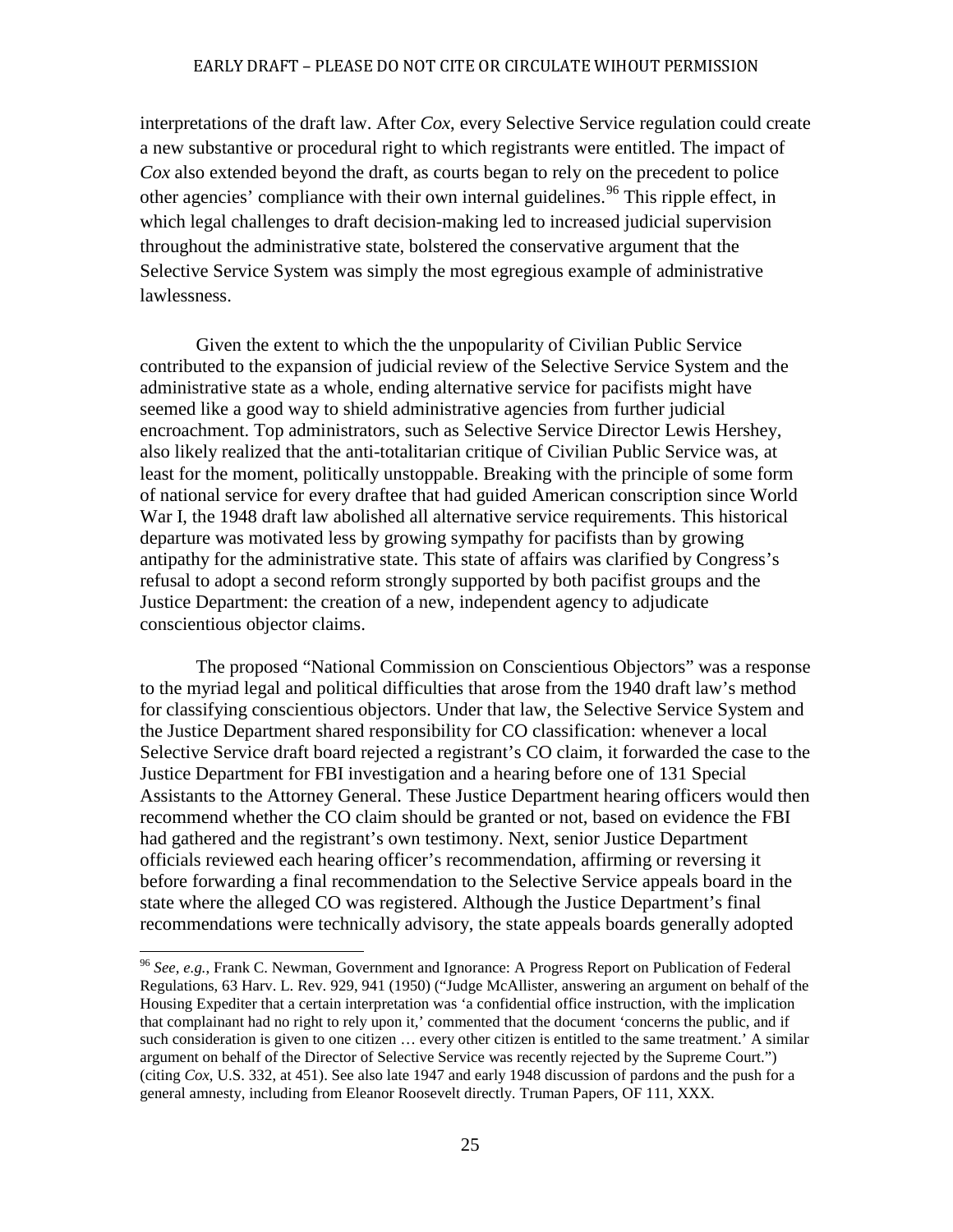the Justice Department's views as their own, and some lower courts even tried to compel appeals boards to adhere to the DOJ's recommendations.<sup>[97](#page-29-0)</sup> If the end result was denial of CO status, the registrant could file a final appeal with the Presidential Appeals Board in Washington, DC.

Every step of this labyrinthine process invited disagreement within and between agencies, as well as a host of procedural errors and mistaken judgments about the facts and law governing an individual case. Any such misstep might be the basis of a successful legal challenge in federal court. Not only did the WWII system generate a great deal of administrative confusion and judicial skepticism, it also placed the Justice Department in the awkward – and potentially illegitimate – position of acting first as judge of the validity of CO claims and later as prosecutor of those men denied CO status who refused to report for military service. Furthermore, CO advocates argued that the Selective Service System, whose principal responsibility was meeting the army's demand for fresh soldiers, was intrinsically biased against granting requests for CO classification. Supporters of the National Commission model argued it would correct this bias by removing CO classification decisions from the jurisdiction of Selective Service altogether. The proposed Commission would also relieve the Justice Department of its legally irregular and time-consuming mix of adjudicatory and prosecutorial responsibilities when it came to sorting legitimate from illegitimate pacifists.

By 1944, DOJ lawyers had already concluded that their involvement in the draft classification process was both a waste of time and a threat to the agency's integrity. That year, the Attorney General reported that draft-related work "continued to occupy a prominent place in Departmental activities," noting 383,389 FBI investigations to date.<sup>[98](#page-29-1)</sup> Furthermore, violators of the Selective Service Act "constituted the largest single group" of federal prisoners in 1944 – 4,679 out of a total of 18,392.<sup>[99](#page-29-2)</sup> Citing "a number of distinct and troublesome problems" that had emerged in the course of the administration of conscientious objectors, the Attorney General recommended that, in future drafts, Congress establish "a Board to deal especially with conscientious objectors, having full discretion with respect to their proper individual classification as well as their prompt assignment to suitable and useful work."[100](#page-29-3) The 1948 National Commission proposal was an attempt to put this recommendation into practice.

Back when the Attorney General's Report's was first released, the American Civil Liberties Union had hailed it as "the first time a high official of the government charged with a responsibility for objectors has concurred" with the Union's own criticisms of the Selective Service apparatus.<sup>[101](#page-29-4)</sup> And in April 1945, the ACLU's President, Ernest Angell, warned President Roosevelt that the Report was evidence of "sharp disagreement" between the Justice Department and the Selective Service System as to the adequacy and

<span id="page-29-1"></span><span id="page-29-0"></span> $^{97}$  XXX.<br><sup>98</sup> Annual Report of the Attorney General of the United States 10-11 (1944), NARA, RG 147, COGF, Box 67.<br> $^{99}$  Id. at 14.

<span id="page-29-4"></span><span id="page-29-3"></span><span id="page-29-2"></span> $\frac{100}{101}$  Id. at 13.<br><sup>101</sup> Angell to FDR (Apr. 9, 1945), 1, NARA, RG 147, COGF, Box 96.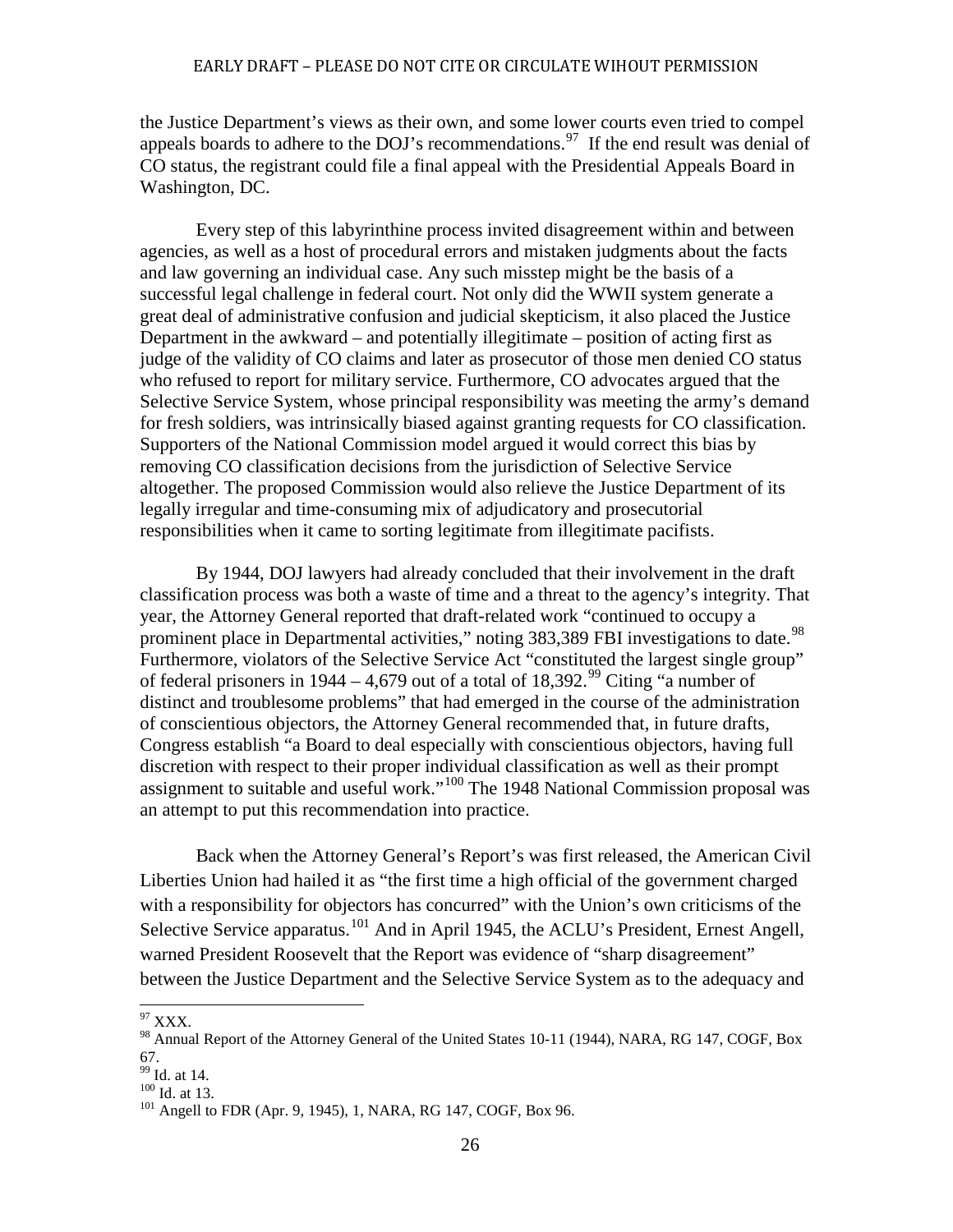legitimacy of CO administration.<sup>[102](#page-30-0)</sup> Nor was the ACLU simply ginning up trouble. By war's end, Selective Service lawyers were fed up with what they perceived as the DOJ's slowness in processing CO claims and its reluctance to prosecute draft law violators who had been denied conscientious objector or ministerial status.<sup>[103](#page-30-1)</sup>

Referring explicitly to the Justice Department and ACLU's assessments of WWII draft dysfunction, Senator Wayne Morse, an Oregon Republican, fought to get the National Commission on Conscientious Objectors added to the 1948 draft law. An independent civilian agency staffed by presidential appointees, the Commission would be authorized to "prescribe the conditions under which . . . [alleged conscientious objectors] shall (a) be inducted into the armed forces, (b) be assigned to noncombatant service, (c) be assigned to special service of national importance  $\dots$  or (d) be deferred."<sup>[104](#page-30-2)</sup> Although Morse and other supporters correctly argued that this method for dealing with conscientious objection would create a more civil libertarian, less coercive draft,  $105$  it would also add a new ingredient to the "alphabet soup" of administrative agencies that congressional majorities wanted to water down. Reflecting this impatience with new administrative experiments, Chan Gurney, Chairman of the Senate Armed Services Committee, slammed Morse's call for "fundamental changes" and increased complexity in draft administration. In the end, the Senate rejected the National Commission amendment by a vote of 48 to 22.<sup>[106](#page-30-4)</sup>

Accordingly, Congress built no new administrative apparatus to resolve the "distinct and troublesome problems" that the Justice Department had encountered while enforcing the 1940 draft law. Instead, the 1948 draft sought to mitigate these problems by eliminating the layer of administration required to provide alternative service for conscientious objectors. Yet the more general problem of classifying conscientious objectors remained. It was a problem that the Justice Department did not want, and a continuing source of both intra-branch tension between DOJ and Selective Service officials and inter-branch tension between these executive officials and the federal courts. When Congress reinstituted alternative service for conscientious objectors three years later, in the midst of the Korean War, these intra-branch and inter-branch conflicts only intensified.

Two other aspects of the 1948 law also sowed the seeds of further trouble between the Justice Department and the Selective Service System and greater judicial

<span id="page-30-1"></span><span id="page-30-0"></span><sup>&</sup>lt;sup>102</sup> Id. at 2.<br><sup>103</sup> See material cited in notes 11-13. See also complaints of slowness dating back to 1941 – Hershey to Biddle (July 1941) and Biddle to Hershey (Aug. 1941), NARA, RG 147, COGF, Box 2.

<span id="page-30-4"></span><span id="page-30-3"></span><span id="page-30-2"></span><sup>&</sup>lt;sup>104</sup> 80 Cong. Rec. 7278, Senate, Second Session (June 3-14, 1948).<br><sup>105</sup> Richard Gilliam, "The Peacetime Draft: Voluntarism to Coercion," Yale Review 57 (June 1968), 505.<br><sup>106</sup> Id. at 7305.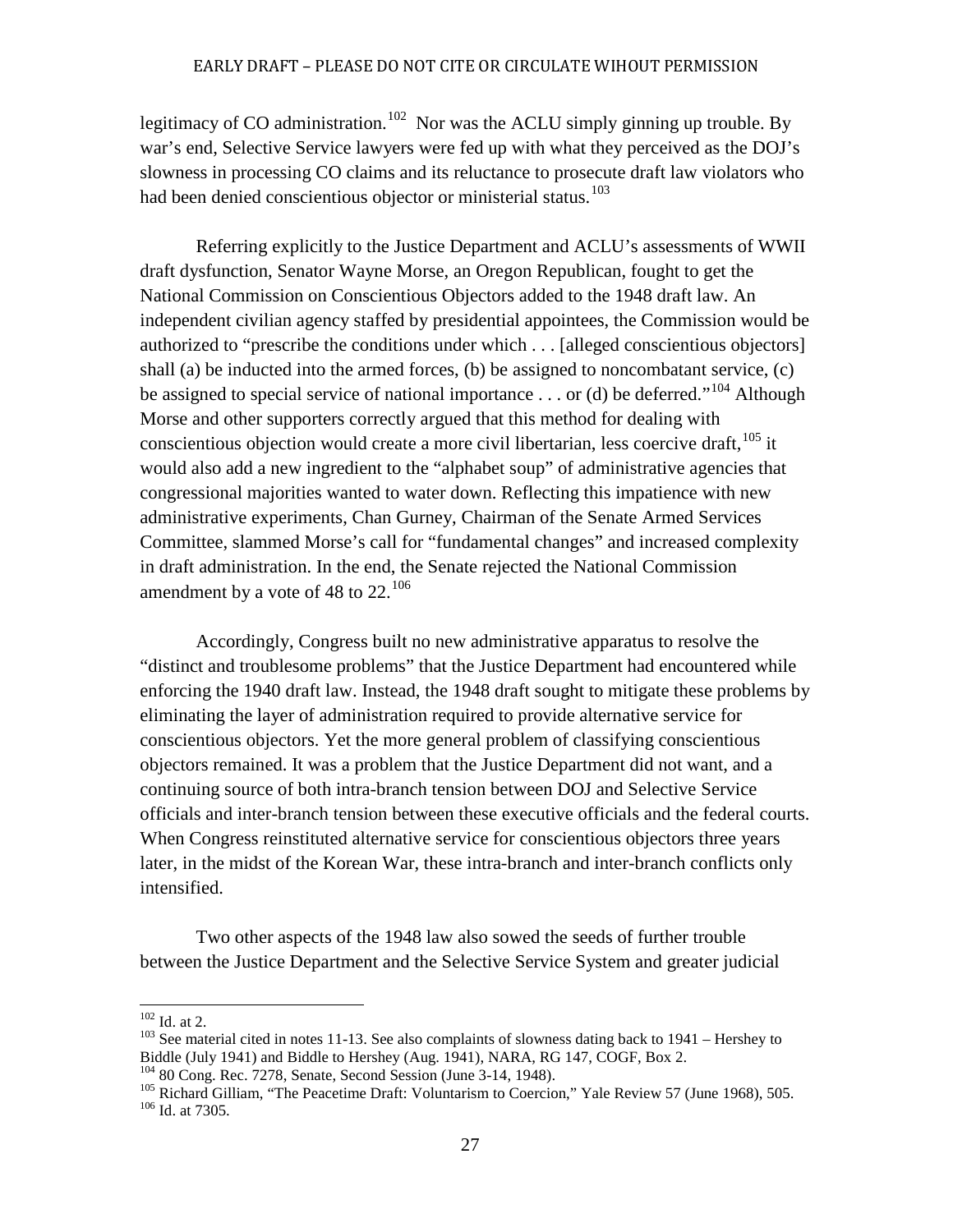scrutiny of the draft apparatus. First, Congress declined to overrule the expansion of judicial review of draft decision-making that the Supreme Court had announced in *Estep v. United States*. In that 1946 case, the Court had baffled commentators – and several Justices – when it rejected the long-standing interpretation of the 1940 draft law's statement that Selective Service decisions were "final": immune from all judicial review other than by writ of habeas corpus after a draftee had entered the military or been imprisoned for refusing to do so. Reversing course, the *Estep* Court reasoned that by declaring Selective Service decisions "final," Congress had merely meant that – prior to military induction or imprisonment – such decisions should be subject to more deferential judicial review than applied to other kinds of administrative decision. Since this new interpretation relied on Justice Douglas's acrobatic reading of the statutory text, rather than on any explicit constitutional provision, Congress could have clarified that it did in fact intend to preclude all judicial review prior to military induction or imprisonment. Instead, the 1948 draft law simply repeated the old law's finality provision, implicitly accepting *Estep*'s outlandish interpretation. The Senate Armed Services Committee made this legislative acquiescence quite explicit, noting that "the procedure and scope of review defined by the Supreme Court of the United States in enforcing the 1940 Act will be equally applicable under this legislation."<sup>[107](#page-31-0)</sup> As a result, registrants could continue to disobey Selective Service orders, defend their action on the ground that they had been misclassified, and receive a judicial ruling on the validity of their classification. By ratifying *Estep*, Congress empowered federal courts to intervene in the induction process and second-guess Selective Service and Justice Department decision-makers.

Second, even as Congress gave courts a greater role in draft decision-making, it also sought to limit the kinds of registrants who would be entitled to receive ministerial and conscientious objector classifications – whether through the administrative process or judicial review. The 1940 law had exempted all "regular or duly ordained" ministers of religion from national service of any kind. But it did not specify what "regular or duly ordained" meant, leaving Selective Service administrators and federal judges to develop a workable definition.

The Jehovah's Witnesses were the religious group that pushed hardest for an expansive definition of "minister." They had no formal ordination process and claimed that their primary ministerial activity was the printing and distribution of religious pamphlets, an activity in which thousands of their members participated, often while maintain secular occupations as well. Accordingly, the Witnesses' general counsel, Hayden Covington, mailed in massive and ever changing lists of Witnesses he considered

<span id="page-31-0"></span> $107$  S. Rep. No. 1268, 89th Cong., 2d Sess. 20 (1948). See also T. Oscar Smith & Derrick A. Bell, The Conscientious-Objector Program: A Search for Sincerity, 19. Pitt. L. Rev. 697, 704-705 (1958) ("Congress evidently approved of the plan [for judicial review announced in *Estep*] for the *Estep* case was 'ratified' during the passage of the 1948 Selective Service Act.").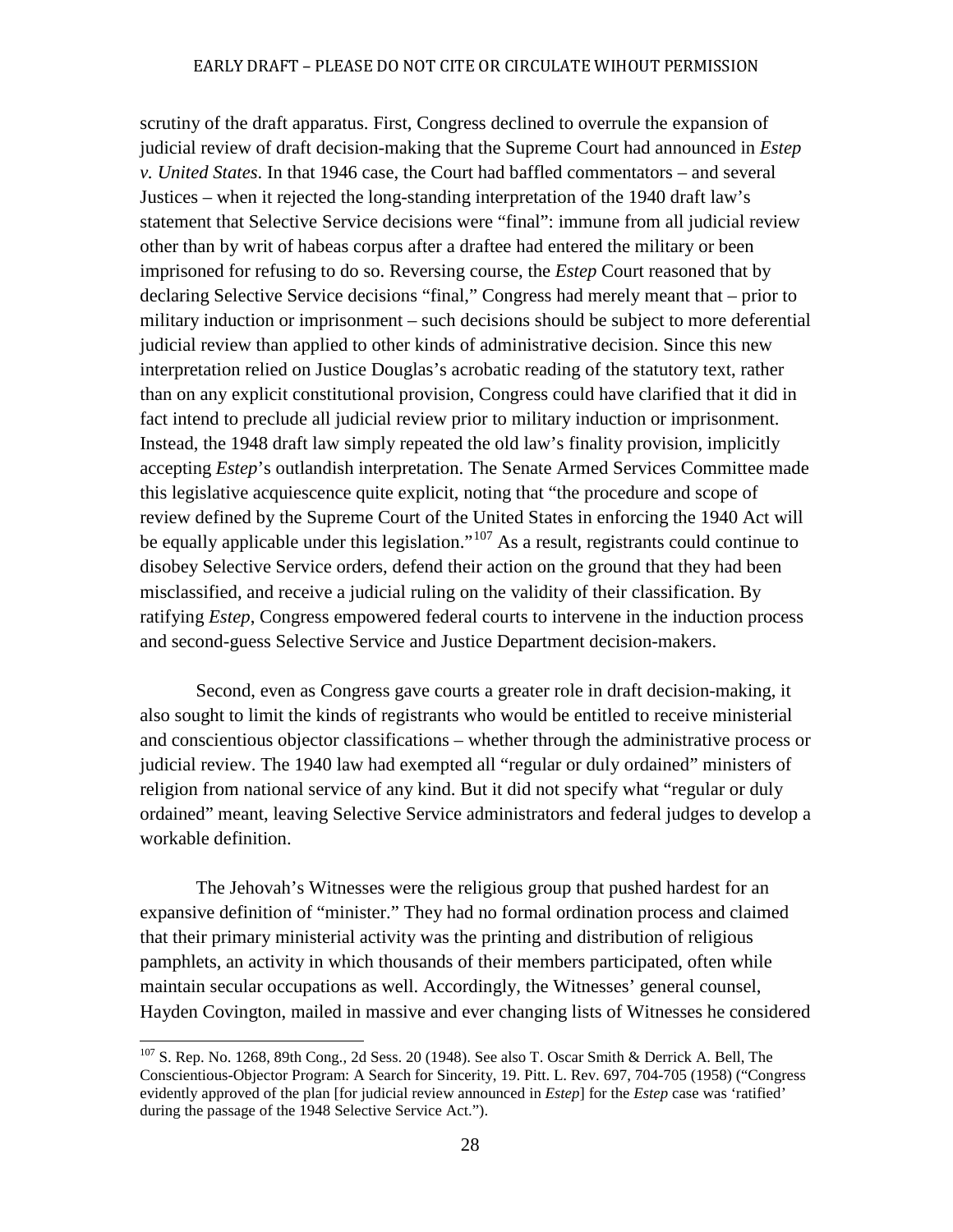to be "regular or duly ordained" ministers. Selective Service headquarters would check these lists against supporting documentation and then send them out to local and appeals boards for advisory purposes. The lists were not, however, supposed to be binding on draft boards, and many Witnesses not on the lists also sought ministerial classification.<sup>[108](#page-32-0)</sup> When denied ministerial status, Witnesses would often refuse to report for duty (whether for military service or alternative service as conscientious objectors), face prosecution, and ask judges to overturn their classifications as invalid.<sup>[109](#page-32-1)</sup> All of the major Supreme Court decisions that expanded judicial review of the draft apparatus during the 1940s – *Falbo*, *Estep*, *Gibson, Cox* – involved Jehovah's Witnesses who claimed that they were improperly denied ministerial status.

The 1948 draft law sought to cut down on this administrative and judicial confusion by defining the meaning of "regular or duly ordained minister of religion" in greater detail. To qualify for a ministerial exemption, a registrant would now have to demonstrate that his "customary vocation" was preaching and teaching the "principles of religion of a church, a religious sect, or organization of which he is a member.<sup> $110$ </sup> The statute explicitly excluded any "person who irregularly or incidentally preaches and teaches."[111](#page-32-3) This language, it was hoped, would provide statutory support for the Selective Service System's practice of denying ministerial exemptions to Witnesses and other draftees who held secular occupations but taught, preached, or proselytized in their spare time. $112$ 

Congress similarly tried to tighten the definition of conscientious objection. The 1940 draft law had offered noncombatant military duty or alternative, civilian service to anyone who "by reason of religious training and belief, is conscientiously opposed to participation in war in any form."[113](#page-32-5) By late 1941, however, "a considerable difference of opinion as to the interpretation" of this language had "arisen throughout the Selective Service System and the Department of Justice."<sup>[114](#page-32-6)</sup> A year later, this debate spread to the federal courts, where a series of conflicting rulings only exacerbated disagreement within the executive branch. By 1944, however, the Second Circuit Court of Appeals – perhaps the most influential federal appellate court in the country – had gone so far that even the Justice Department came to the Selective Service System's defense. As Assistant

<span id="page-32-0"></span><sup>&</sup>lt;sup>108</sup> See correspondence in NARA, RG 147, COGF, Boxes 7, 24-25, 74.

<span id="page-32-1"></span><sup>&</sup>lt;sup>109</sup> As Attorney General Frances Biddle reported in 1944, "The special difficulty posed by [the Witnesses] is that they generally decline to accept a conscientious objector classification, maintaining that they are entitled to the absolute exemption accorded to ministers." Annual Report of the Attorney General of the United States 12 (1944).<br><sup>110</sup> Selective Service Act of 1948, 62 Stat. 604, sec. 16(g).

<span id="page-32-6"></span><span id="page-32-5"></span>

<span id="page-32-4"></span><span id="page-32-3"></span><span id="page-32-2"></span><sup>&</sup>lt;sup>112</sup> Id.<br>
<sup>112</sup> See Report of the Senate Armed Services Committee (May 12, 1948), XXX.<br>
<sup>113</sup> Selective Training and Service Act of 1940, 54 <u>[Stat.](http://en.wikipedia.org/wiki/United_States_Statutes_at_Large)</u> 885, sec. 6(g).<br>
<sup>114</sup> Major Shattuck to General Hershey (Dec. 31, 1941)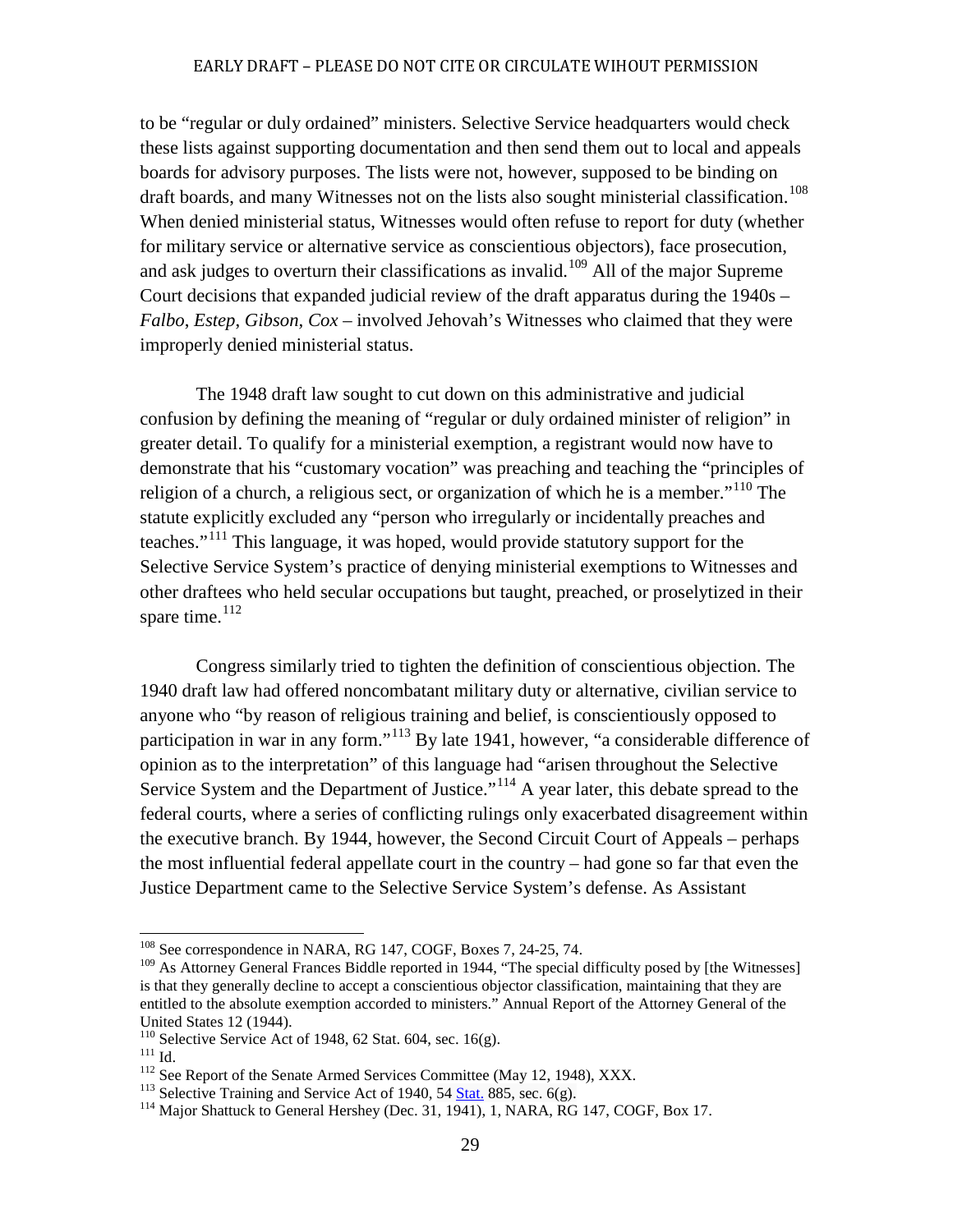Attorney General To Clark, then head of the Justice Department's Criminal Division, complained:

[T]he Second Circuit has, I believe, considerably expanded the scope of the exemption for conscientious objectors. . . . [Its decision] establishes that the individual can set his conscience, from whatever source derived, against the decision to wage war made by the proper civil authority. . . . it makes easy for anyone to avoid service by calling upon some inward mentor, sparked, perhaps, by consideration for his family, or his business, or just for himself, which tells him that he should not go into the  $Army$ <sup>[115](#page-33-0)</sup>

Clark also noted that Congress in 1940 had specifically rejected an amendment – proposed by the American Civil Liberties Union – that would have offered alternative service to anyone "conscientiously opposed to participation in war in any form" *regardless* of religious training or belief. The effect of the Second Circuit's decision was thus to "read into the Act the specifically rejected proposal of the American Civil Liberties Union."[116](#page-33-1) On these grounds, Clark recommended that Charles Fahy, the U.S. Solicitor General, ask the Supreme Court to reverse the Second Circuit's reasoning. Fahy, however, decided to let the matter lie. His reluctance to pursue the case was likely fueled by the emergence of a newly "liberal" five-Justice majority on the Court, one that might have very well affirmed the Second Circuit's expansive understanding of legitimate conscientious objection. Without Supreme Court resolution of the question, the meaning of "religious training and belief" phrase remained murky at war's end.

Four years later, Congress sought to clarify matters in the new Cold War draft law.<sup>[117](#page-33-2)</sup> The Selective Service Act of 1948 retained the language of "religious training and belief" but added an explicit definition of the phrase, one that rejected the Second Circuit's highly pluralistic approach. Now, in order to receive conscientious objector status, a registrant's objection to all war would have to be grounded in his "belief in a relation to a Supreme Being involving duties superior to those arising from any human relation, but . . . not include[ing] essentially political, sociological, or philosophical views or a merely personal moral code."<sup>[118](#page-33-3)</sup>

The first part of this definition was something of a jurisprudential throwback: a nearly verbatim from a seventeen-year-old Supreme Court dissent which had objected to

<span id="page-33-0"></span><sup>&</sup>lt;sup>115</sup> Quoted in Hedrick to Dunkle (Aug. 17, 1944), 3-4, NARA, RG 147, COGF, Box 67.<br><sup>116</sup> Id. at 4. <sup>117</sup> Nearly twenty years later, while serving as a Justice on the Supreme Court, Tom Clark would occlude

<span id="page-33-2"></span><span id="page-33-1"></span>

this history in his majority decision in *United States v. Seeger*. That decision effectively made *Reel v. Badt*'s interpretation of "religious training and belief" the law of the land, despite legislative efforts to marginalize the 2nd Circuit's WWII decisions.

<span id="page-33-3"></span> $118$  Selective Service Act of 1948, 62 Stat. 604, sec. 6(j).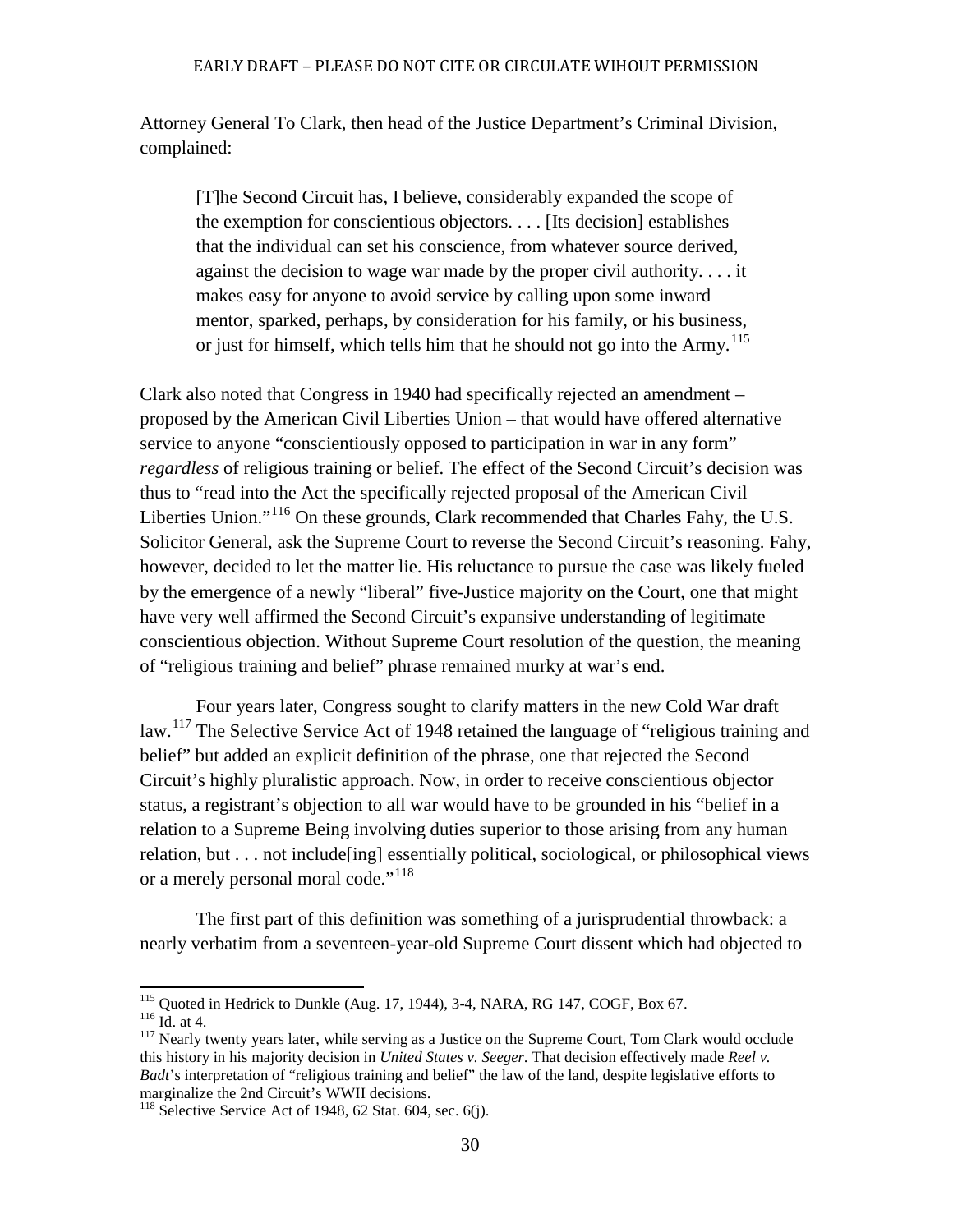the denial of citizenship to a pacifist theologian*.* [119](#page-34-0) Tasked with distinguishing *United States v. Macintosh* from an earlier case in which the Court upheld the denial of naturalization to a *secular* pacifist, then-Chief Justice Hughes, in dissent, had emphasized the religious character of the theologian's pacifism. Years later, Hughes's poetic invocation of a "Supreme Being" – taken somewhat out of context – gave rhetorical authority to Congress's effort to reverse the judicial trend toward a more pluralistic understanding of conscience. The second part of the statutory definition drove the point home, explicitly excluding political views "personal moral code[s]" from the realm of conscience. This exclusionary language closely tracked the narrower interpretation of "religious training and belief" proffered by Assistant Attorney General Tom Clark in 1944. In fact, Selective Service officials told the National Service Board of Religious Objectors (NSBRO), a non-governmental body of pacifist churches, that the new definition had in fact been drafted by the Justice Department, headed by Clark ever since his promotion to Attorney General in  $1945$ <sup>[120](#page-34-1)</sup>

NSBRO and the ACLU campaigned hard against the 1948 draft law's newly theistic and anti-political conception of conscientious objection. But they encountered sustained opposition, largely stemming from Cold War politics. On the one hand, religious freedom was a major issue that anti-communists saw as clearly distinguishing the United States from the Soviet Union. In April 1948, for example, Attorney General Clark took to Italian radio to announce that "Communism is the very death of Democracy. It preaches a Godless ideology! Democracy guarantees freedom of worship to all!"<sup>[121](#page-34-2)</sup> On the other hand, many political leaders, including Clark, feared that an overly expansive definition of religion would serve subversive, left-wing interests. As the ACLU noted in its Annual Report: "Continued fear of Congressmen that some loophole might enable Communists to evade service prompted adherence to even narrower definitions of conscience than in the wartime act." $122$ 

Released in August 1948, the ACLU's criticism of the illiberal effects that congressional anti-communism was having on the new draft law fell on deaf ears. That same month, witnesses told the House Un-American Activities Committee that Alger

<span id="page-34-0"></span><sup>&</sup>lt;sup>119</sup> That case had involved a pacifist divinity school professor who was denied naturalization as an American citizen for refusing to swear to "bear arms" in defense of his country. Given the obviously sincere and relatively orthodox nature of Macintosh's pacifist beliefs, and in light of WWI practice, Chief Justice Hughes reasoned that the U.S. government would never ask him to bear arms anyway. The question of secular conscientious objection had not been at issue. XX

<span id="page-34-2"></span><span id="page-34-1"></span><sup>&</sup>lt;sup>120</sup> NSBRO Consultative Council Minutes (June 29, 1948), 3, SCPC, DG 025, Part II, Series A, Box 1.<br><sup>121</sup> Quoted in High Lights from Addresses, 1945-1948, by Tom C. Clark, Attorney General of the United States 33 (19XX). For the impact of religious libertarianism on Cold War politics, see generally William Inboden, Religion and American Foreign Policy, 1945-1960: The Soul of Containment XXX (2010); Religion and the Cold War XXX (Dianne Kirby ed. 2003); Andrew Preston, "The Spirit of Democracy: Religious Liberty and American Anti-Communism during the Cold War," in *Uncertain Empire: American* 

<span id="page-34-3"></span><sup>&</sup>lt;sup>122</sup> ACLU, Annual Report: Our Uncertain Liberties, 1947-1948, vol. 4, p. 61.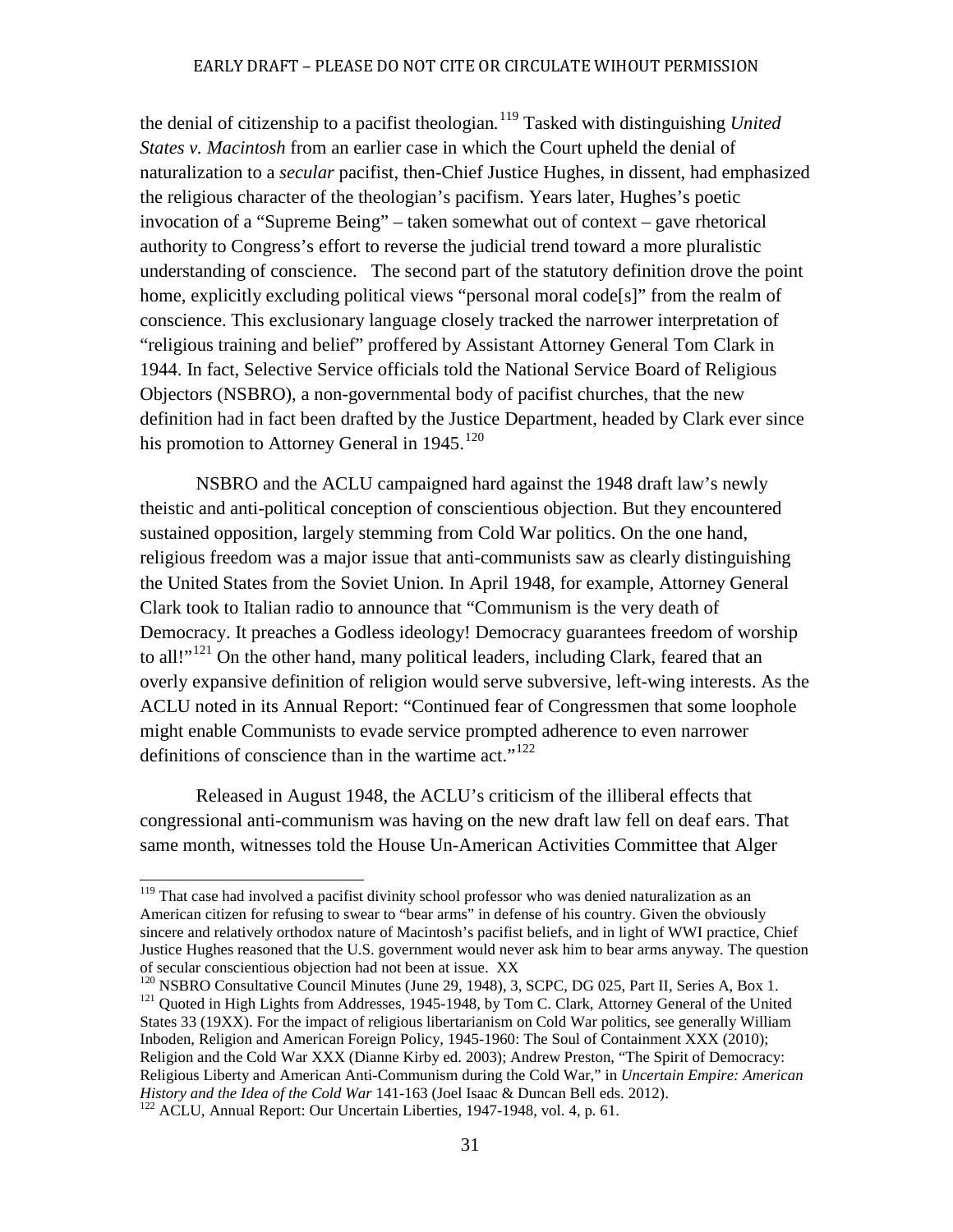Hiss, a prominent State Department official, was a Communist spy. The ensuing trial would become the "sensation of 1949": "No other episode in the postwar period did more to convince the public that . . . treason had once reached into high places and perhaps was still there."<sup>[123](#page-35-0)</sup> Meanwhile, President Truman's loyalty program was kicking into high gear. The "promising stirrings in the postwar peace movement" that had grown from the rubble of Hiroshima quickly withered in this atmosphere of anti-communist anxiety.<sup>[124](#page-35-1)</sup> Two years after the passage of the 1948 draft law, the pacifist Fellowship of Reconciliation reported that "anti-Communist feeling and hysteria make it far more difficult to get a hearing for the pacifist position now than at any time during World War II, and indications are that this situation is more likely to get worse than to improve."

Nonetheless, the 1948 draft law's approach to anti-war citizens embodied the ways in which the ideology of anti-communism could foster both more coercive and more libertarian policies. On the one hand, Congress narrowed the meaning of both ministry and conscientious objection, taking a hard line against forms of belief considered subversive.<sup>[125](#page-35-2)</sup> In doing so, the legislature used the draft apparatus to reimpose a traditional conception of religion, a conception that five years earlier the federal courts had declared outmoded, unacceptable to a "skeptical generation." On the other hand, Congress ratified the Supreme Court's expansion of judicial review of Selective Service decisions, including decisions about who was entitled to a conscientious objector or a ministerial classification, and about how best to interpret the statutory language governing those entitlements. The repression of heterodox moral and political beliefs thus went hand in hand with the subjection of the Selective Service System's own repressive power to greater judicial oversight. The 1948 draft law also released ideologically acceptable conscientious objectors from all alternative service obligations. This libertarian outcome reflected anti-totalitarian disdain for both the old Civilian Public Service approach and President Truman's more expansive vision of universal military service as a method of progressive social and economic administration. All told, Congress envisioned a post-WWII draft regime that would be less accommodating of the ideological eccentricities of both conscripts and the executive officials who administered them.

*5.*

Reintroduced in June 1948, the most immediate impact of peacetime conscription was a takeoff in volunteering, as young men rushed to enlist in their preferred branch of

<span id="page-35-2"></span><span id="page-35-1"></span><span id="page-35-0"></span><sup>&</sup>lt;sup>123</sup> Matusow XXX.<br><sup>124</sup> Lawrence Wittner, Rebels Against War: The American Peace Movement, 1941-1960, at 201 (1969).<br><sup>125</sup> [cite here to Preston, "The Spirit of Liberty" and Kruse, *One Nation Under God* on the growth and politicization of religiosity in the 1950s – JWs a Janus-faced religious actor, exemplifying the religiously fervent early Cold War, while breaking with Protestant support for the American Cold War state as vehicle of religious liberty]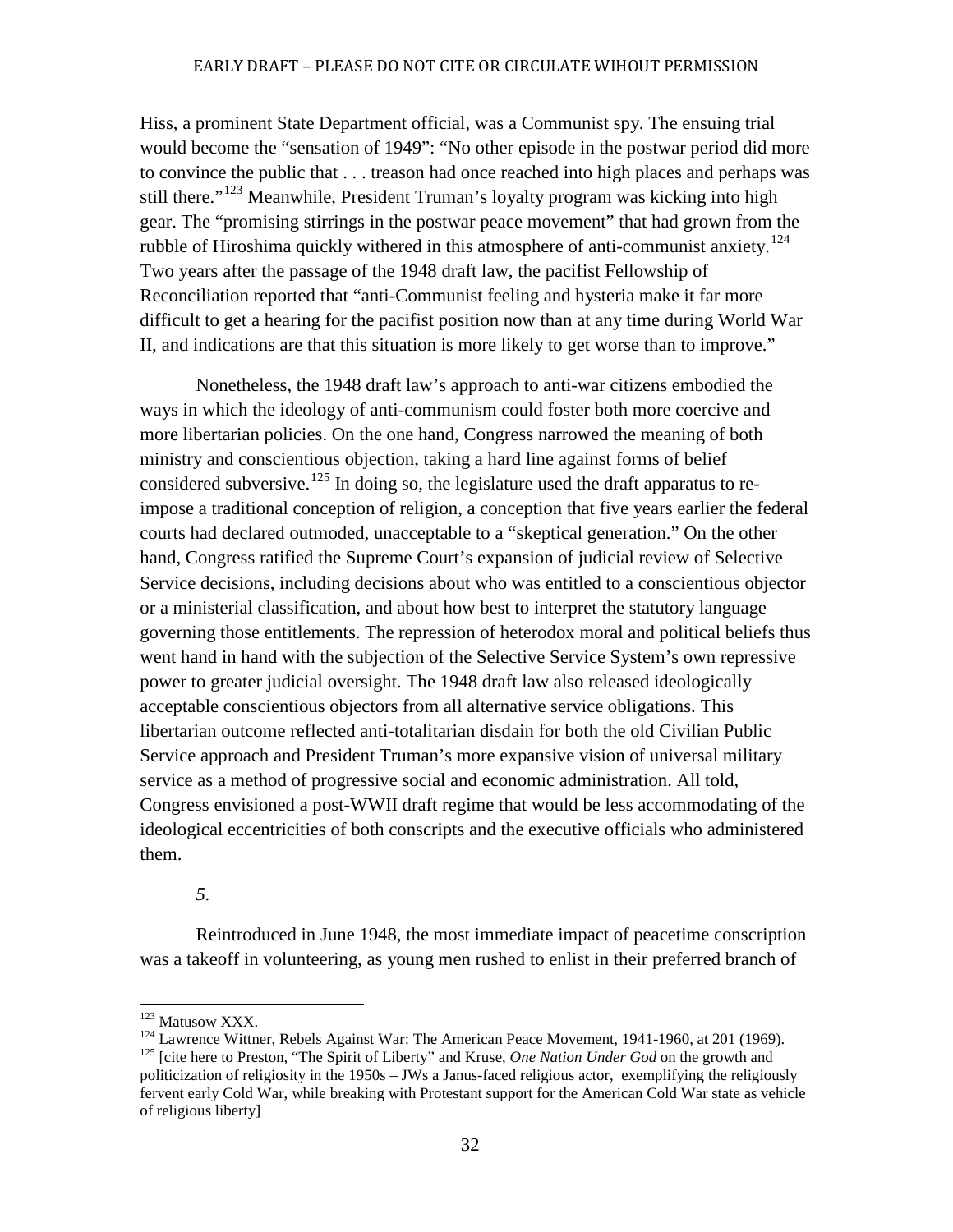the military rather than be subject to the draft. (Most draftees could expect a short but unglamorous and comparatively dangerous stint in the army, followed by a long reserve service obligation.)<sup>[126](#page-36-0)</sup> As a result of this influx of volunteers, inductions would actually be suspended in January 1949. Yet the sheer improbability of coerced military service only magnified the ideological and legal stakes of those cases in which Americans demanded exemption from military service anyway, or refused to participate in the registration and classification process altogether. Selective Service officials would thus be operating under a microscope when it came to administering Cold War dissidents.

The work of draft administration was further complicated by a heightened Cold War obligation to police internal, as well as external, dissent. This obligation stemmed from President Truman's establishment of the Federal Employee Loyalty Program in March 1947. Because the Selective Service System had been "liquidated" that same month, its resurrection just over a year later brought the draft and the loyalty regimes into contact – and conflict – for the first time. On August 30, 1948, pursuant to Truman's Program, Selective Service Director Lewis Hershey appointed an agency-wide Loyalty Board and began to file monthly reports on internal investigations of draft administrators.<sup>[127](#page-36-1)</sup> Yet Hershey remained reticent about such internal policing, and took pains to shield his staff from its potentially corrosive effects.

Months before the passage of the Selective Service Act in June 1948, Hershey had contacted the Loyalty Review Board of the Civil Service Commission, the nerve center of the loyalty program. Hershey's initial goal was to exempt all uncompensated Selective Service personnel from loyalty investigations. As Hershey explained in an April 1948 letter, the pending Selective Service legislation mirrored the structure of previous draft laws in relying on thousands of volunteers to staff "the local boards, appeal boards, medical advisory boards, examining physicians and dentists, government appeal agents, and certain other personnel."[128](#page-36-2) "It was estimated," Hershey continued, "that the uncompensated personnel of the Selective Service System will exceed  $100,000$ ."<sup>[129](#page-36-3)</sup> To subject such a staff to the rigors of the new loyalty apparatus, Hershey warned, would endanger national security.

As he argued in a second letter that spring, "the inclusion of the uncompensated personnel in the loyalty program would greatly delay the rapid organization of a Selective Service System."[130](#page-36-4) Furthermore, delays in military manpower procurement because of

<span id="page-36-1"></span><span id="page-36-0"></span> $126$  Flynn XXX; Friedberg XXX.<br> $127$  Hershey to Seth W. Richardson, Chairman, Loyalty Review Board, U.S. Civil Service Commission (Sept. 10, 1948), NARA, RG 147, Decimal File 71A-3785, Box 2.<br><sup>128</sup> Hershey to Loyalty Review Board of the Civil Service Commission (Apr, 30, 1948), NARA, RG 147,

<span id="page-36-2"></span>Decimal File 71A-3785, Box 2.<br><sup>129</sup> Id.

<span id="page-36-4"></span><span id="page-36-3"></span><sup>&</sup>lt;sup>130</sup> Hershey to Seth Richardson, Chairman, Loyalty Review Board, U.S. Civil Service Commission (May 14, 1948), NARA, RG 147, Decimal File 71A-3785, Box 2.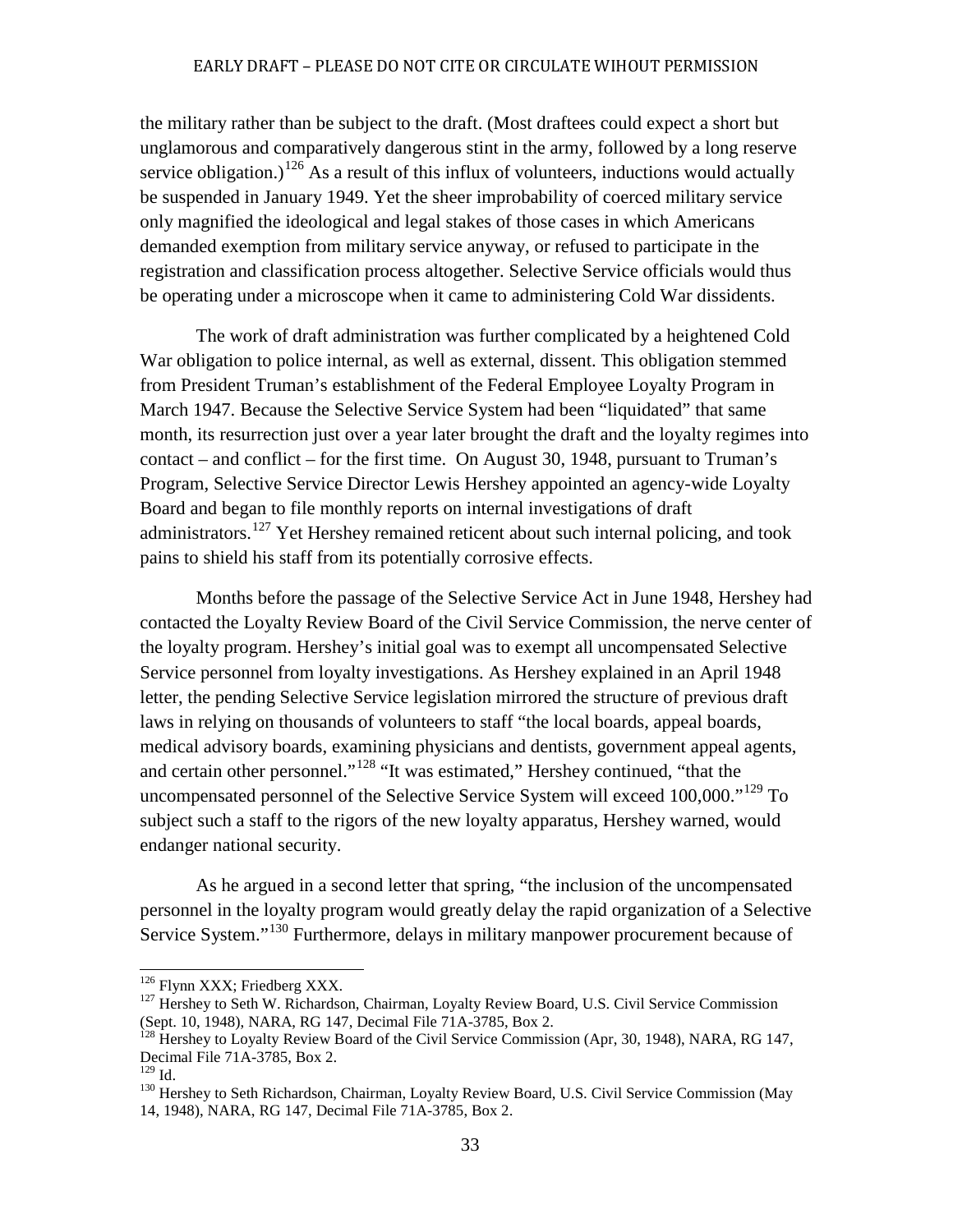anti-communist anxiety were simply unnecessary: "The loyalty and patriotism of the uncompensated representatives are demonstrated by the very fact that they are willing to undertake, without pay, the work and responsibilities as well as the criticism incident thereto, in attempting to perform their functions in a fair and impartial manner." Hershey's campaign was successful. On May 20, 1948, the Civil Service Commission approved the exemption of uncompensated Selective Service personnel from the loyalty program.<sup>[131](#page-37-0)</sup>

Having secured the autonomy of volunteer draft administrators, Hershey next established an agency-wide policy to "protect [salaried] employees against possible unwarranted accusations of disloyalty, and to extend all reasonable assistance and advice relating to their rights and privileges."<sup>[132](#page-37-1)</sup> As part of this policy, Hershey and his subordinates insisted that any personnel under suspicion should be retained in their positions until "a final adjudication including all appeals" was concluded. Selective Service Headquarters also worked to insure that accused employees be offered assistance when necessary in navigating the loyalty review process. In one case, Hershey asked the State Director for Indiana to "have someone from the System advise and help" a part-time janitor to complete his loyalty paperwork.<sup>[133](#page-37-2)</sup> Further delay, Hershey explained, would mean that his case would have to be forwarded directly to the Civil Service Commission. Under those circumstances, "the subject's opportunity for further employment with the United States Government would be jeopardized."

The Selective Service System's resistance to the loyalty apparatus indicates the complexity of administrative politics during the early Cold War. Both the draft and the loyalty program were hailed – or condemned – as powerful anti-communist tools. Yet draft and loyalty administrators never formed a coordinated program of anti-communist manpower management. Whether for reasons of self-preservation or authentic civil libertarianism, the Selective Service System struggled against the yoke of domestic anticommunism, even as it owed its existence to the (undeclared) war against communism abroad.

Hershey's effort to mitigate the impact of the loyalty program was consistent with a common desire of bureaucrats to maintain the autonomy of their particular administrative regime.<sup>[134](#page-37-3)</sup> Yet Hershey and his Selective Service staff were also uniquely familiar with the vagaries of investigating the beliefs and sincerity of men. Throughout WWII, they had struggled to manage the classification of anti-war citizens in a manner that passed civil libertarian muster. Despite these good – or at least self-protective – intentions, the Selective Service System had suffered a massive legal and political

<span id="page-37-1"></span><span id="page-37-0"></span><sup>&</sup>lt;sup>131</sup> Richardson to Hershey (May 20, 1948), id.<br><sup>132</sup> Hershey to Col. Paul Armstrong, State Director of Selective Service, Illinois (Jan. 27, 1949), id.<br><sup>133</sup> Hershey to General Robinson Hitchcock, State Director for Indi

<span id="page-37-3"></span><span id="page-37-2"></span>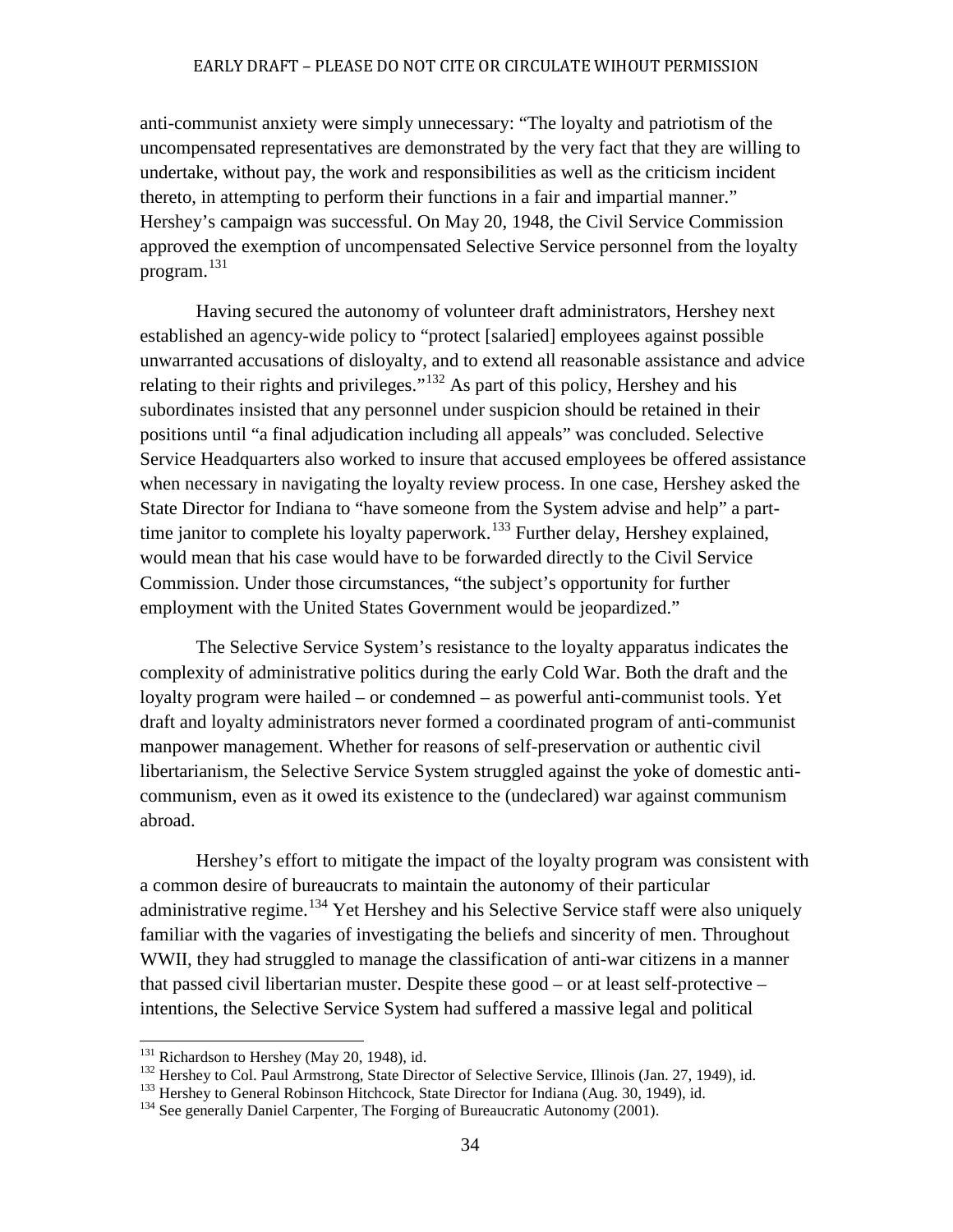backlash: accusations of totalitarianism, judicial encroachment on decision-making, even abolition of the System itself in 1947.

Selective Service administrators thus had every reason to distinguish themselves from the new loyalty apparatus. The legitimacy of peacetime conscription would depend on the perception that its operations were not just fair but consonant with the respect for civil liberties that had come to distinguish America from its totalitarian enemies. Over the past ten years, prominent members of both the federal judiciary and Congress had suggested that at least some aspects of draft administration failed to meet this antitotalitarian test. The less Selective Service was associated with the policing of the beliefs of individual Americans, the better.

Even without the burden of internal loyalty policing, Selective Service officials knew they would have their hands full when it came to administering the Cold War draft in a sufficiently civil libertarian manner. The 1948 draft law's unprecedented exemption of conscientious objectors from all forms of service might alleviate some of the tensions that had arisen around the civilian work camps during WWII. Yet new conflicts were on the horizon.

### *6.*

The most immediate was the problem of non-registrants – men who refused to participate in the entire process of Selective Service administration. In such cases, even if a man were entitled to full deferment from military service as a conscientious objector or minister, he would face criminal prosecution for disobeying Selective Service rules, such as the requirement to fill out an initial registration or classification form. This problem was exacerbated by the Selective Service System's commitment to repeat prosecutions. A non-registrant's conviction for a single act of disobedience did not erase his obligation to participate in the registration and classification process. If he refused a second time, he would be prosecuted a second time – or at least that was the executive branch's initial policy.[135](#page-38-0) By the fall of 1948, the Department of Justice, the federal courts, and advocates outside the government had begun to push back against repeat prosecutions –and sometimes even first prosecutions – of non-registrants.

On October 27, the Central Committee for Conscientious Objectors (CCCO) announced that "full government prosecutions against non-registrants are now under way."<sup>[136](#page-38-1)</sup> Funded by pacifist and civil liberties organizations and overseen by veteran antiwar leader A.J. Muste, the CCCO had formed three months earlier in response to the

<span id="page-38-0"></span><sup>&</sup>lt;sup>135</sup> See Hershey to McInerney (Oct. 1950); Hershey to Sen. Flanders (Mar. 1951), NARA, RG 147, Central Files 1948-1963, Box 37 (discussing the policy). <sup>136</sup> Quoted at Larson 81.

<span id="page-38-1"></span>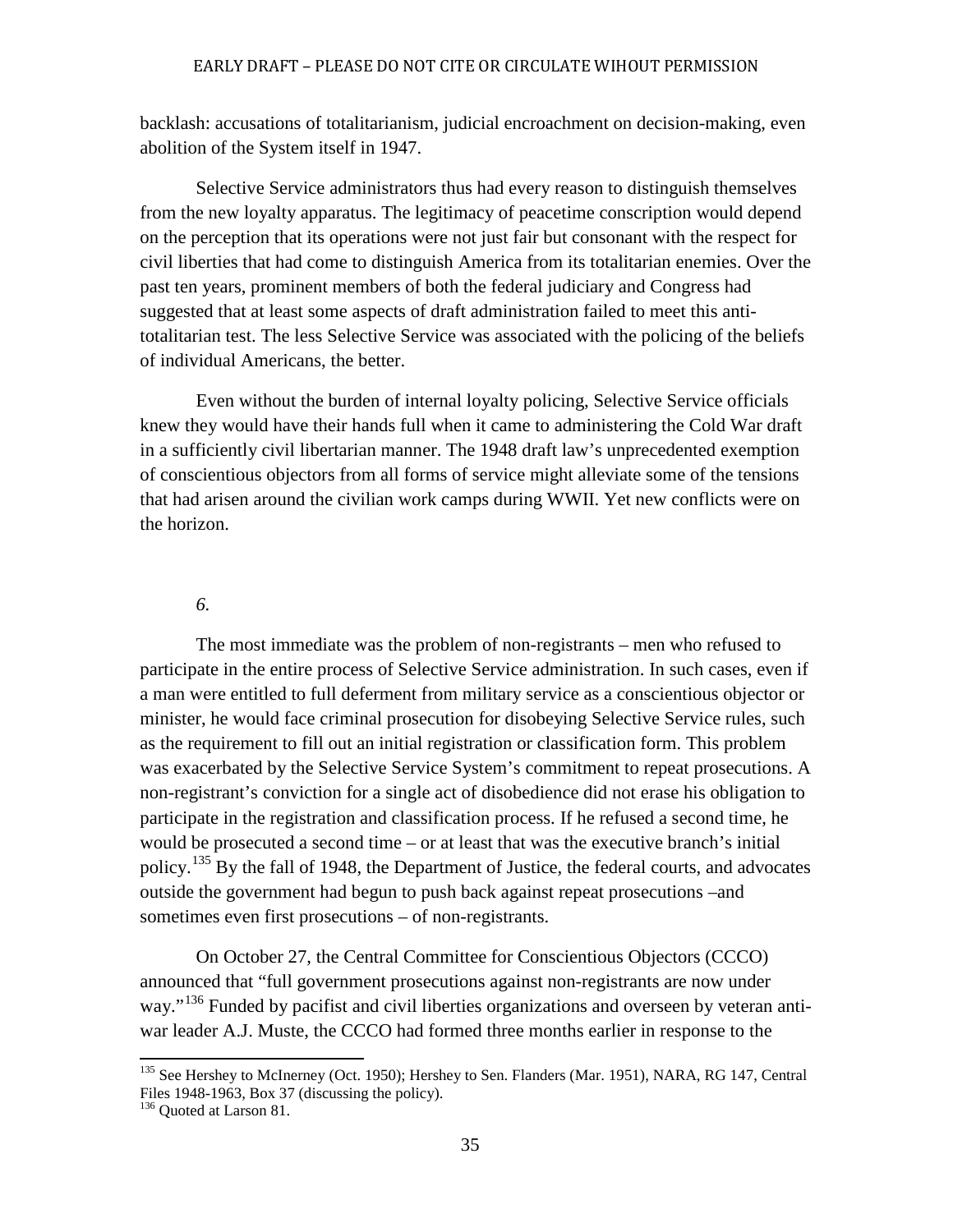return of peacetime conscription. The group's self-described mission was to give "impetus and assistance to local communities in setting up counselling agencies and cash bail funds, in establishing a network of counsellors [for conscientious objectors] across the country, and in calling for legal advice in planning strategy for challenging the constitutionality of the Selective Service System."<sup>[137](#page-39-0)</sup>

By January 1949, the CCCO had its hands full as more than fifty prosecutions of non-registrants worked their way through the federal courts. Sentences upon conviction averaged "more than two years apiece" which, as the CCCO pointed out, was "greater than the average sentence for [a] narcotic or liquor law violation, and only a few months less than the average" for slave trafficking.<sup>[138](#page-39-1)</sup>

Although fifty prosecutions of non-registrants might seem insignificant in comparison to the millions who registered for the peacetime draft without complaint, these prosecutions attracted public controversy for at least two reasons. First, several of the cases involved men who had already served as conscientious objectors during World War II.<sup>[139](#page-39-2)</sup> While the 1948 draft law automatically exempted men who had served on active duty during the last war, it denied this automatic exemption to those who had performed alternative service. This denial looked like a punishment for legitimate pacifist beliefs. Second, after the induction process was halted in January 1949 due to a surfeit of volunteers, the only Americans who faced significant draft-related hardships were those who refused to register. Anyone who registered would simply be deferred. Accordingly, it was hard to see refusal to register as anything other than a conscientious and selfsacrificing gesture.

Politicians and the public took note. Days after Democratic Senator Hubert Humphrey took office on January 3, 1949, he sent an open letter to Attorney General Tom Clark protesting the prosecutions of non-registrants. "[O]ur government," he wrote, "should . . . not stigmatize [the non-registrant] with the same treatment given to ordinary criminals." He called on Clark to remove from local U.S. Attorneys with limited discretion the responsibility for indicting non-registrants; instead, top Justice Department officials in Washington should determine, on a case-by-case basis, whether an act of draft resistance truly merited indictment and prosecution. That same month, a group of wellknown lawyers, academics, and artists – including the founder of the American Law Institute William Draper Lewis, the novelist John Dos Passos, and the future Poet Laureate Louis Untermeyer – distributed a protest letter to the nation's leading newspapers, arguing that the prosecution of non-registrants was inconsistent with America's anti-communist stance. "[T]he imprisonment of these young men of peace,"

<span id="page-39-0"></span> $137$  CCCO Annual Report XXX (1949), SCPC, DG 073, Series I, Box 1.  $138$  Quoted in Larson 81 [find original source].

<span id="page-39-2"></span><span id="page-39-1"></span><sup>&</sup>lt;sup>139</sup> Larson 105-106 n. 24 (noting that twenty-two of the seventy-eight non-registrants arrested by April 1949 had served in CPS).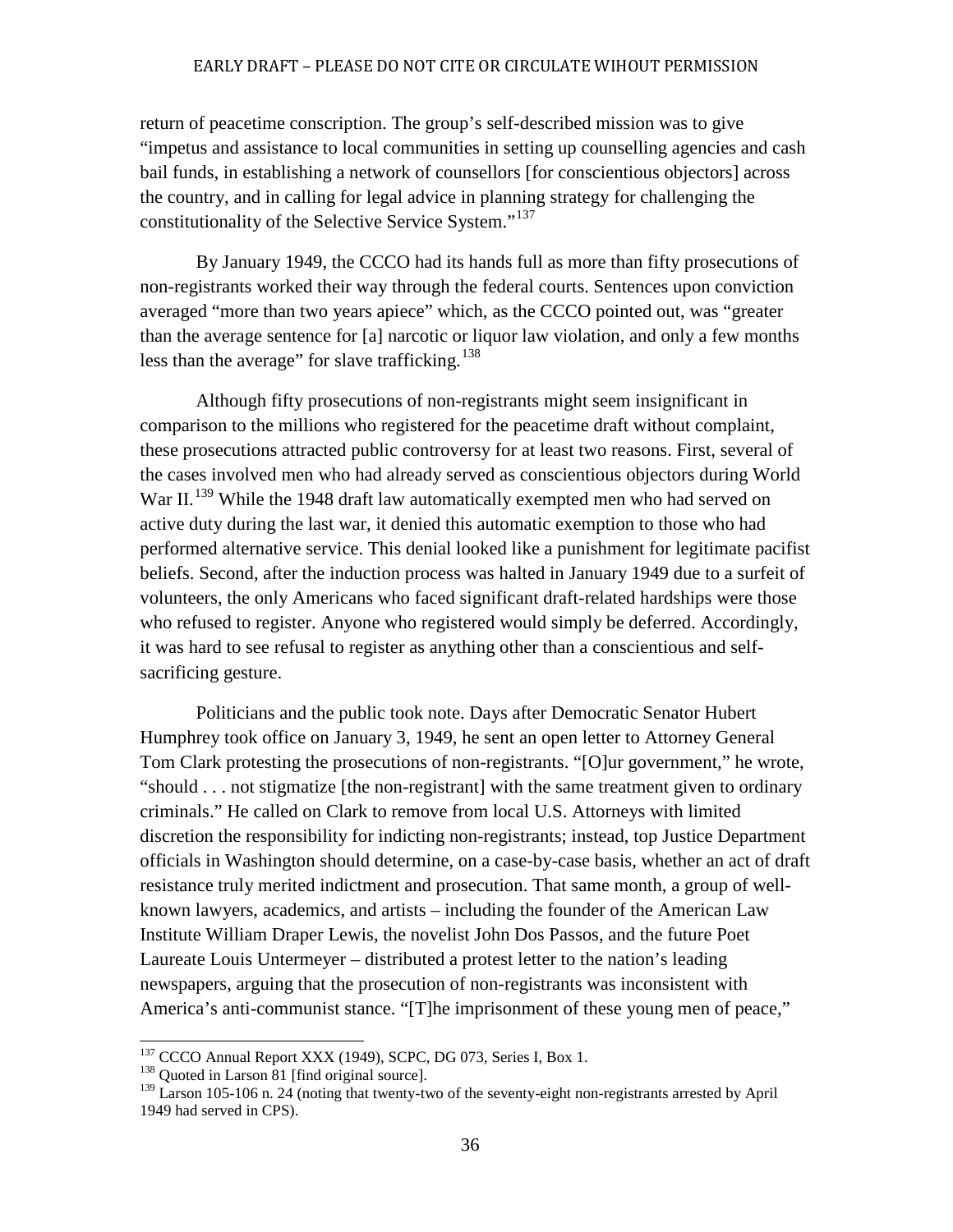they explained, "does not become the government of a nation aspiring to the moral leadership of the world in opposing Russia and her satellites for their oppression of minorities today." The editors of the *Hartford Courant* echoed this argument, denouncing the prosecution of non-registrants as a "policy of petty spitefulness" that "ill becomes a powerful nation, the supposed citadel of religious freedom."<sup>[140](#page-40-0)</sup>

Just as the friends of non-registrants protested their treatment on anti-communist grounds, defenders of the prosecutions were also influenced by the country's geopolitical situation. At the sentencing of four Quakers to over a year in prison for their refusal to register, an Alabama federal judge remarked: "This pacifist crowd would turn this country over to some other government."[141](#page-40-1) And when a New York federal judge sent another non-registrant to prison for a similar term, the prominent newspaper columnist Robert Ruark complained that the sentence was actually too lenient: "I am sick of the dissenters who enjoy the benefits and refuse the penalties of living in this particular land. . . . It has been doubly difficult to sell this current draft to the nation – it will become more difficult if the willful dodgers escape with a slap on the pinky." The U.S. Parole Board apparently agreed with such sentiments: when Caleb Foote, the CCCO's Executive Secretary, met with the Board to plead, unsuccessfully, for the early release of convicted non-registrants, he reported that the Board's members "regard C.O.'s as 'traitors' and 'worse than communists.'"<sup>[142](#page-40-2)</sup>

The case of Larry Gara, a history professor at Bluffton College in Ohio, gave a particularly sensational demonstration of how anti-communism galvanized both sides of the registration refusal debate. Seeking to discourage anti-draft organizing at universities, the Justice Department indicted Gara for aiding and abetting draft resistance on the grounds that he offered encouragement to a student *after* that student refused to register. "The case against Gara was based chiefly on the fact that when FBI men arrested [the student], Gara . . . said to him: 'Stand by your principles. Don't let them coerce you into changing your conscience.<sup> $\cdot$ ,,[143](#page-40-3)</sup> In response to Gara's arrest, a group of anti-war organizations picketed the White House with leaflets that read:

The American press makes sure that we know of the terrible persecutions in countries dominated by Russia because this helps build support for the cold war. BUT [MOST] KNOW NOTHING ABOUT THE ARRESTS IN THE U.S. OF

<span id="page-40-0"></span><sup>&</sup>lt;sup>140</sup> Quotes from Larson 83 [find original source]. For the names of the authors of the open letter, see The Gospel Messenger (Feb. 19, 1949), 25.<br><sup>141</sup> Quotes from Larson 87-88.

<span id="page-40-3"></span><span id="page-40-2"></span><span id="page-40-1"></span><sup>&</sup>lt;sup>142</sup> CCO Executive Committee, Minutes (Mar. 18, 1949), SCPC, DG 073, Series I, Box 1.<br><sup>143</sup> Caleb Foote, Joint Committee for Gara Demonstration, to President Truman (July 25, 1949), Truman Presidential Library, White House Central Files, OF 111, Box 643.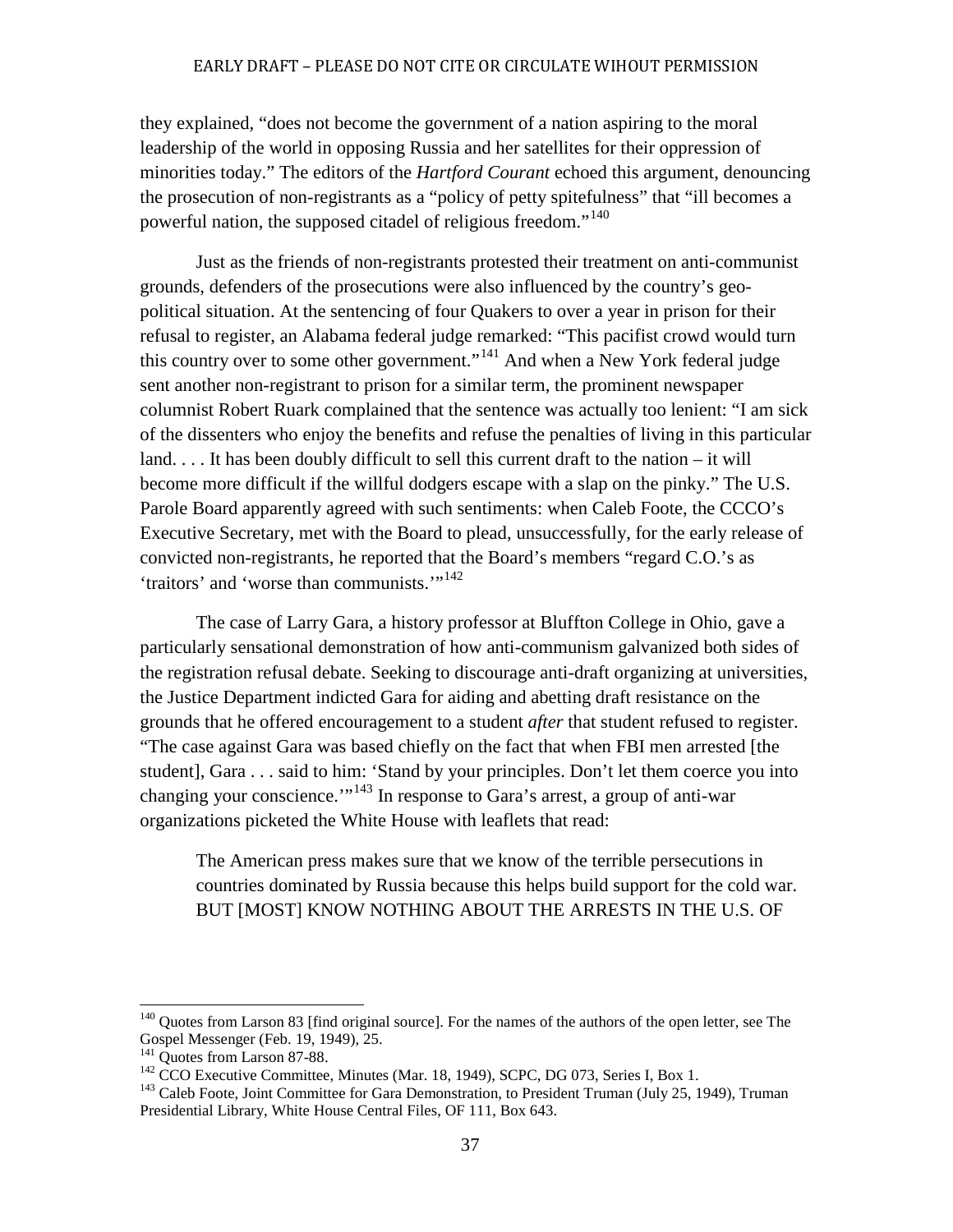# COLLEGE DEAN LAWRENCE GARA AND 97 OTHER NON-COMMUNIST WAR OBJECTORS.<sup>[144](#page-41-0)</sup>

With the help of the  $ACLU^{145}$  $ACLU^{145}$  $ACLU^{145}$  – which generally wanted nothing to do with nonregistration cases – Gara argued that his statements of support to the student were protected speech under the First Amendment. A federal jury disagreed, having been instructed by the judge that speech "may become subject to prohibition when of such a nature and used in such circumstances as to create a clear and present danger that they will bring about the substantive evils which Congress had a right to prevent."<sup>[146](#page-41-2)</sup> Upholding Gara's conviction, the Sixth Circuit Court of Appeals announced that, "We take judicial notice of the existence of the so-called 'cold war' which in the view of Congress necessitated this peacetime draft."<sup>[147](#page-41-3)</sup>

## *7.*

When the non-registration controversy began in late 1948, "the existence of the so-called 'cold war'" was becoming harder and harder to deny. The US-backed, nationalist government in China stood on the brink of defeat, suffering brutal losses at the hands of the communist Mao ze-Dong's People's Liberation Army. Much closer to home, on December 2, 1948, former Communist Party member Whittaker Chambers brought congressional investigators to his Maryland farm; there, he revealed photographs of classified documents supposedly passed to him by State Department official and alleged communist spy Alger Hiss. Republicans would soon link the Hiss scandal to the Chinese nationalists' defeat, arguing that communist sympathizers in the Truman administration had let China fall to Mao. In this environment, many Americans were prepared to view resistance to the nation's military manpower policy – even on supposedly religious grounds – as not just a crime, but a betrayal.

The Justice Department, however, began to see things differently. In March 1949, Assistant Attorney General Alexander Campbell held a meeting about the prosecution of non-registrants with the CCCO's Caleb Foote and Norman Thomas, a co-founder of the ACLU who had been advocating for conscientious objectors since World War I. Campbell explained that he and Attorney General Tom Clark agreed that men who had conscientious reasons for refusing to register should not go to prison. Accordingly, the Justice Department had developed a plan to avoid further prosecutions. Under the current

<span id="page-41-0"></span><sup>&</sup>lt;sup>144</sup> Fellowship of Reconciliation, Press Release (July 25, 1949), Truman Presidential Library, White House Central Files, OF 111, Box 643.<br><sup>145</sup> See ACLU amicus curiae brief.

<span id="page-41-3"></span><span id="page-41-2"></span><span id="page-41-1"></span><sup>&</sup>lt;sup>146</sup> Quotes in Larson 93. **147** Gara v. United States, 178 F.2d 38, 41 (6th Cir. 1949). The reasoning of the decision was convoluted, establishing only that communist belligerency threatened American security, not that Gara's words themselves posed a clear and present danger of undermining that security. Although the Supreme Court agreed to hear the case, the Justices split four-to-four, upholding the conviction without opinion. Tom Clark recused himself. XXX.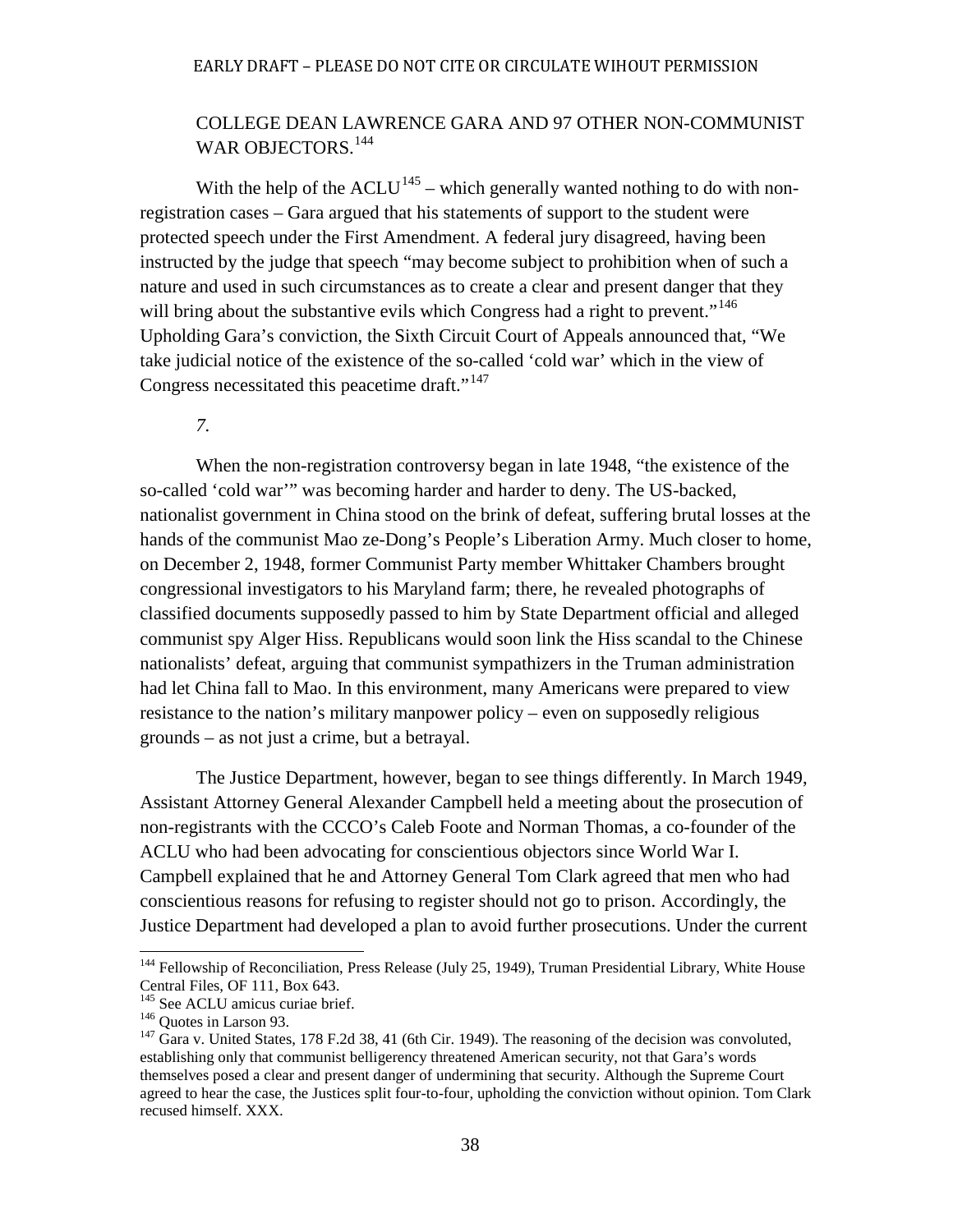procedure, the local draft board sent the file of each man who refused to register to the local U.S. attorney, who then brought an indictment against the man for draft resistance. Under the new procedure, Campbell explained, local U.S. attorneys would be instructed to personally fill out draft resisters' registration forms and send them back to the local draft boards, as if no registration refusal had ever occurred.<sup>[148](#page-42-0)</sup>

On May 26, Main Justice announced the new policy. "It is believed," Circular No. 4063 stated, "that a substantial number of convictions for failure of conscientious and religious objectors to register would be obviated if the United States Attorneys were designated to register persons who had refused to submit themselves for registration."<sup>[149](#page-42-1)</sup> Accordingly, the Circular "authorized and directed" all U.S. Attorneys to fill out the defendants' Selective Service paperwork "in any pending religious objector" prosecutions and then "secure the dismissal of the action." So long as the non-registrant agreed "to furnish the information necessary to complete such registration," he would avoid prosecution. Only if the defendant refused *all* cooperation with the U.S. Attorney should the prosecution proceed. Even more significantly, the Circular continued, "Except in the most willful instances, indictments should not be brought in future cases of religious objectors who refuse to submit for registration." What exactly constituted a "most willful instance" of registration refusal would remain a subject of debate both inside and outside the government for years to come.

Nonetheless, the May 1949 Circular made clear that the Justice Department wanted to get out of the business of prosecuting non-registrants, and was willing to look the other way when it came to a fair amount of draft resistance. Not only did the new policy amount to a broad exercise of prosecutorial discretion – a decision to rarely if ever enforce an explicit provision of the Selective Service Act – it also arrogated to the Justice Department significant administrative authority, found nowhere in the 1948 draft law, to determine whether a draft-aged man was, in fact, a sincere objector. Congress had given the authority to grant or deny a registrant's request for CO or ministerial status to the Selective Service System, and established elaborate procedures and substantive guidelines for reaching that decision. These procedures included, if necessary, an FBI investigation and a Justice Department hearing, but Selective Service retained the last word as to the validity of each registrant's claim for exemption.

The Justice Department's new policy short-circuited this system, implicitly directing local U.S. attorneys to assume that any man who refused to register on "conscientious or religious" grounds was entitled to an exemption. Given that assumption, it made little sense to prosecute such men merely for refusing to fill out their

<span id="page-42-0"></span><sup>&</sup>lt;sup>148</sup> CCCO, Special Release, Delegation to Justice Department (Mar. 25, 1949), 2, SCPC, DG 073, Series I, Box 8.

<span id="page-42-1"></span> $149$  Peyton Ford, Assit. to the Att'y Gen, DOJ Circ. 4063 (May 26, 1949), SCPC, DG 025, Part II, Series A, Box 15.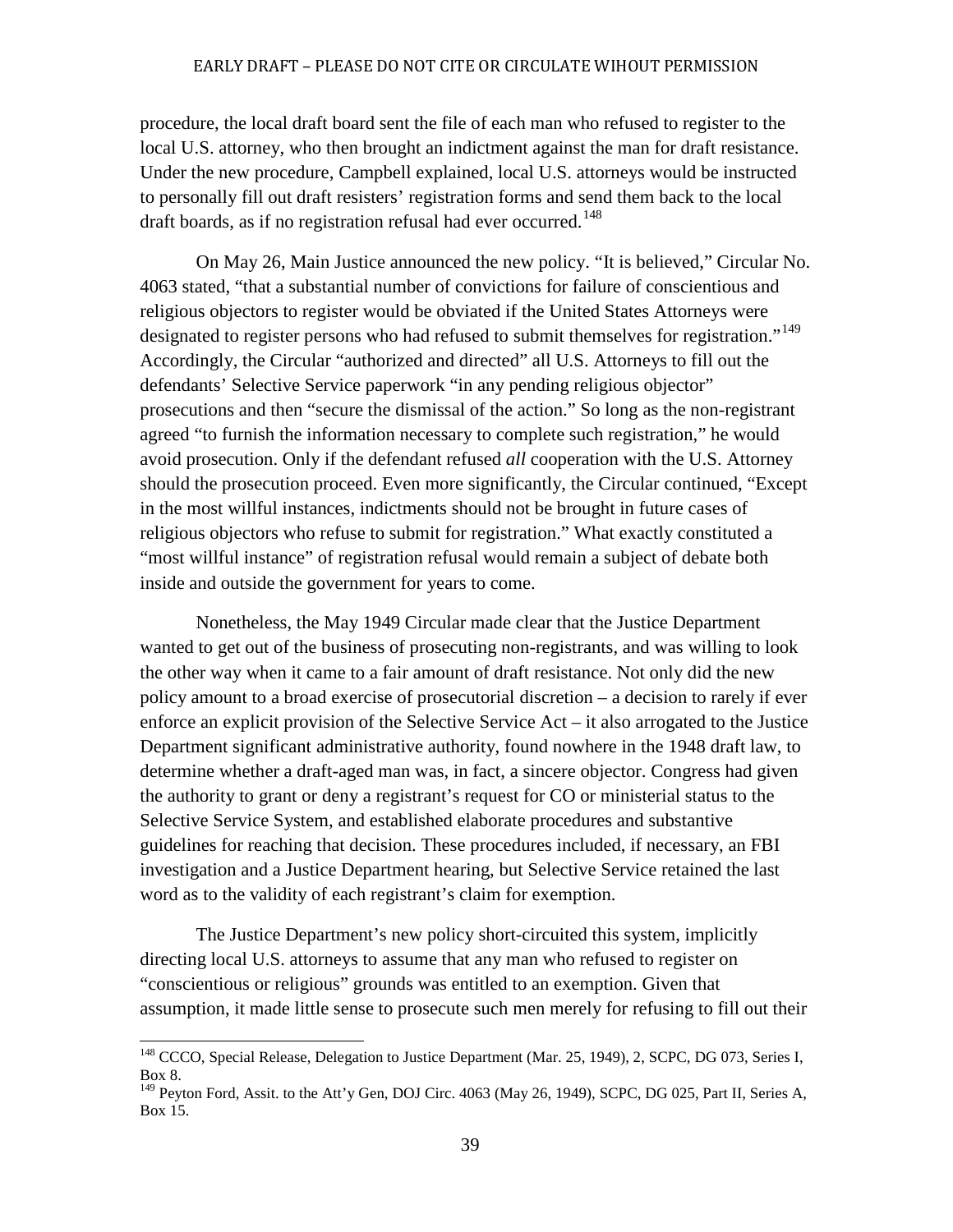own registration forms – they would never be asked to serve anyway. Once "registered" by U.S. Attorneys, a man could, of course, find his request for exemption denied by the Selective Service System itself. But, at that point, the Justice Department – the agency responsible for gathering evidence in support of such a denial and prosecuting the registrant if he refused to abide by the Selective Service's final decision – would have already indicated its belief that the registrant deserved an exemption. The May 1949 policy was thus a recipe for inter-agency conflict. It placed the Selective Service System on notice that the Justice Department was prepared to reach its own conclusions about how best to balance national security with individual liberty. And it did so at one of the most anxious moments of the early Cold War.

Four days before the Justice Department lifted the threat of prosecution from men whom many administrators and judges considered subversives, even traitors,<sup>[150](#page-43-0)</sup> a New York Times article asked: "Why do some people become traitors? What turns some native-born Americans, as well as naturalized citizens, into Benedict Arnolds . . . . What motivates them to betray their country and themselves?"<sup>[151](#page-43-1)</sup> These questions would have resonated with Attorney General Tom Clark, whose own employee – Judith Coplin – was in the midst of an espionage trial, accused of passing secrets to the KGB. What's more, only days after the Justice Department announced the policy of non-prosecution for registration refusal, it began the prosecution of Alger Hiss, who had allegedly lied to Congress about his past communist affiliations. It was thus during one of the fiercest periods of the war against communism that Attorney General Clark decided that men who refused to register for the draft posed little threat to this war – notwithstanding the contrary beliefs of many in Congress, the Selective Service System, and the judiciary.

Given the country's anti-subversive mood and Clark's own impatience with the expansive claims of the conscience bar during World War II, his accommodation of draft resisters in the late 1940s is striking. But this apparent change of heart makes more sense in light of Attorney General Clark's development and dissemination of an intensely *spiritual* style of anti-communism between 1947 and 1949. At the outset of this period, President Truman tasked Clark – his old friend and trusted adviser – with designing, implementing, and defending the Federal Employee Loyalty Program, the administration's effort to eliminate any communist taint – real or imagined – from the federal bureaucracy. As the public face of Truman's domestic war on communism, Clark also became one of the President's chief propagandists, espousing a religiously infused

<span id="page-43-0"></span><sup>&</sup>lt;sup>150</sup> When discussing the possibility of a return to an alternative service system for conscientious objectors, for instance, Defense Department lawyer R.H. Eanes, remarked "Of course, personally I am of the opinion that the conscientious objector should be excluded from any special consideration in the Act, and he should be handled by regulations in the armed forces or classified as any other registrant who is doing work of national importance." Eanes further suggested that the best work of national importance conscientious objectors could provide was "attendance at state mental institutions." Col. R.H. Eanes to Commander Hayward (Dec. 7, 1949), NARA, RG 147, Central Files 1948-1963, Box 36.

<span id="page-43-1"></span><sup>&</sup>lt;sup>151</sup> Gertrude Samuels, "American Traitors: A Study in Motives," N.Y. Times (May 22, 1949)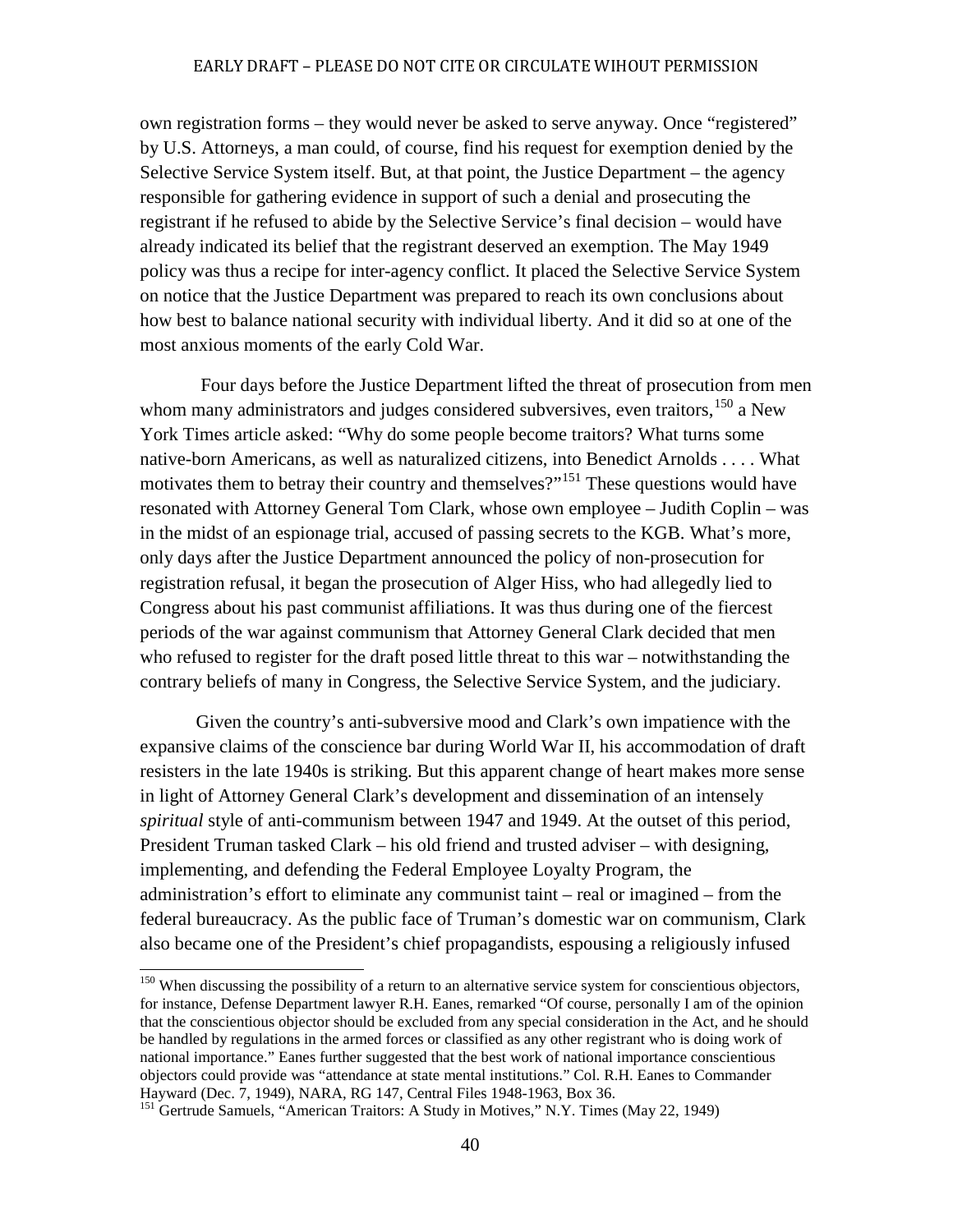vision of the anti-communist struggle before audiences across the country and the world. Describing the coming conflict between the United States and the Soviet Union as a "holy war," Clark defined the opposition between "Communism" to "Democracy" in terms of their vastly different relationships to religion. As the Attorney General told an Italian radio audience in 1948, while "Communism [prea](#page-44-0)ches a Godless ideology," "Democracy guarantees freedom of worship for all!"<sup>152</sup>

In support of this vision, Clark secured private funding for "The Freedom Train," "a specially built train with railcars designed to house more than 100 key documents in U.S. history, including original versions of the Constitution and the Bill of Rights," as well as the Massachusetts Bay Psalm Book.<sup>[153](#page-44-1)</sup> This travelling exhibition crisscrossed the nation, allowing millions of Americans to witness firsthand what Clark called "the sacred historical documents" it carried.<sup>[154](#page-44-2)</sup> For the Attorney General, the Freedom Train was not simply a means of civic education but "the springboard of a great crusade for reawakening faith in America."<sup>[155](#page-44-3)</sup> A spiritual as well as an industrial marvel, the Train's steel-reinforced, temperature-controlled, shock-absorbing cars housed "American Scripture" and synthesized Clark's personal antidote to communism – an eclectic blend of patriotism, legalism, divinity, and democracy.<sup>[156](#page-44-4)</sup>

This fusion of liberal nationalism and religious fervor was somewhat unorthodox for a "New Deal lawyer," one of those young men and women who had come to Depression-era Washington to build a strong, rational, and politically progressive administrative state. But Clark had always been a bit of an outsider in that circle: a graduate of the University of Texas and a private litigator for the oil industry, Clark entered the Roosevelt administration relatively late in the New Deal, precisely at the moment when his political patron, Democratic Senator Tom Connally, broke with President over his plan to pack the Supreme Court. Lacking more progressive – or elite – connections, Clark had to work his way slowly up the Justice Department ladder, and was always closer to Truman, a fellow Southerner, than Roosevelt, a New York patrician. Indeed, Truman and Clark were parishioners in the same Washington, D.C. church, XYZ, an early bastion of Protestant anti-communism. Cementing their politico-religious bond, Clark hailed Truman as the second coming of Abraham Lincoln when the Freedom Train arrived at the eighty-fifth anniversary celebration of the Gettysburg Address. If President Lincoln had been "the steady guiding light of an historic *American* emancipation," Clark told the assembled crowd, it was now the mission of all Americans to "finish the task" that Lincoln had begun by extending his "ideal of freedom, justice, and equality" across

<span id="page-44-1"></span>

<span id="page-44-2"></span>

<span id="page-44-4"></span><span id="page-44-3"></span>

<span id="page-44-0"></span><sup>&</sup>lt;sup>152</sup> Broadcast to the Italian People, Apr. 16, 1948, High Lights 33.<br><sup>153</sup> Wohl 125.<br><sup>154</sup> Speech to Centre College, Danville, Ky., Nov. 15, 1947.<br><sup>155</sup> Wohl 176.<br><sup>156</sup> For the train's construction, see Wohl 125-126. For Gettysburg, Pa., Nov. 19, 1948, High Lights 73.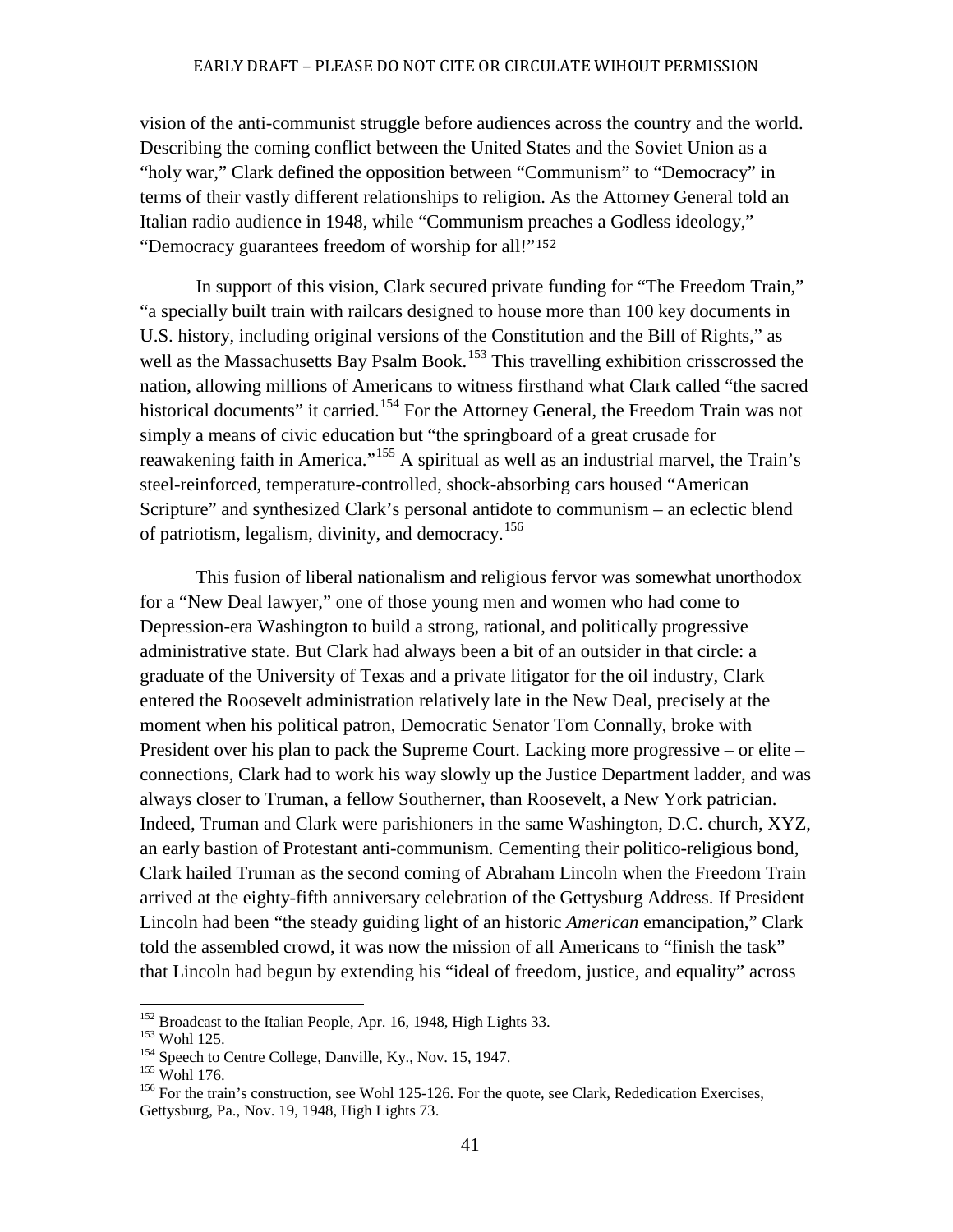the globe. Lincoln had waged war against *American* slavery, Clark reminded his audience, but "[t]he burning question facing *us* is world emancipation or *world* slavery." Thankfully, the United States had found an answer to this question in President Truman, "another earnest, God-fearing man of the people." "[G]uided by a courageous leader who lives, works and prays for peace," Americans could confidently march into "Freedom's last Crusade." "No atheistic materialism – no vicious ideology – can undermine our cause or our destiny," Clark proclaimed. The "opportunity for world emancipation" had arrived.<sup>[157](#page-45-0)</sup>

If Clark was a belated and marginal New Dealer, his religious interpretation of the Cold War was ahead of its time. The identification of anti-communism with religious renewal that the Attorney General promoted in the late 1940s would come to dominate American public culture in the 1950s. And it was precisely this identification that made prosecuting men who claimed to resist the draft out of religious devotion so ideologically problematic. The Justice Department's refusal to indict such men in May 1949, even as it aggressively prosecuted alleged communists, established an ideological and jurisprudential template that Clark would take with him to the Supreme Court later that year. When Justice Frank Murphy died in July, President Truman tapped his devoted Attorney General to fill the vacancy. As we will see, the jurisprudence of Justice Clark mirrored the sharp, ideological distinction that he had drawn in 1949: while according extreme deference to the decisions of federal administrators who regulated suspected communists, Clark scrutinized the decisions of federal administrators who regulated religious or quasi-religious draft resisters.

In the wake of the Justice Department's 1949 policy shift, the prosecution of men who refused to register for the draft slowed considerably, a fact that even the CCCO acknowledged.[158](#page-45-1) Yet CCCO members continued to condemn the few prosecutions that did go forward: those involving the "most willful instances" of refusal. Accordingly, they arranged another meeting with Assistant Attorney General Campbell. Campbell explained that local U.S. Attorneys did have some discretion over what constituted "willfulness," but he stressed that "even a nod of the head" in response to questioning was sufficient to establish constructive cooperation and avoid prosecution.<sup>[159](#page-45-2)</sup> Only if a man "acts like a mule," Campbell insisted, would he risk imprisonment. But for the CCCO delegation, this minimum of cooperation was still too much to expect from truly determined draft resisters. Campbell clearly felt that this position was unreasonable and responded that the "non-registrant must now give a little if he is to help himself." Although the CCCO remained dissatisfied with the Department's position, the

<span id="page-45-1"></span><span id="page-45-0"></span><sup>&</sup>lt;sup>157</sup> Id. at 75.<br><sup>158</sup> CCCO, Special Release, Prosecution and Imprisonment of Conscientious Objectors (Aug. 31, 1949), 1, SCPC, DG 073, Series I, Box 8.

<span id="page-45-2"></span><sup>159</sup> Id. at 2.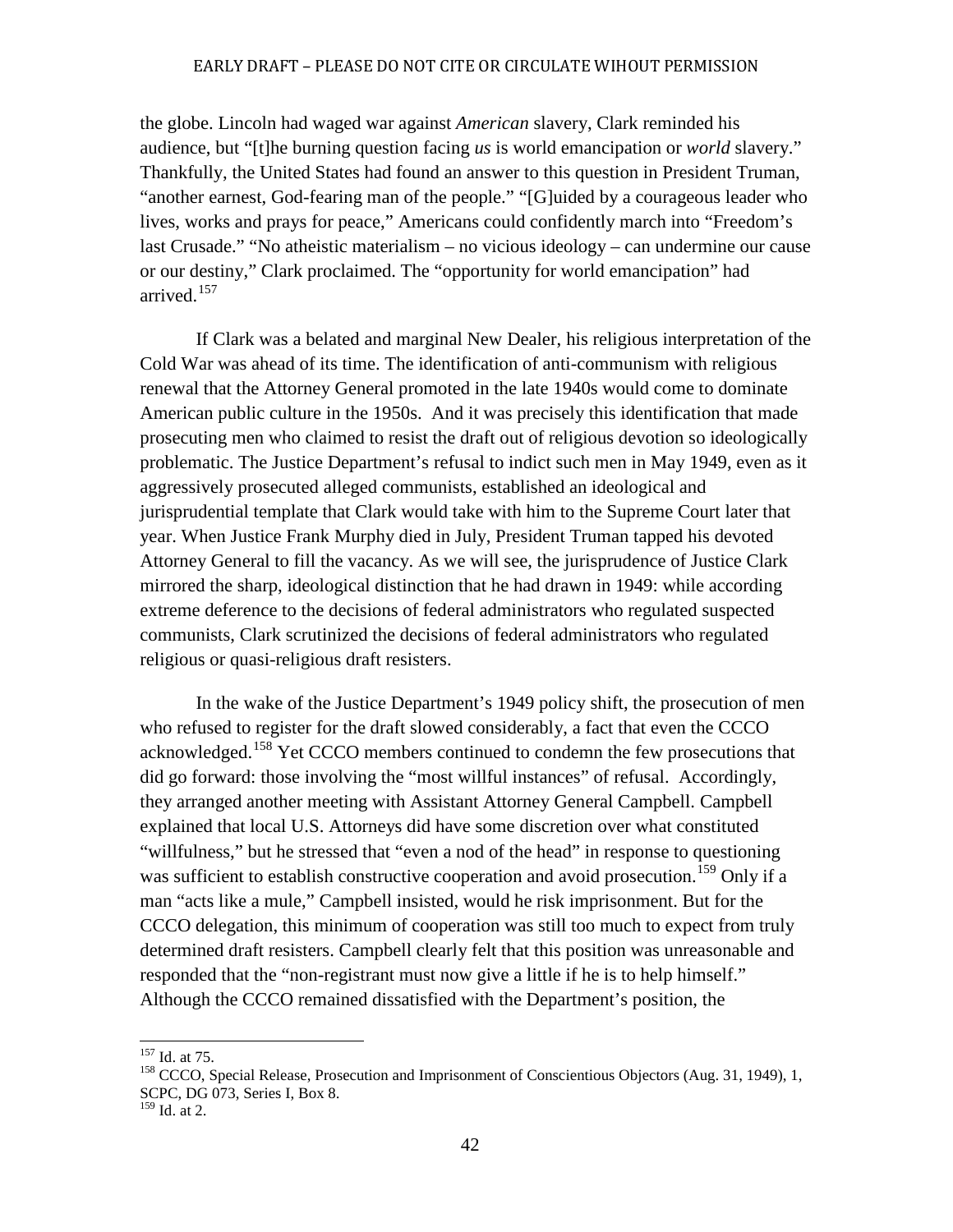organization stopped publishing its "Court Reporter" in February 1950, acknowledging that the prosecution of non-registrants had effectively ceased.<sup>[160](#page-46-0)</sup> At year's end, the National Service Board of Religious Objectors reported only three convictions of nonregistrants in all of  $1950$ .<sup>[161](#page-46-1)</sup>

*8.*

The successful effort to keep registration resisters out of the courts and prisons minimized the Justice Department's exposure to a new wave of legal and political dissatisfaction with peacetime conscription. By early 1949, legislators, judges, and journalists were increasingly inclined to associate the peacetime draft experiment with unchecked executive power and civil liberties violations. To be sure, few if any Americans faced substantial burdens from the draft, inductions having been halted in January 1949. Yet the classification process chugged on, and prosecutions of registrants who refused to submit to induction *prior* to January 1949 continued to make their way through the courts. There, the trend toward greater judicial scrutiny of the classification process was unabated. In the March 1949 case of *Niznick v. United States*, for instance, the Sixth Circuit Court of Appeals reversed the convictions of two Jehovah's Witnesses who had refused to report for induction after being denied ministerial status.<sup>[162](#page-46-2)</sup> Referring to the standard laid down by the Supreme Court in *Estep* and subsequent cases, the trial judge had found, on the basis of the Witnesses' Selective Service files, that there was a "basis in fact" for the draft board's refusal of ministerial status. But the Witnesses argued that the judge should look beyond the written record. In particular, they testified that draft board members had behaved in a discriminatory manner. One member allegedly said that "[a]nybody [who] refuses to salute the flag, and anyone who refuses to stand up at the National Anthem, or defend their country, they don't have any right under the law." Another supposedly remarked that "the Jehovah's Witnesses only stir up trouble amongst the people with their teachings."

The Sixth Circuit interpreted this testimony as making out a prima facie case of religious discrimination, prohibited by Section 623.1 (c) of the Selective Service Regulations.<sup>[163](#page-46-3)</sup> In 1947, the Supreme Court had suggested that these regulations were legally binding on all Selective Service administrators.<sup>[164](#page-46-4)</sup> Accordingly, the Sixth Court

<span id="page-46-3"></span><span id="page-46-2"></span>

<span id="page-46-1"></span><span id="page-46-0"></span><sup>&</sup>lt;sup>160</sup> Larson 102.<br><sup>161</sup> Id.<br><sup>162</sup> 173 F.2d 328 (1949).<br><sup>163</sup> The regulation read: "In classifying a registrant there shall be no discrimination for or against him because of his race, creed, or color, or because of his membership or activity in any labor, political, religious, or other organization. Each registrant shall receive equal and fair justice." Id. at 335.<br><sup>164</sup> Cox v. United States, 332 U.S. 442, 450-451 (1947). See also Frank C. Newman, Government and

<span id="page-46-4"></span>Ignorance: A Progress Report on Publication of Federal Regulations, 63 Harv. L. Rev. 929, 941 (1950) ( "Judge McAllister, answering an argument on behalf of the Housing Expediter that a certain interpretation was 'a confidential office instruction, with the implication that complainant had no right to rely upon it,'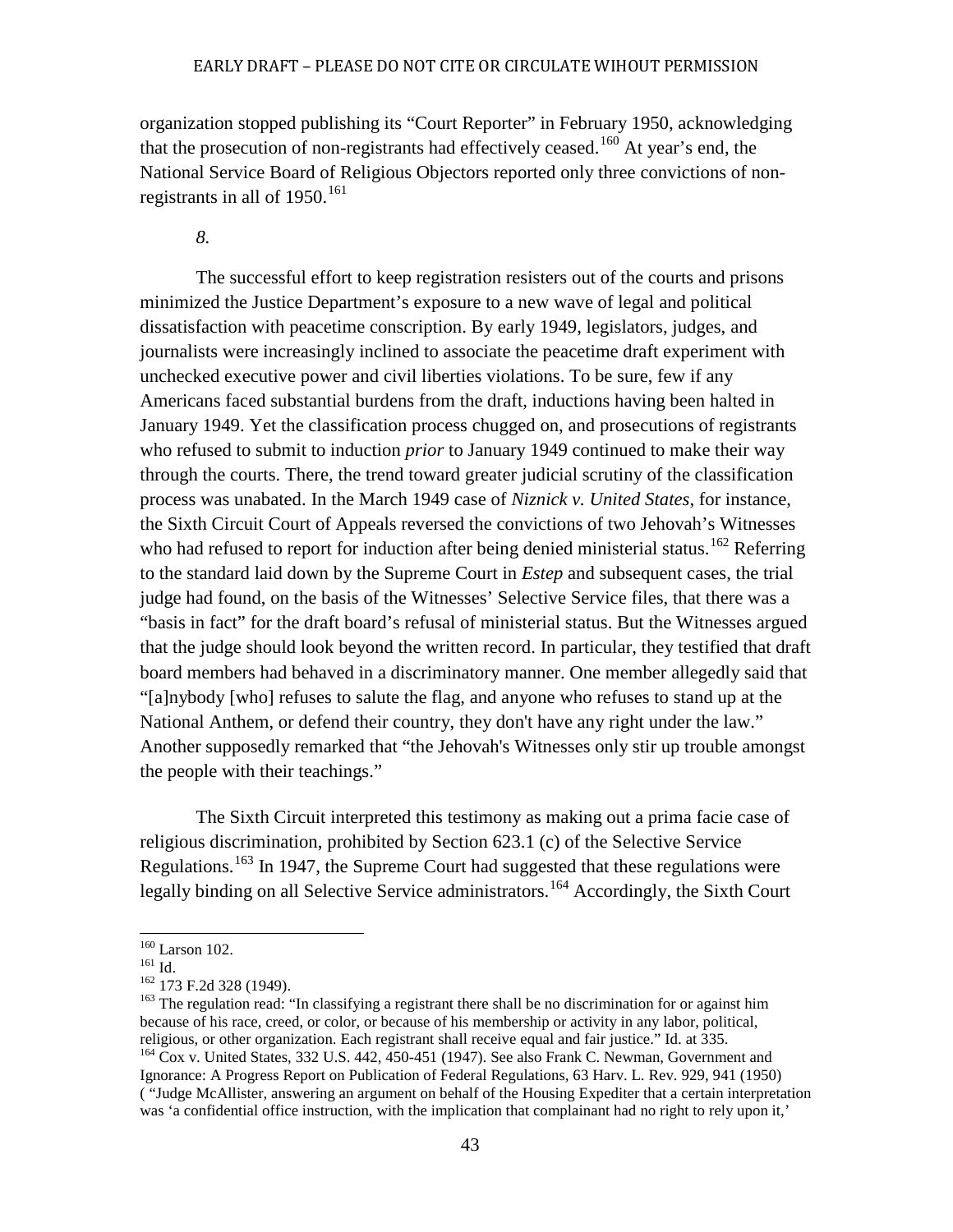reversed the convictions and ordered a new trial: "If, on the event of a retrial, [the Witnesses'] testimony is disputed [by the government], the case should be submitted to a jury. If appellants' testimony and evidence . . . should be uncontradicted, appellants would be entitled to an acquittal."<sup>[165](#page-47-0)</sup>

This decision meant that any time an accused draft resister presented evidence of draft board discrimination – at least in the Sixth Circuit – the government would have to rebut that evidence in a jury trial. This new method of attacking draft classifications would be especially taxing for the government to resist. Accordingly, the Justice Department sought to challenge the Sixth Circuit's new rule. The Supreme Court, however, declined to hear the case.<sup>[166](#page-47-1)</sup> Facing the potential of a jury trial in every remaining case of induction refusal, it is no wonder that the Justice Department wanted to avoid adding new registration refusal cases to its workload.

Outside the courts, the January 1949 suspension of inductions proved even less helpful to the stability and legitimacy of the Selective Service System. Indeed, politicians cited the suspension as a good reason to eliminate peacetime conscription as soon as possible, even though the Selective Service Act was set to expire anyway – without further action – in June 1950. As early as April 1949, some in Congress were pushing to de-fund the Selective Service System.<sup>[167](#page-47-2)</sup> The next month, Senator Carl Vinson, chairman of the House Armed Services Committee, introduced a bill to repeal the Selective Service Act immediately, dismissing national security concerns with the argument that "we are not inducting" anyone anyway.<sup>[168](#page-47-3)</sup> When Vinson caught wind of President Truman's intention to ask for a three-year draft extension, he remarked that there was "'no justification' for a draft extension on military or other grounds."[169](#page-47-4) Although anti-draft politicians made the practical argument that volunteers seemed to be meeting the military's needs, their deepest concern was the extent to which the draft empowered the executive branch. If the draft were to survive, "it would be only with the imposition of tight new restrictions on the president's power to order conscription."<sup>[170](#page-47-5)</sup>

j commented that the document 'concerns the public, and if such consideration is given to one citizen … every other citizen is entitled to the same treatment.' A similar argument on behalf of the Director of Selective Service was recently rejected by the Supreme Court.'') (citing Cox, U.S. 332, at 451).  $^{165}$  Niznick, 173 F.2d at 336.<br> $^{166}$  In November 1950, the Witnesses' lawyer, Hayden Covington, triumphantly attached the *Niznick* 

<span id="page-47-1"></span><span id="page-47-0"></span>opinion to a legal memorandum he sent to the Presidential Appeal Board, outlining the current legal standards that governed the classification of Jehovah's Witnesses. Memorandum in Reference to the Classification of Jehovah's Witnesses Under the Act and Regulations 49-50, 58 (1950) (on file); Hershey to

<span id="page-47-2"></span> $^{167}$  "House Fund Cut Would Kill Draft System, Hershey Says," N.Y. Times (Apr. 28, 1949), 1.<br><sup>168</sup> Hershey to Vinson (June 24, 1949), 2, NARA, RG 147, Central Files 1948-1963, Box 36.

<span id="page-47-5"></span><span id="page-47-4"></span><span id="page-47-3"></span> $1^{169}$  Quoted in Friedberg 176.<br> $1^{170}$  Id.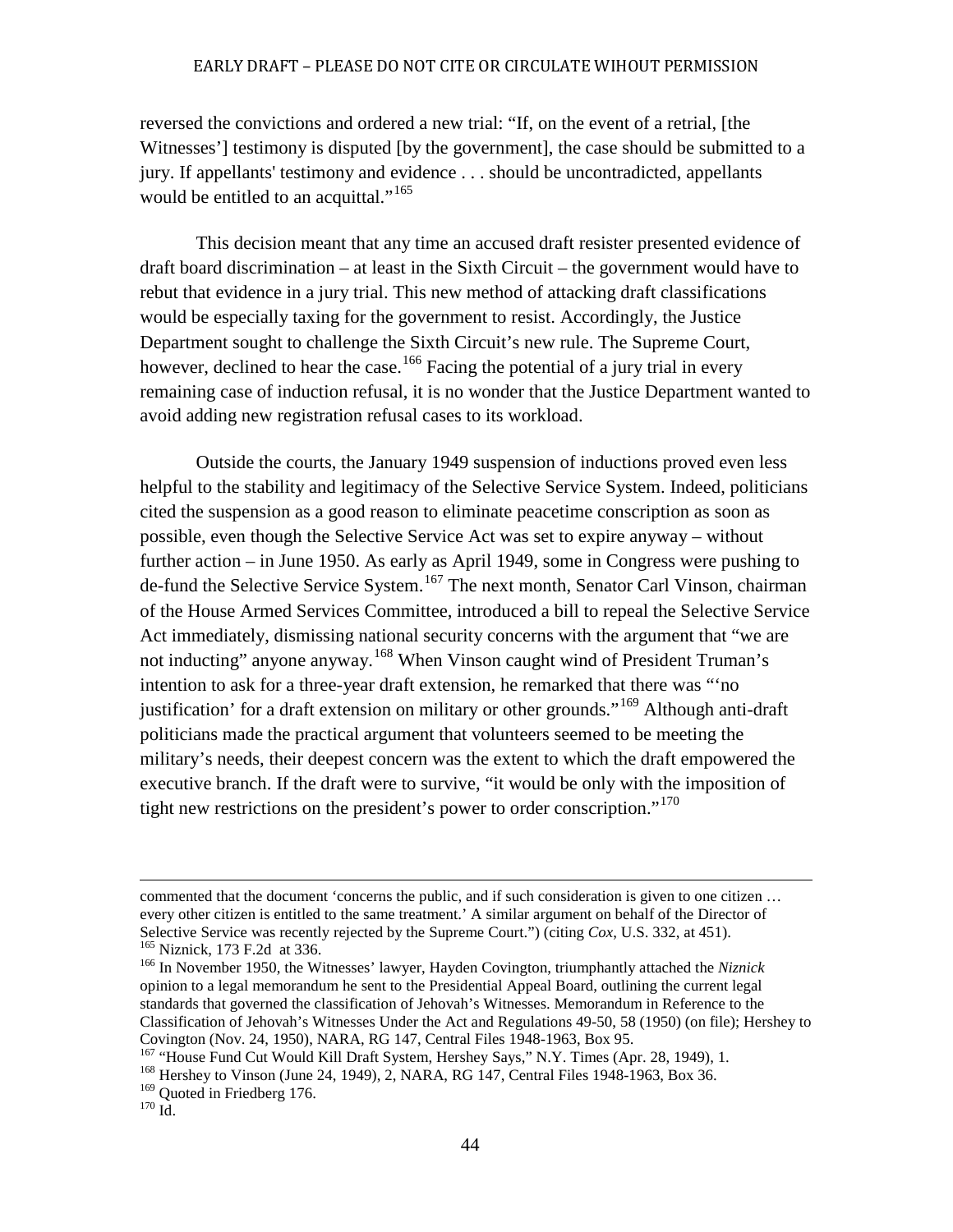By March 1950, Senator Vinson's proposed "Manpower Registration Act of 1950" was making significant headway. As F. J. Blouin, Director of the Selective Service's Legislative Division noted, this statute "would, generally speaking, be only a registration and classification law," giving the President no power to order citizens to perform service of any kind.<sup>[171](#page-48-0)</sup> The "bill does not contain any authority for inductions," Blouin continued, "not even the sliding provision of allowing [them] upon passage of a joint resolution and/or upon declaration by the President that inductions are necessary."[172](#page-48-1) The Manpower Registration Act would also expand the scope of conscientious objection, eliminating the 1948 draft law's "Supreme Being" clause. As Blouin, concluded, legitimate "opposition to war might [now] be based on political, sociological or philosophical views."<sup>[173](#page-48-2)</sup> This change indicated the civil libertarian anxieties that lurked in the background of Vinson's effort to constrain executive power.

In the late 1940s, the cause of conscientious objection had become a useful vehicle for civil libertarian critiques of executive power unrelated to questions of war and peace. For instance, William Green, the President of the American Federation of Labor (AFL), sent President Truman a resolution on December 21, 1949, requesting an "a proclamation of general amnesty to all war objectors at this Christmas Season."<sup>[174](#page-48-3)</sup> In 1946, Green had called Truman's plan to draft striking workers "slave labor under Fascism," and the AFL remained the labor organization most suspicious of administrative control of the economy. Now, the AFL demanded amnesty as proof of "our nation's leadership in urging Democratic liberty and justice and in support of the rights of man in the United Nations." In a similar vein, Robert Hutchins, the Chancellor of the University of Chicago, called for a general amnesty that September.<sup>[175](#page-48-4)</sup> Hutchins was a prominent defender of free speech, but also a tireless Cold Warrior and critic of the legal and political theorists who had justified the New Deal.<sup>[176](#page-48-5)</sup>

Even the Central Committee for Conscientious Objectors (CCCO) sought to link the fate of pacifists under conscription to the more general problem of civil liberty in an age of big government. The CCCO's October 1949 *News Notes* reported that "New Zealand's referendum vote [in favor of] military conscription has given resounding evidence of the way the winds are blowing, and also raises interesting conjectures about

<span id="page-48-0"></span><sup>&</sup>lt;sup>171</sup> F. J. Blouin to Chief of Naval Personnel (Mar. 8, 1950), 1, NARA, RG 147, Central Files 1948-1963, Box 36.<br> $172$  Id. at 2.

<span id="page-48-3"></span><span id="page-48-2"></span><span id="page-48-1"></span><sup>173</sup> Id. at 2.<br><sup>173</sup> Id. at 1.<br><sup>174</sup> William Green to President Truman (Dec. 21, 1949), Truman Presidential Library, White House Central Files, OF 111, Box 643.

<span id="page-48-4"></span><sup>&</sup>lt;sup>175</sup> "75 Urge President to Free Pacifists," N.Y. Times (Sept. 13, 1949), Truman Presidential Library, White House Central Files, OF 111, Box 643.

<span id="page-48-5"></span><sup>&</sup>lt;sup>176</sup> See Andrew Hartman, Education and the Cold War: The Battle for American Schools 118-124 (2011); Edward Purcell, Jr., The Crisis of Democratic Theory: Scientific Naturalism and the Problem of Value XXX (1973).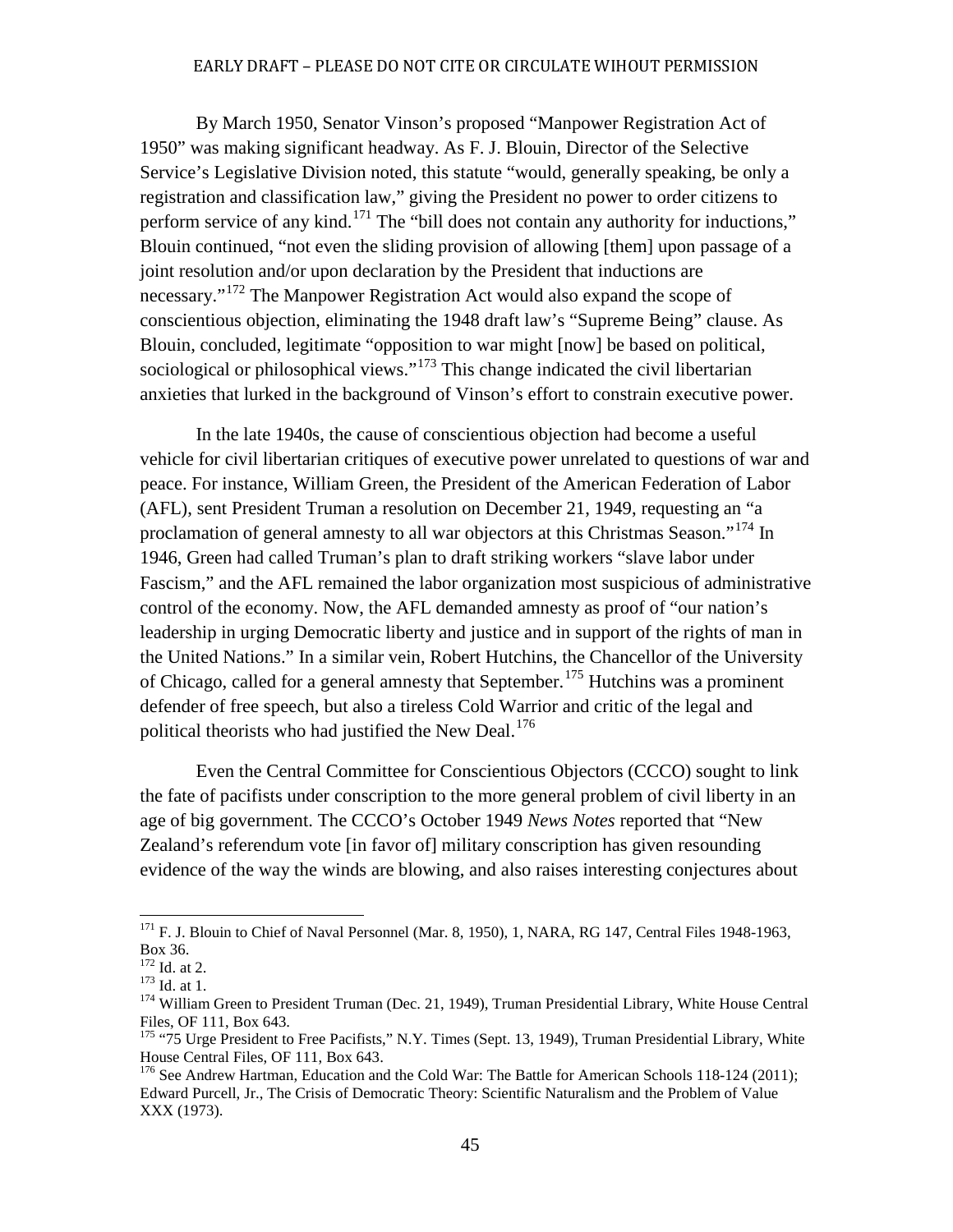the fate of individual liberties in a 'welfare state.'"<sup>[177](#page-49-0)</sup> The pamphlet commended the protest of a New Zealand Quaker leader: "Amongst the multitude of causes that lead to war . . . . there always figures an exaltation of the State as an entity, distinct from its citizens and claiming the right to extend its powers at the expense of individual members. Conscription is the system that crystallizes that philosophy."

Its political legitimacy weakened by these bi-partisan concerns about the size and scope of the administrative state, conscription once again stood on the brink of extinction. Even as newly communist China signed a defense pact with the Soviet Union and the Russians shot down an American plane over Latvia, the opponents of conscription resisted Truman's call for a draft extension. They emphasized the dangers of giving the President too much power over the lives of young Americans<sup>[178](#page-49-1)</sup> and the success of volunteer recruitment over the past two years.

To the latter point, the Selective Service System responded, quite persuasively, that most of this voluntarism was draft-induced.<sup>[179](#page-49-2)</sup> Similarly, when draft critics like former Secretary of War Patterson insisted that "only atomic bombs and missiles could contain the communists," Selective Service Director Hershey countered that "atomic warfare will require that any future mobilization of men be done in days rather than in months."<sup>[180](#page-49-3)</sup> In the event of such a sudden military emergency, Hershey explained, an existing draft apparatus would provide the only orderly way to manage rapid mobilization of the population. As one intelligence officer at Fort Meade confirmed in a letter to Hershey: "The Selective Service is a national insurance policy. Its being in effect when the emergency arises, total mobilization of our man (and woman?) power begins immediately. We envision months saved and those months could be the difference between victory and defeat."<sup>[181](#page-49-4)</sup>

It was a sign of the times, however, that the most popular argument for extending the draft in Congress was that it was cheap – a way to fill the army's ranks "[w] ithout having to offer college scholarships, special bonuses, trips to Europe, and in-service training."<sup>[182](#page-49-5)</sup> This small-government defense of the draft painted it as a method of recruitment that freed the national government from making new fiscal promises to young Americans. As attractive as this argument was to some, by Friday, June 23 – the date the 1948 draft law was set to expire – Congress had reached no agreement on the

<span id="page-49-0"></span><sup>&</sup>lt;sup>177</sup> *News Notes* (Oct. 1949), 3. Truman Presidential Library, White House Central Files, OF 111, Box 643.<br><sup>178</sup> Cite to Cong. Rec. XXX.

<span id="page-49-2"></span><span id="page-49-1"></span><sup>&</sup>lt;sup>179</sup> See Statistics Section, Records & Research Div., Selective Service System, Influence of Selective Service on Enlistments into the United States Army, January 1946 – December 1948 (Jan. 4, 1949), 1-4,

<span id="page-49-5"></span><span id="page-49-4"></span>

<span id="page-49-3"></span>NARA, RG 147, Central Files 1948-1963, Box 36.<br><sup>180</sup> Flynn 111; Hershey to Vinson (June 24, 1949), 3, NARA, RG 147, Central Files 1948-1963, Box 36.<br><sup>181</sup> Col. John Fye to Hershey (Jan. 24, 1950), 2, NARA, RG 147, Central